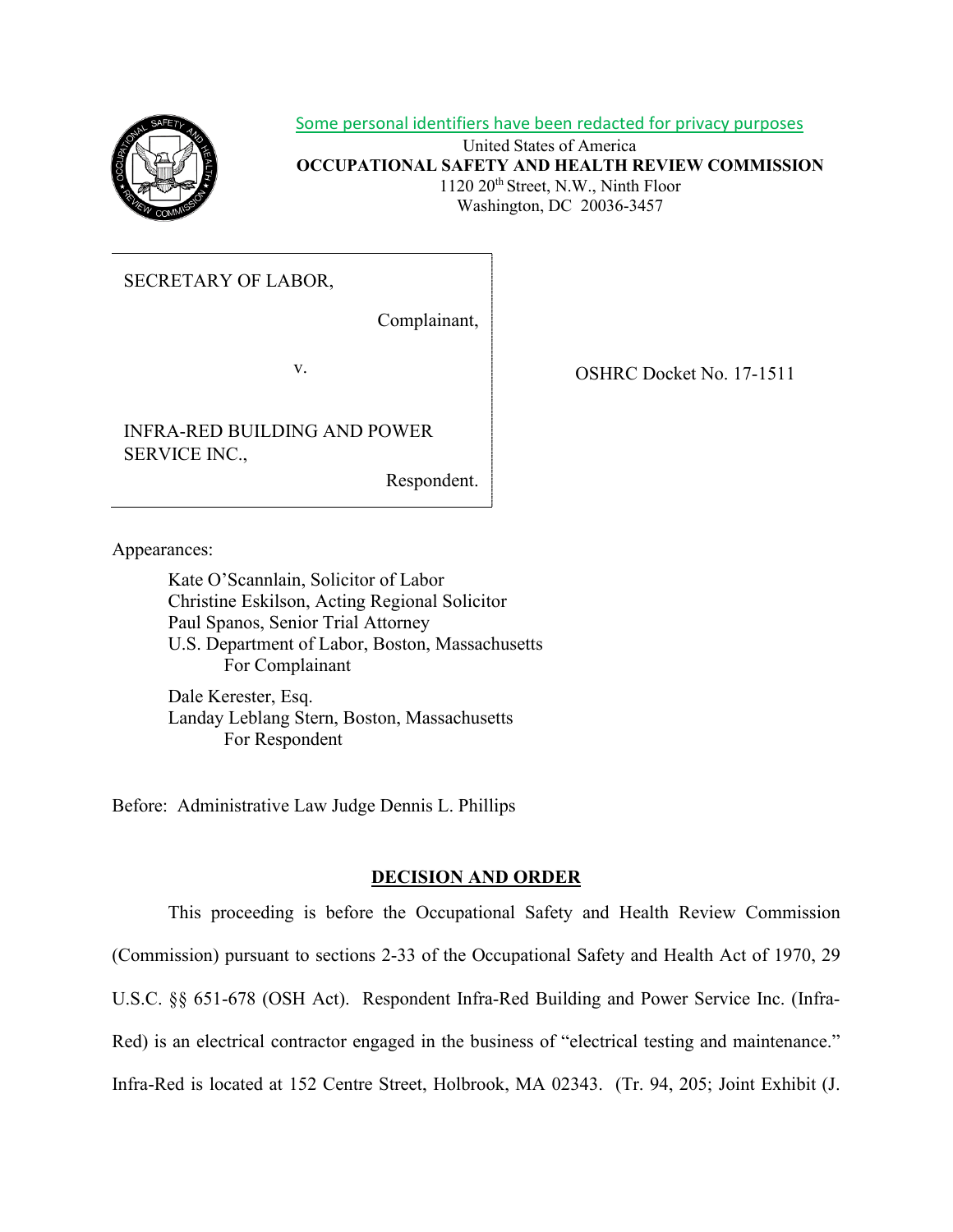Ex.) XIII, at 0222; Joint Pre-Hearing Statement (Jt. Pre-Hr'g St), at 13; Stipulation of Fact (SF) 1). On Friday, April 7, 2017, an Infra-Red employee burned his hand while replacing the batteries in a police station's uninterruptible power supply system (UPSS).<sup>[1](#page-1-0)</sup> (Tr. 232; Jt. Pre-Hr'g St; SF 4-5; Resp't Br., at 1; Sec'y Br., at 2; Ex. E). Following an inspection, the Occupational Safety and Health Administration (OSHA) issued a citation to Infra-Red alleging four serious violations of the Electrical standard, [2](#page-1-1)9 C.F.R.  $\S$  1910 Subpart S, and proposing a total penalty of \$35,492.<sup>2</sup> (Citation, at 6-10; SF 6). Infra-Red filed a timely notice of contest, bringing this matter before the Commission. (Jt. Pre-Hr'g St, at 13; SF 7). On October 16, 2017, the Secretary of Labor (Secretary) filed his complaint. (SF 8). On November 6, 2017, Infra-Red filed its Answer, Affirmative Defenses, Petition, and Request for Hearing. (SF 9). On July 31, 2018, the Court granted Complainant's assented to Motion to Amend Complaint and Citation to replace "[o]n or about 5/3/2017" with "[o]n or about 4/7/2017" so as to identify April 7, 2017 (the date that Infra-Red's employees, [redacted] and Daniel Lueck, worked at the Nantucket police station) as the date of the alleged hazard rather than the previously stated date of May 3, 2017.

A two-day hearing was held in Boston, Massachusetts on June 26 and 27, 2018. Seven witnesses testified. The Secretary called two witnesses, Daniel Lueck and Thomas Charles McDonald (Tom McDonald). Infra-Red called the remaining witnesses: Robert J. McDonald (Bob McDonald), Danielle Marie Rega, Andrew Gordon Francis, James John Amara, and Dean David Vanasse. Lueck is a journeyman electrician who was assigned to the Nantucket UPSS job. (Tr. [3](#page-1-2)7, 269, 342-43). Tom McDonald is Infra-Red's president and owner.<sup>3</sup> (Tr. 149-50). Bob

<span id="page-1-0"></span><sup>&</sup>lt;sup>1</sup> The police station was located at 4 Fairgrounds Road, Nantucket, Massachusetts 02554 (job site). (Tr. 10; J. Ex. XIII). The UPSS "is designed to provide many years of reliable power supply and protection from power failure, brown-outs, line noise and voltage transients." (Tr. 206-07; Ex. E, at 0011).  $\frac{20}{10}$  OSHA also issued Infra-Red a second citation alleging an other-than-serious violation; the Secretary withdrew this

<span id="page-1-1"></span>citation at the hearing. (Tr. 13; Jt. Pre-Hr'g St, at 13, 16).

<span id="page-1-2"></span><sup>3</sup> Tom McDonald founded Infra-Red in May 1990. He earned his journeyman electrician's license in about 1998 and his master's license in about 2000. (Tr. 203-04).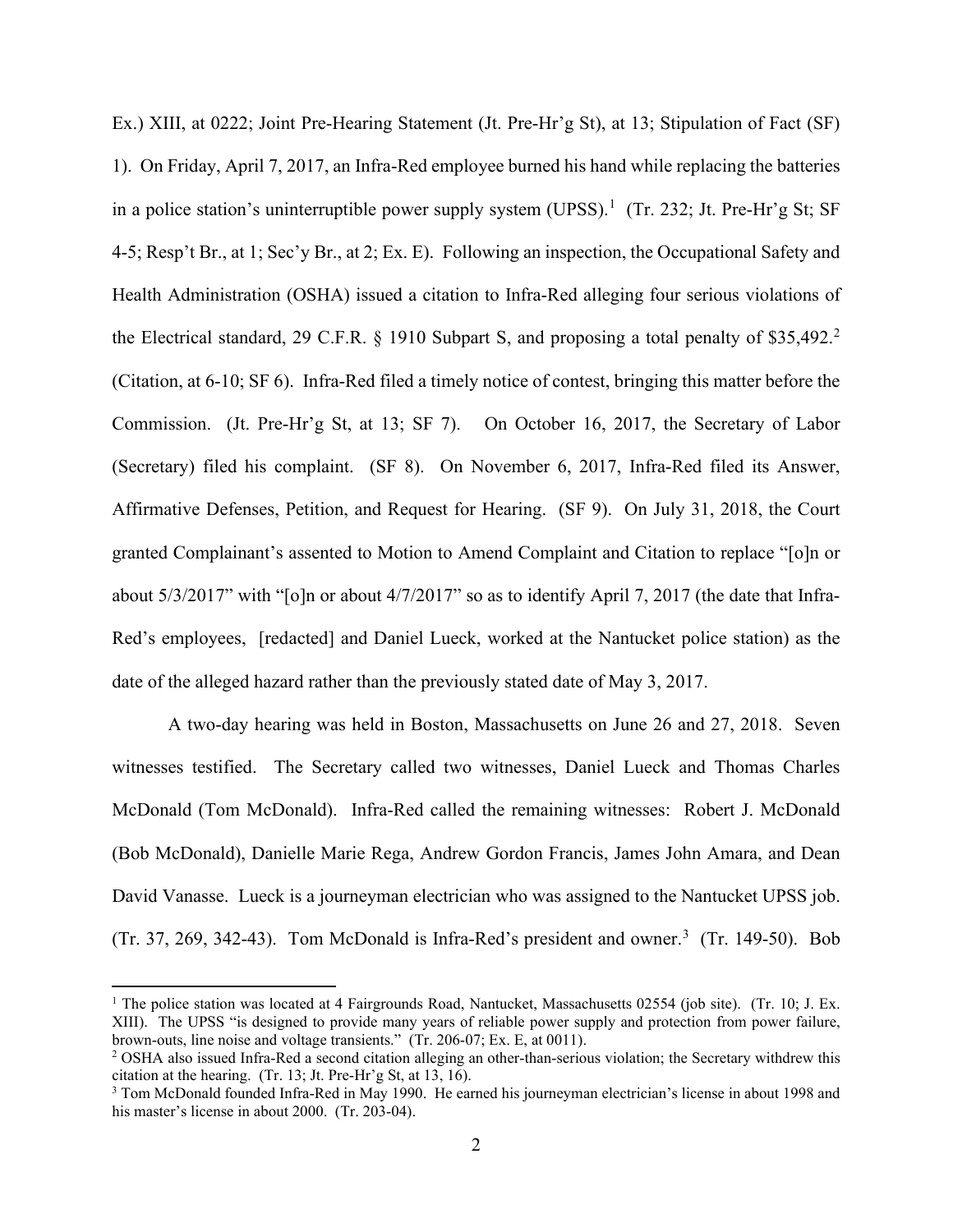McDonald is Infra-Red's "Operations Manager," and his responsibilities include managing operations and sales employees, vehicles, accounts, and payroll. Bob McDonald is Tom McDonald's brother. (Tr. 150, 228-29, 334-36). Rega is the company's head of scheduling and is responsible for scheduling work assignments.<sup>[4](#page-2-0)</sup> (Tr. 230, 426-28). Francis is an employee responsible for maintaining the company's equipment and distributing personal protective equipment (PPE) to technicians. (Tr. 236-37, 357). Amara is an OSHA Compliance Officer (CO) who investigated the Nantucket incident.<sup>[5](#page-2-1)</sup> (Tr. 466-67). Finally, Dean David Vanasse is the owner and operator of Boston Safety Training, a company that, since about the Fall, 2012, provides training on all aspects of workplace safety.<sup>[6](#page-2-2)</sup> (Tr. 520-21, 529).

The Court found Vanasse qualified to testify as an expert on: 1) Arc flash and electrical safety (NFPA 70E and OSHA Subpart S sections 1910-331 through 335, 2) OSHA and NFPA 70E Workplace Safety, 3) Shock and Arc flash protection of PPE, 4) Compliance with the requirements of the standards associated with the citation, 5) Electrical safety related training, work policies and practices, and tools, 6) Electrical equipment maintenance, and 7) Hazard mitigation, and risk analysis.<sup>[7](#page-2-3)</sup> (Tr. 591-92; Jt. Pre-Hr'g St, at 10-11). Vanasse founded Boston Safety Training after working with and becoming knowledgeable of electrical hazards in various positions, including working for electrical equipment manufacturers, for a nuclear station, and being responsible for

<span id="page-2-0"></span><sup>4</sup> Rega earned her college degree in philosophy in 2003. For nine years, she worked in the office of an environmental lab processing samples. Rega started working at Infra-Red in 2013 as an assistant to the head of scheduling. She became head of scheduling in late 2015. Rega is not an electrician and has never worked with batteries. She said she schedules 15 – 17 electricians each week. (Tr. 427-29, 447). She goes to Chip McDonald for advice if she has a scheduling question about whether an electrician can do a certain job or not. (Tr. 430). Chip McDonald is Tom McDonald's son. Tom McDonald said Chip "has taken over being the general foreman" and is in charge of all of the field technicians and shop personnel. (Tr. 229, 404).

<span id="page-2-1"></span><sup>5</sup> Amara has served as an OSHA CO for about 3 years. (Tr. 467). He received his Bachelor's degree in human resources and business in 2016. (Tr. 468). He is not an electrician.<br><sup>6</sup> Vanasse is not a licensed electrician, master electrician, journeyman electrician or apprentice electrician. (Tr. 609).

<span id="page-2-3"></span><span id="page-2-2"></span> $\frac{7}{1}$  The Court did not find Vanasse qualified and competent to testify as an expert with regard to conclusions as to whether or not specific OSHA standards have been violated. (Tr. 591).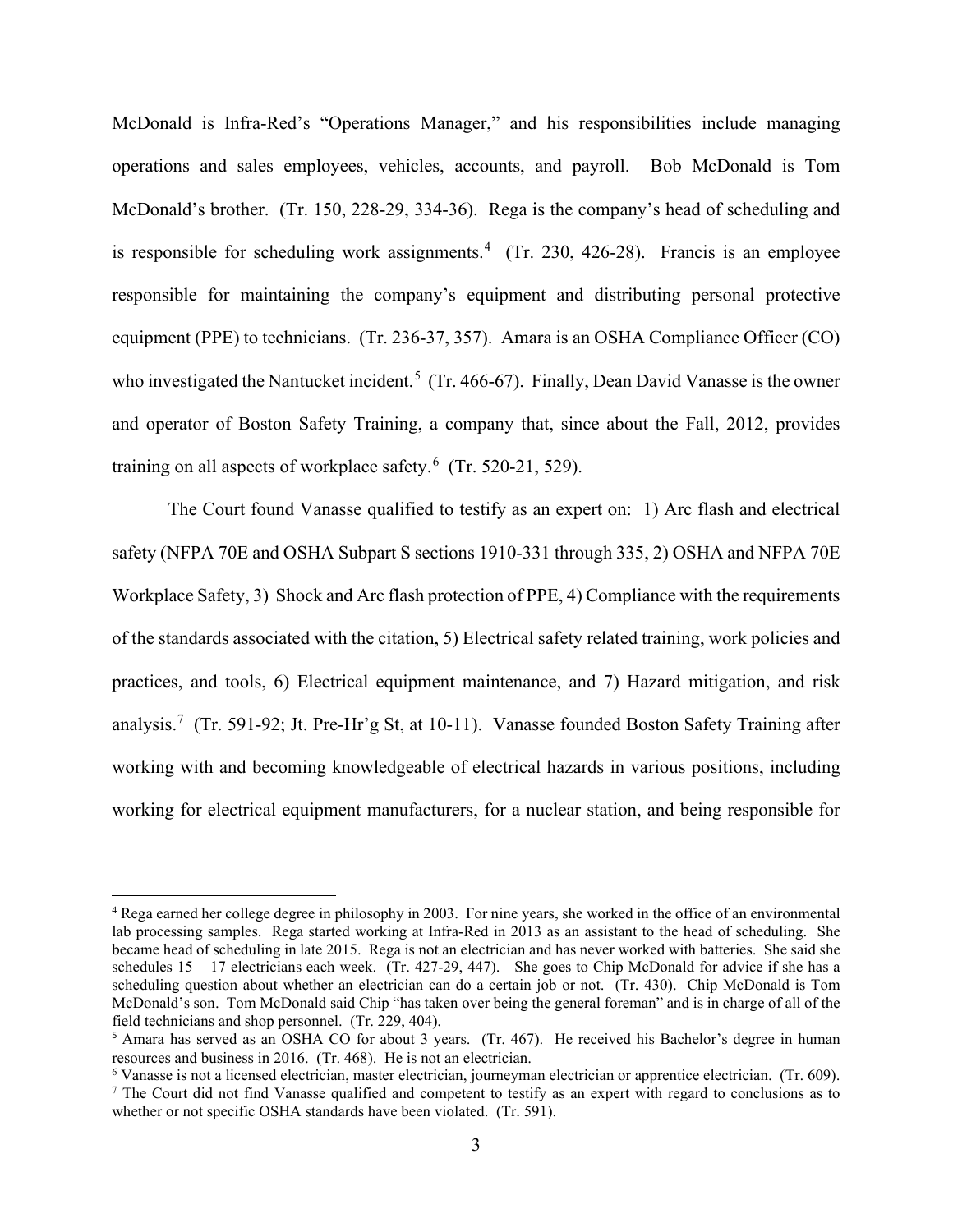electrical support systems while working on a nuclear-powered submarine in the Navy. (Tr. 521- 29). He specializes in teaching electrical safety; other employees at his company provide training on other safety subjects. (Tr. 530).

 The parties both filed post-hearing briefs; Infra-Red also filed a reply brief. In his Post-Hearing Brief, the Secretary proposed a higher total penalty amount than what was originally proposed in the Citation: \$51,736. (Sec'y Br., at 23). For the reasons set forth below, the Court vacates citation Items 1 and 2, affirms citation Items 3 and 4, and assesses a total penalty of \$15,873.

### **JURISDICTION**

Infra-Red admits that, as of the date of the alleged violations, it was an employer engaged in business affecting commerce within the meaning of section 3(5) of the OSH Act. (Answer at ¶ III). Based upon the record, the Court finds that at all relevant times Infra-Red was engaged in a business affecting commerce and was an employer within the meaning of sections 3(3) and 3(5) of the OSH Act. The Court concludes that the Commission has jurisdiction over the parties and subject matter in this case. (Answer at ¶ I, where Infra-Red admits jurisdiction; SF 3).

#### **CITED STANDARDS**

The Secretary alleges that Infra-Red violated four provisions of the Electrical standard, Subpart S of 29 C.F.R. Part 1910. Specifically, the citation alleges:

Item 1, 29 C.F.R. § 1910.332(b)(1):

Employees were not trained in and familiar with the safety-related work practices required by 1910.331 through 1910.335 that pertained to their respective job assignments [at] Location: 4 Fair Grounds Rd, Nantucket, MA – On or about 4/7/2017 employees were exposed to electrical hazards, where employees were not trained in and familiar with the safety-related work practices required to safely complete the work.

Item 2, 29 C.F.R. § 1910.333(a)(2):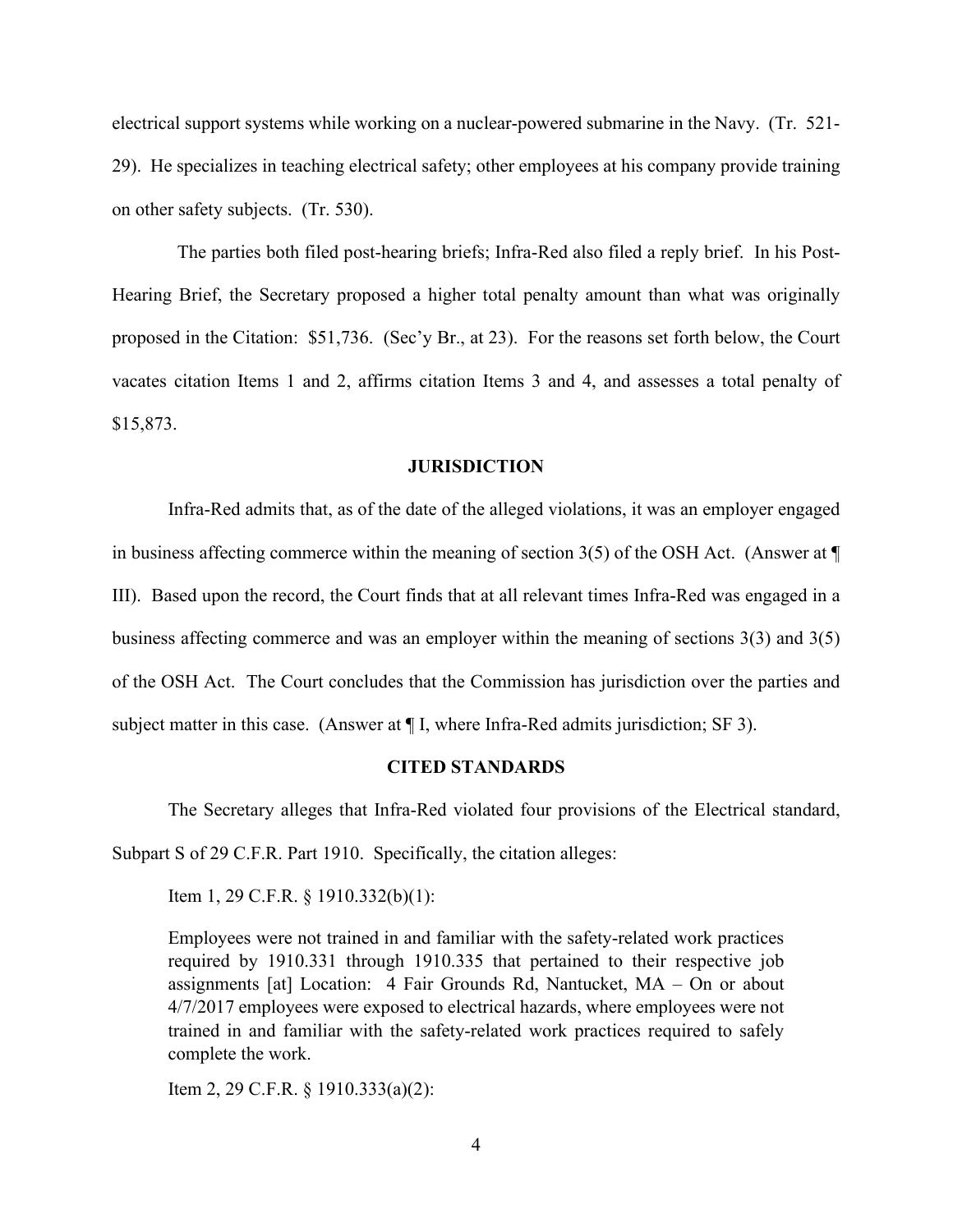Where exposed live parts were not deenergized (i.e. for reasons of increased or additional hazards or infeasibility), other safety-related practices were not used to protect employees who could be exposed to the electrical hazards involved. Location: 4 Fair Grounds Rd. Nantucket, MA – On or about 4/7/2017 employees were exposed to electrical hazards, were [sic] employee [sic] were exposed to live parts, where other safety-related work practices were not used.

Item 3, 29 C.F.R. § 1910.335(a)(1)(i):

Employees working in areas where there were potential electrical hazards were not provided with electrical protective equipment that was appropriate for the specific parts of the body that needed to be protected and for the work being performed: (a) (LOCATION)(IDENTIFY SPECIFIC OPERATIONS AND/OR CONDITIONS) [at] Location: 4 Fair Grounds Rd. Nantucket, MA - On or about 4/7/2017 employees were exposed to electrical hazards, where proper personal protective equipment was not used.

Item 4, 29 C.F.R. § 1910.335(a)(2)(i):

When working near exposed energized conductors or circuit parts, each employee did not use insulated tools or handling equipment when the tools or handling equipment might have made contact with such conductors or parts [at] Location: 4 Fair Grounds Rd. Nantucket, MA - On or about 4/7/2017 employees were exposed to electrical hazards, where the proper, insulated tools were not used.

(Amended Citation; Tr. 10-12).

#### **BACKGROUND**

On February 28, 2017, the Town of Nantucket, Massachusetts, hired Infra-Red to supply and install 60 EnerSys, Type 12HX540, VRLA replacement batteries in a UPSS located at its Nantucket police station for \$21,940. (Tr. 48, 274-75; J. Ex. XIII, at 0223; Sec'y Br., at 2; Resp't Br., at 1; Resp't Reply, at 8). A UPSS provides continuous electricity to critical equipment in the event of a power outage. (Tr. 38; Sec'y Br., at 2). The Nantucket police station's UPSS contained two sets of 30 batteries each in two UPS Module Cabinets (Cabinet(s)) connected in a series (60 batteries in total). There were WARNING and DANGER stickers on the top tray holding batteries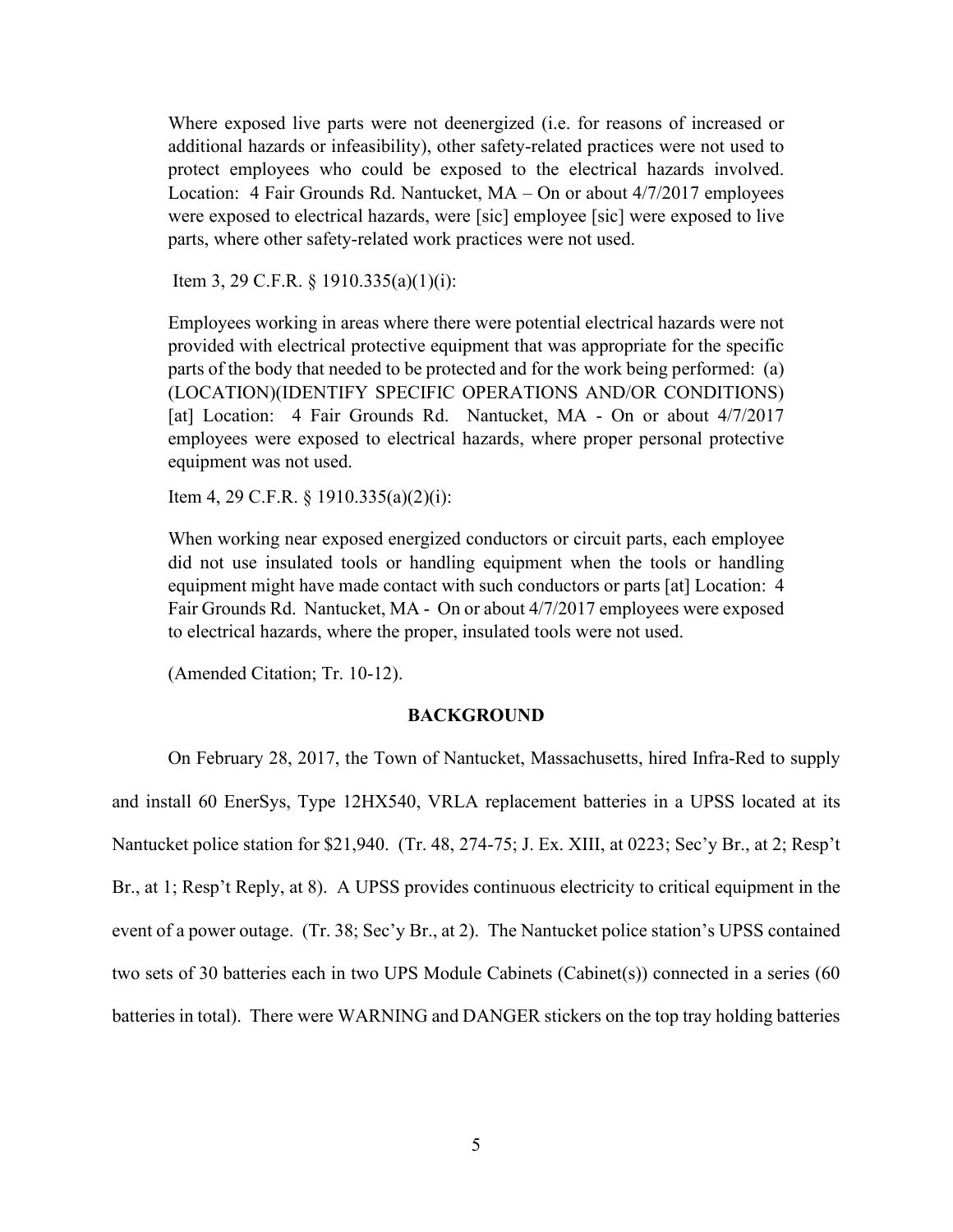in the Cabinet.<sup>[8](#page-5-0)</sup> (Tr. 40, 48, 110-11, 124-28, 145, 272; Exs. E, at 0014, XVI, XVII, at 0240-41). Each battery carried approximately 12 volts of electricity, such that each series of 30 batteries carried approximately 360 volts when all connected. (Resp't Reply, at 8; Tr. 48-49, 220-21, 595). The UPSS was located in the basement of the police station directly below the lobby. (Tr. 38, 131).

Rega initially assigned a journeyman<sup>[9](#page-5-1)</sup> electrician, Lueck, about age 24 at the time, to replace the batteries.<sup>[10](#page-5-2)</sup> (Tr. 39, 140, 151, 269, 442, 445; Sec'y Br., at 2). After arriving at the police station around March 24, 2017, Lueck began by putting the system in "bypass"<sup>[11](#page-5-3)</sup> to divert the electricity feeding the batteries. (Sec'y Br., at 3; Tr. 40-41, 54). He then realized he could not complete the work by himself because each battery weighed 103 pounds and he needed someone to help lift them. (Resp't Reply, at 7; Tr. 40).

On April 7, 2017, Lueck returned to the police station with [redacted], about age 23 at the time, an unlicensed apprentice electrician. At that time, [redacted] had worked at Infra-Red for about twenty-two months.[12](#page-5-4) (Tr. 44, 140, 151, 251-52, 340-41, 353; Sec'y Br., at 2; Resp't Br., at

<span id="page-5-0"></span><sup>8</sup> Lueck also referred to the two Cabinets as "racks." "RISK OF ELECTRICAL SHOCK. DO NOT TOUCH UNINSULATED BATTERY TERMINALS" – appeared below the word "DANGER", on a rack in front. (Tr. 127- 28; J. Ex. XVII, at 240-42).

<span id="page-5-1"></span><sup>&</sup>lt;sup>9</sup> A "journeyman" is a licensed electrician, in contrast to an "apprentice," who is an unlicensed electrician-in-training. (Tr. 44). Lueck was a journeyman electrician licensed by the Commonwealth of Massachusetts. (Tr. 39).

<span id="page-5-2"></span><sup>&</sup>lt;sup>10</sup> Infra-Red hired Lueck on a trial basis in January 2017 after Lueck's father, who worked at Verizon, called Tom McDonald. Lueck did not know whether he was still in a 90-day introductory period status as of April 7, 2017. (Tr. 141, 269, 422-23; Ex. 11, at 30). Bob McDonald stated Lueck was still in his 90-day introductory period as of April 7, 2017. (Tr. 422-23). Lueck did not know whether the Nantucket police station job was his first Infra-Red job where he worked by himself on March 24, 2017. (Tr. 141-42).<br><sup>11</sup> Lueck described a "bypass" as "taking the UPSS out of the general loop, the direction of power," such that the

<span id="page-5-3"></span>police station was left "just being on commercial power." (Tr. 40-41).

<span id="page-5-4"></span> $12$  [redacted] received a diploma from South Shore Vocational Technical High School on June 7, 2013. (Tr. 344-48; Ex. A). New Infra-Red employees are given, and sign for, a copy of Infra-Red's Policy Manual, Employee Handbook, entitled "Infra-Red Building and Power Services Employee Handbook" (Handbook I or Handbook II), when hired. [redacted] signed for his Handbook I, updated September 17, 2012, on June 1, 2015. (Tr. 251-52, 340-41, 421; J. Ex. I, at 0002; Ex. 11, at 2). Handbook I was later updated on August 27, 2015 (Handbook II). (Tr. 252, 342; J. Ex. II, at 0028). Tom McDonald testified that he thought [redacted] would have started working with batteries soon after starting to work at Infra-Red. (Tr. 217-18; J. Ex. II). One Infra-Red record shows he began working on batteries no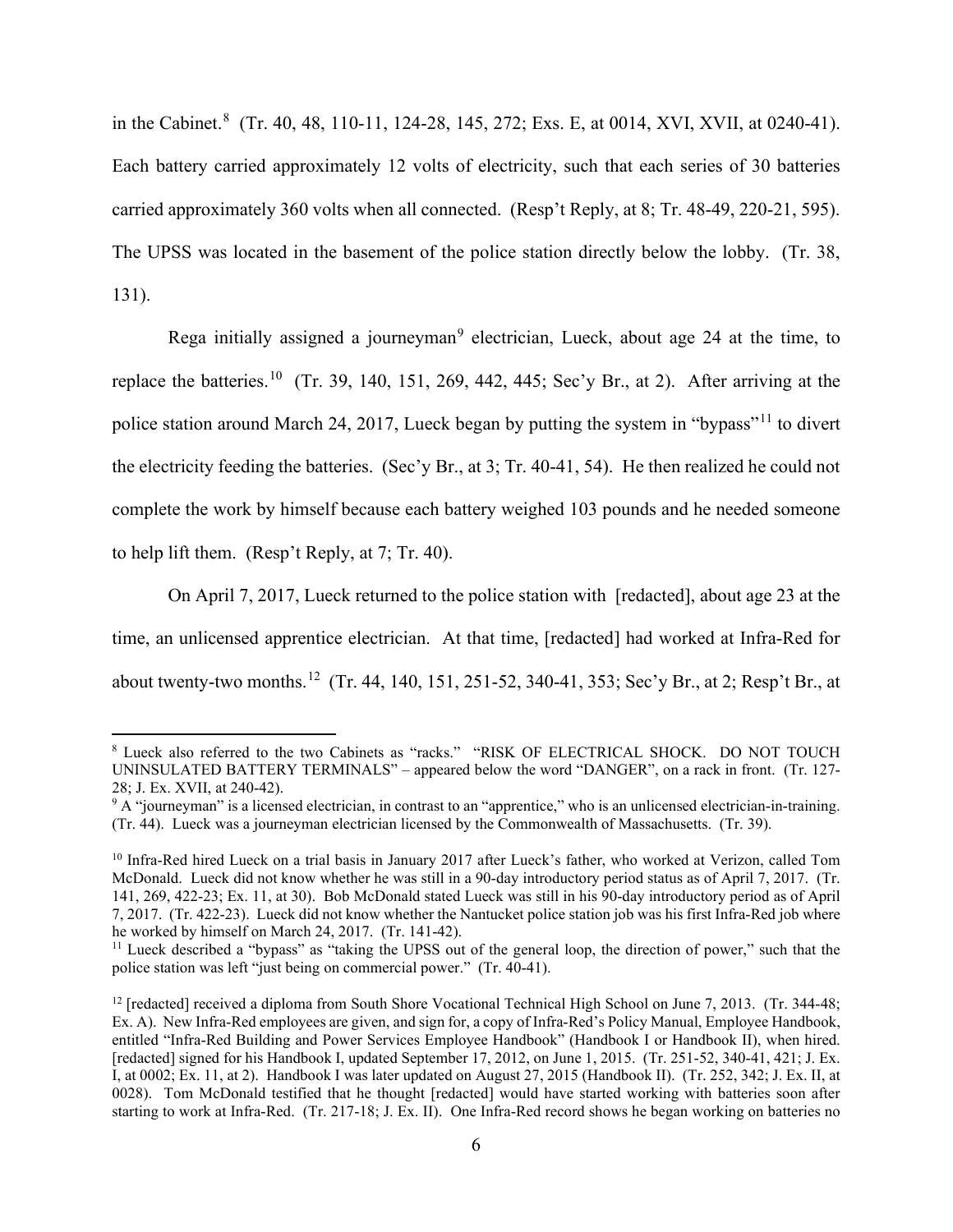1; J. Ex. 1, at 0002). According to Infra-Red, Lueck and [redacted] decided that they would remove the batteries together due to their weight , and then [redacted] would reconnect the new batteries in the basement while Lueck would package the old batteries and load them onto a pallet upstairs. (Resp't Reply, at 7; Tr. 45-46, 131). After [redacted] had connected about 20-24 of the new batteries, an "arc flash" occurred that burned [redacted]'s hand.<sup>[13](#page-6-0)</sup> (Tr. 25-26; Sec'y Br., at 6; Resp't Br., at 18; Jt. Pre-Hr'g St, at 13; SF 5). Lueck was getting off an elevator in the basement when he heard a "pop" and first became aware of the accident. He heard [redacted] yelling in pain. [redacted] seemed to be in "shock." Lueck brought [redacted] upstairs to run his hand under water. Lueck did not see the accident occur and cannot recall what if anything [redacted] said at the time about what he had done or had not done relative to the work. (Tr. 131-33). [redacted] was taken by ambulance to a hospital for treatment. (Tr. 53, 133; Sec'y Br., at 6).

Vanasse testified that an "arc flash" is "the passage of current through the air." He said that "[i]n establishing current flow through air, tremendous amounts of energy are released, equipment is destroyed, and a number of phenomenon occur." (Tr. 555-58; J. Ex. X, at 0089, 0103, 0154). He described an incident in which a worker was injured by an Arc flash, but was wearing PPE, consisting of a suit, helmet and gloves (shown in a photograph) that saved his life even though the PPE was significantly damaged. (Tr. 558; J. Ex. X, at 0155).

In his expert report, Vanasse explained the nature of the April 7, 2017 incident as follows:

The incident apparently occurred as a result of utilizing an insulated slipjoint pump plier which had exposed uninsulated parts of sufficient dimensions to either bridge the air gap or make contact of one energized cell terminal to another cell terminal of different potential causing a large amount of current to flow through the tool superheating the tool and causing the burn to the employee's hand.

later than January 4, 2016. (Ex. 8). Lueck did not know whether there were any limitations on Apprentice [redacted]'s ability to perform electrical work. (Tr. 44).

<span id="page-6-0"></span><sup>&</sup>lt;sup>13</sup> Although Infra-Red agrees that what injured [redacted] was "believed to be an arc flash," Infra-Red also maintains that "we don't know [with certainty] what caused the accident . . . ." (Resp't Br., at 18).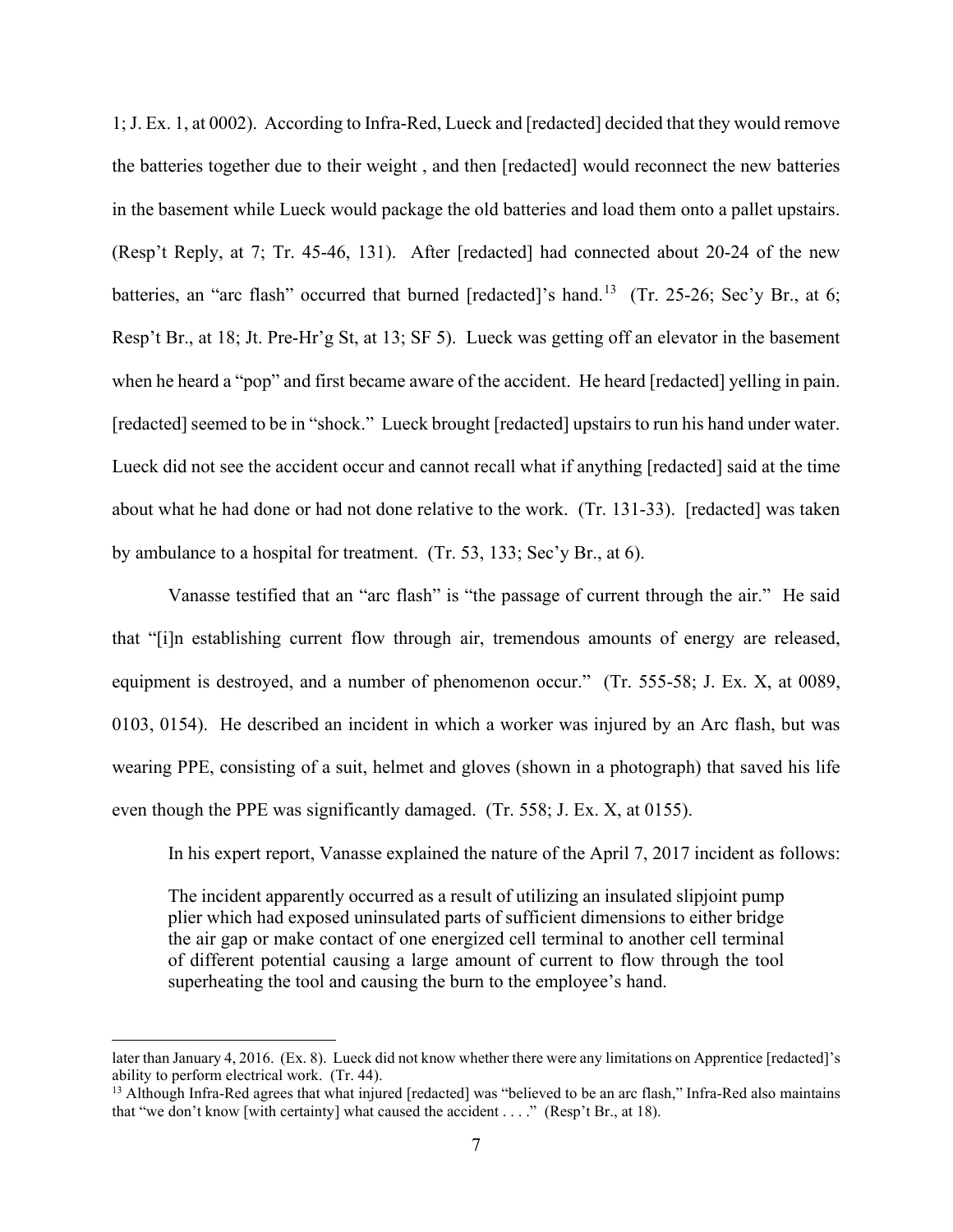(Tr. 571; J. Ex. XVIII, at 0253).[14](#page-7-0)

# **STIPULATED FACTS**

The parties stipulated to the following facts in their Jt. Pre-Hr'g St:

- 1. Respondent is engaged in the business of electrical testing and maintenance.
- 2. Respondent is an employer engaged in a business affecting commerce within the meaning of Section 3(5) of the Occupational Safety and Health Act of 1970, 29 U.S.C.  $§ 652(5).$
- 3. Section 10(c) of the Act, 29 U.S.C.  $\S 659(c)$  confers the Occupational Safety and Health Review Commission with jurisdiction over this proceeding.
- 4. Infra-Red entered into an agreement to perform certain work at the Nantucket Police Station.
- 5. Infra-Red employee [redacted] performed certain work at the Nantucket Police Department on April 7, 2017 and received an injury to his hand while performing certain of such work.
- 6. Complainant issued Serious Citation 1, Items 1 through 4, dated July 26, 2017 and issued Other-than-Serious Citation 2, dated August 28, 2017.
- 7. Respondent timely filed its Notice of Contest.
- 8. The Complaint was filed and served by letter dated October 16, 2017.
- 9. The Answer, Affirmative Defenses, Petition, and Request for Hearing was filed and served by letter dated November 6, 2017.

(Jt. Pre-Hr'g St, at 13).

# **RELEVANT WITNESS TESTIMONY**

The witnesses' relevant testimony included the following:

# **A. About Infra-Red**

<span id="page-7-0"></span><sup>&</sup>lt;sup>14</sup> Vanasse's Expert report in the record does not include any Attachments from Exhibit A through I. (J. Ex. XVIII, at 0254).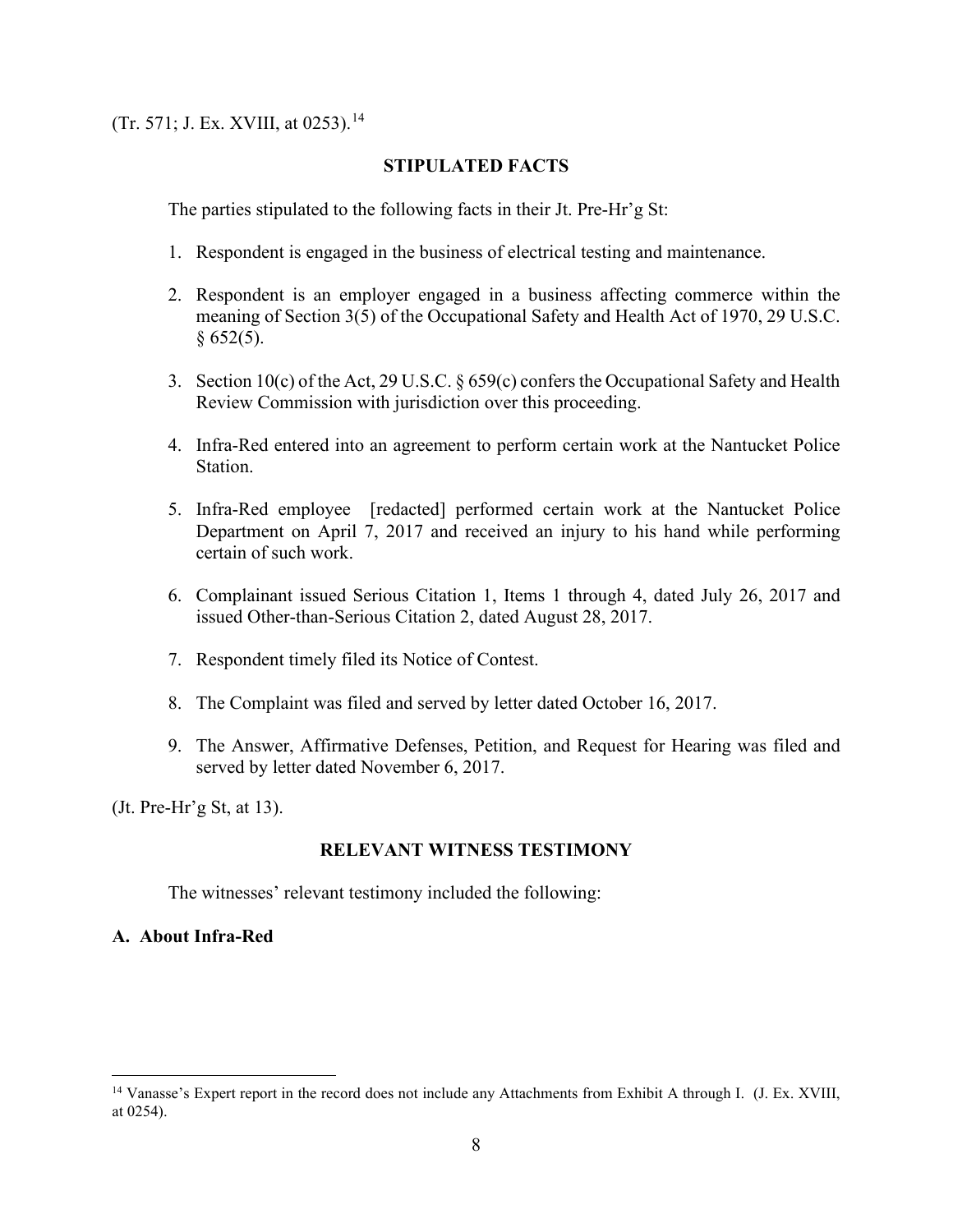Tom McDonald testified that Infra-Red conducts "testing and maintenance of electrical systems," including the maintenance and repair of an UPSS. (Tr. 205, 207). He said that the company has around 40 employees, including 10-12 union electricians. [15](#page-8-0) (Tr. 207, 243, 526).

## **B. The Nantucket UPSS Work and April 7, 2017 Incident**

#### **1. Lueck's First Visit to the Job Site on about March 24, 2017**

Lueck testified that he was initially assigned to replace the Nantucket police station's UPSS batteries by himself, and he went to the site alone about two weeks prior to the incident to do so.<sup>[16](#page-8-1)</sup> (Tr. 38-39). Tom McDonald testified that "all the work we do is dangerous work", but "[c]hanging batteries [in a UPSS] is a very simple task." He said that it is "a task to be taken seriously, but it's not a complex task  $\dots$ ."<sup>[17](#page-8-2)</sup> (Tr. 271-73). Bob McDonald similarly testified that he was surprised the arc flash incident occurred because "the level of difficulty for the job wasn't real high."[18](#page-8-3) (Tr. 402). Vanasse, on the other hand, testified that when replacing the batteries [redacted] was exposed to "a high level of danger"; including exposure to a potential shock and arc flash hazard that could result in death or serious bodily harm. (Tr. 626-28; J. Ex. XVIII, at 0246). Lueck was provided with an Owners/Technical Manual for the UPSS by email as a PDF document, and he reviewed it prior to going to the site.<sup>19</sup> (Tr. 102, 444; Ex. E). He said that the UPSS Manual "essentially gives you a list of procedures to go through, how to operate it." (Tr. 54).

<span id="page-8-1"></span><span id="page-8-0"></span><sup>&</sup>lt;sup>15</sup> Bob McDonald testified that Infra-Red had no employee injuries from 2012 through April 6, 2017. (Tr. 363-64). <sup>16</sup> Two weeks before Friday, April 7, 2017 is about Friday, March 24, 2017.

<span id="page-8-2"></span><sup>&</sup>lt;sup>17</sup> Tom McDonald was not at the job site on April 7, 2017. (Tr. 271).

<span id="page-8-3"></span><sup>&</sup>lt;sup>18</sup> Bob McDonald is not an electrician, licensed or otherwise, and has not worked as an electrician. He did not supervise Lueck or [redacted]. (Tr. 335-36, 361, 412).

<span id="page-8-4"></span><sup>&</sup>lt;sup>19</sup> The manual is entitled "Mitsubishi Electric Automation, Inc. Uninterrupted Power Supply System, 2033C Series, Owners/Technical Manual." (UPSS Manual) (Ex. E). The UPSS Manual states that it contains "important instructions for the 2033C Series Uninterruptible Power Supply Systems that should be adhered to during installation, operation and maintenance of the UPS and batteries." The UPSS Manual also includes an Electrical Hazard "WARNING 1" that states "Lethal voltages exist within the equipment during operation. Observe all warning and cautions in this manual. Failure to comply may result in serious injury or death." (Tr. 142-43; Ex. E, at 0011). Rega also sent a copy of the UPSS Manual by email to [redacted]. (Tr. 446).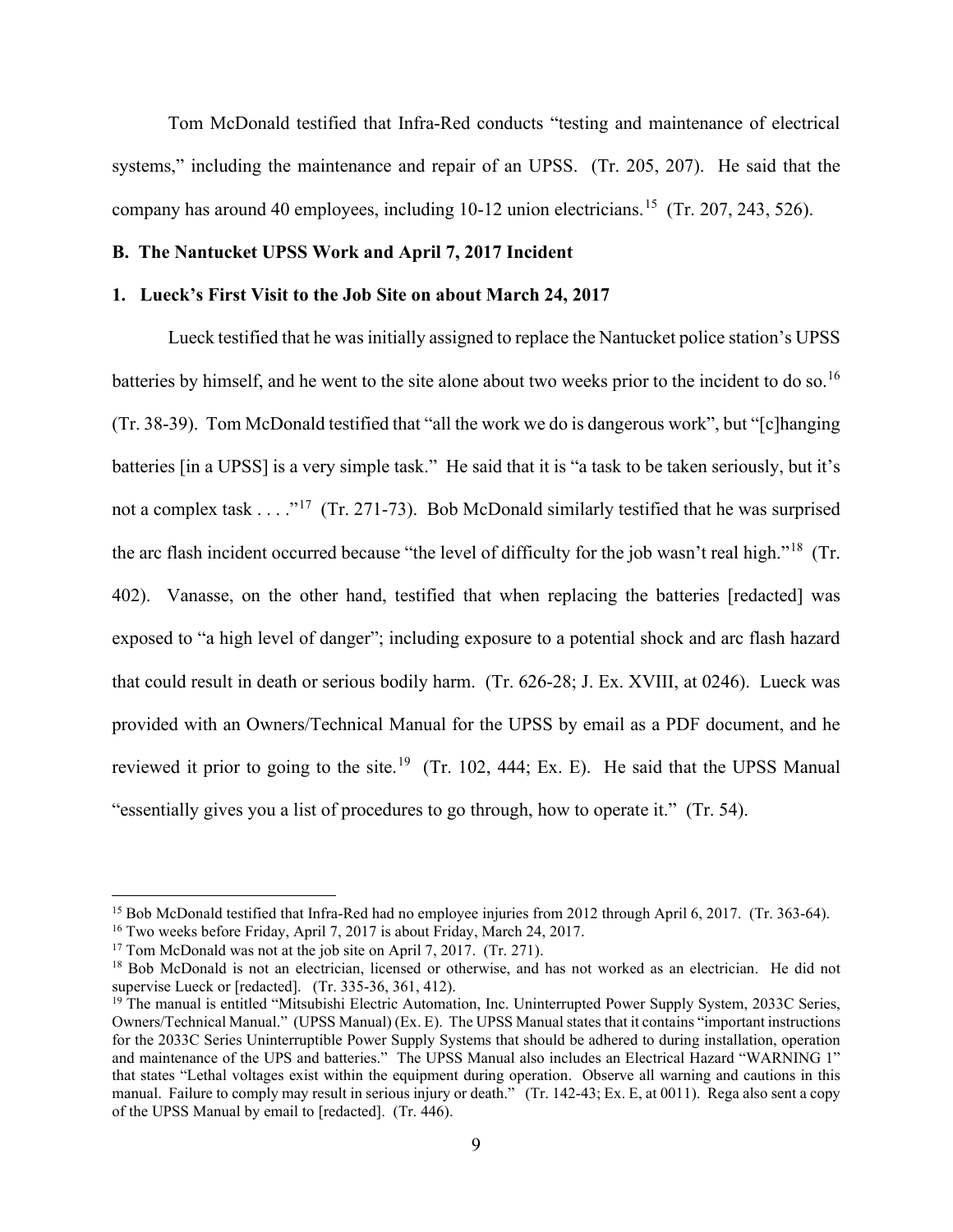Prior to starting any work on his first visit to the job site in late March 2017, Lueck testified that he did not fill out one of the company's job hazard analysis (JHA) forms, which is a checklist of potential workplace safety issues. (Tr. 43). Neither he nor [redacted] did a JHA before beginning work at the job site on April 7, 2017. (Tr. 42-43, 48; Ex. 5). Lueck said that he did not complete the JHA forms in late March 2017 or April 7, 2017 because "[i]t wasn't necessarily required." (Tr. 48). He testified that he had never turned in a JHA form to Infra-Red and had not been trained to complete one. (Tr. 56). Although he did not complete the form, he testified that he performed a JHA prior to starting work on both of his visits to the police station. (Tr. 89, 116- 17). From his initial analysis, he testified, "I could see that [the UPSS] was in use, and it was energized, and that I [therefore] suited up [with PPE] for the task of bypassing the UPS."<sup>20</sup> (Tr. 105).

Lueck's first step in the battery replacement involved putting the system in "bypass," which referred to "taking the UPS out of the general loop, the direction of power," so that the police station would be left just on "commercial power."<sup>[21](#page-9-1)</sup> (Tr. 40-41). Lueck testified that he brought his max "43 Cal suit" PPE<sup>[22](#page-9-2)</sup> with him to the job, which he described as a "very thick material that's supposed to be fire resistant" that "covers your body from head to toe," and includes a jacket, overalls/pants, a helmet, and rubber and leather gloves.<sup>[23](#page-9-3)</sup> (Tr. 41-42, 97, 116). Since the system

<span id="page-9-0"></span><sup>&</sup>lt;sup>20</sup> During courtroom testimony, "UPS" and "UPSS" were used interchangeably unless otherwise identified. <sup>21</sup> Vanasse testified that "[b]attery systems are infeasible to deenergize, therefore you have to apply some contro

<span id="page-9-1"></span>Controls in place would have included the insulated tools, barrier material, and the application of personal protective equipment." (Tr. 566).

<span id="page-9-2"></span> $22$  The 43 Cal suit was the maximum PPE suit carried by Infra-Red. (Tr. 116).

<span id="page-9-3"></span> $^{23}$  Infra-red provided Lueck with PPE the first day he started working there. (Tr. 97). Infra-Red's safety program states: "PPE shall consist of at least a 40 Cal suit, 20 KV rubber gloves tested every six months, leather protector gloves, hard cap, face shield, safety glasses, and ear plugs." This PPE is the minimum PPE Infra-Red employees "should have with them on a job, …." (Tr. 179-81, 452; J. Ex. III, at 0056; Ex. 4, at 2). Lueck testified that he wore the 43 Cal PPE suit "because I was interacting with something that was live." (Tr. 41, 116). Francis stated that each electrician receives two sets of rubber gloves, "a zero" rubber glove which is used up to a thousand volts and a "class 2" rubber glove that is used up to 24,000 volts. Either the zero or class 2 rubber gloves go inside a leather glove. (Tr. 452).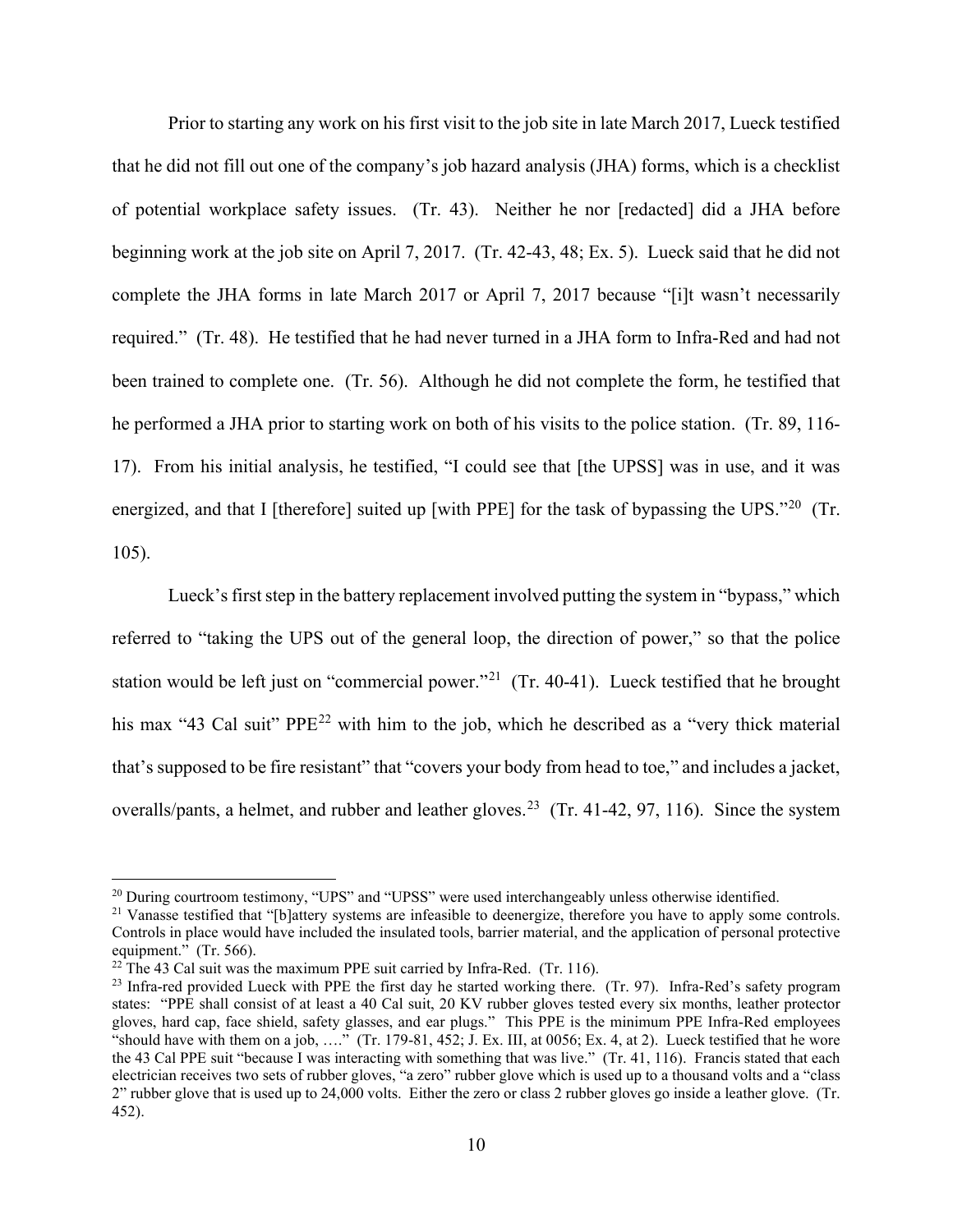was live, Lueck testified that he believes he put on all parts of his PPE suit, except the pants prior to performing the bypass. (Tr. 41-42). He said that since he was "kneeling on the floor in front of it [he] felt protected, but obviously that's not the correct way to wear your PPE" because "you're supposed to wear it all." (Tr. 42). After performing the bypass, Lueck discovered that the batteries, at 103 pounds each, were "too heavy for one man to lift."[24](#page-10-0) It was clear to Lueck that the job could not be done by one person. (Tr. 40, 106-08).

## **2. Lueck and [redacted]'s April 7, 2017 Visit to the Job Site**

Lueck returned to perform the job about two weeks later on April 7, 2017 with [redacted], an unlicensed apprentice electrician. (Tr. 44). While driving from the ferry terminal to the police station, which took 20 to 30 minutes, Lueck and [redacted] discussed the work to be performed and the risks involved. (Tr. 123-24). After arriving, Lueck testified that he bypassed the UPSS, and then they both "removed the batteries [together] because they were heavy, so it was a twoman job." (Tr. 45). Removing the batteries required disconnecting small cables ("jumpers") secured to posts on the batteries with bolts. (Tr. 45). Although his testimony is ambiguous, Lueck appeared to say that he disconnected the cables (possibly together with [redacted]). (Tr 45). When asked, "Were you wearing PPE at the time that you disconnected the batteries?" Lueck replied, "I was not."<sup>25</sup> (Tr. 45, 143-44). He acknowledged that there was a "DANGER" sticker on one of the UPSS battery trays in the Cabinet that warned of the hazard of "SULFURIC ACID" that could cause blindness or severe burns. (Tr. 144; J. Ex. XVII, at 241-42). Although he said, "I mean clearly there's a hazard here," he did not see himself at risk at that time. (Tr. 145). But seeing the

<span id="page-10-0"></span><sup>&</sup>lt;sup>24</sup> Lueck believed that Infra-Red's Sales Manager for the job, Mike Sumner, thought that each battery weighed only 30 pounds, instead of the 103 pounds Lueck found them actually to be. (Tr. 105-07, 337-38; J. Ex. XIII, at 0220).

<span id="page-10-1"></span><sup>&</sup>lt;sup>25</sup> Lueck later testified that he was wearing all of his 43 Cal PPE suit, except his pants, when he transferred the UPSS on April 7, 2017 because "[i]t's the most protective PPE that is available, as far as my knowledge." Lueck testified that he should have worn the pants because there was an Infra-Red work rule to wear the suit all the time "when performing any type of work on a live source of power." (Tr. 60-63).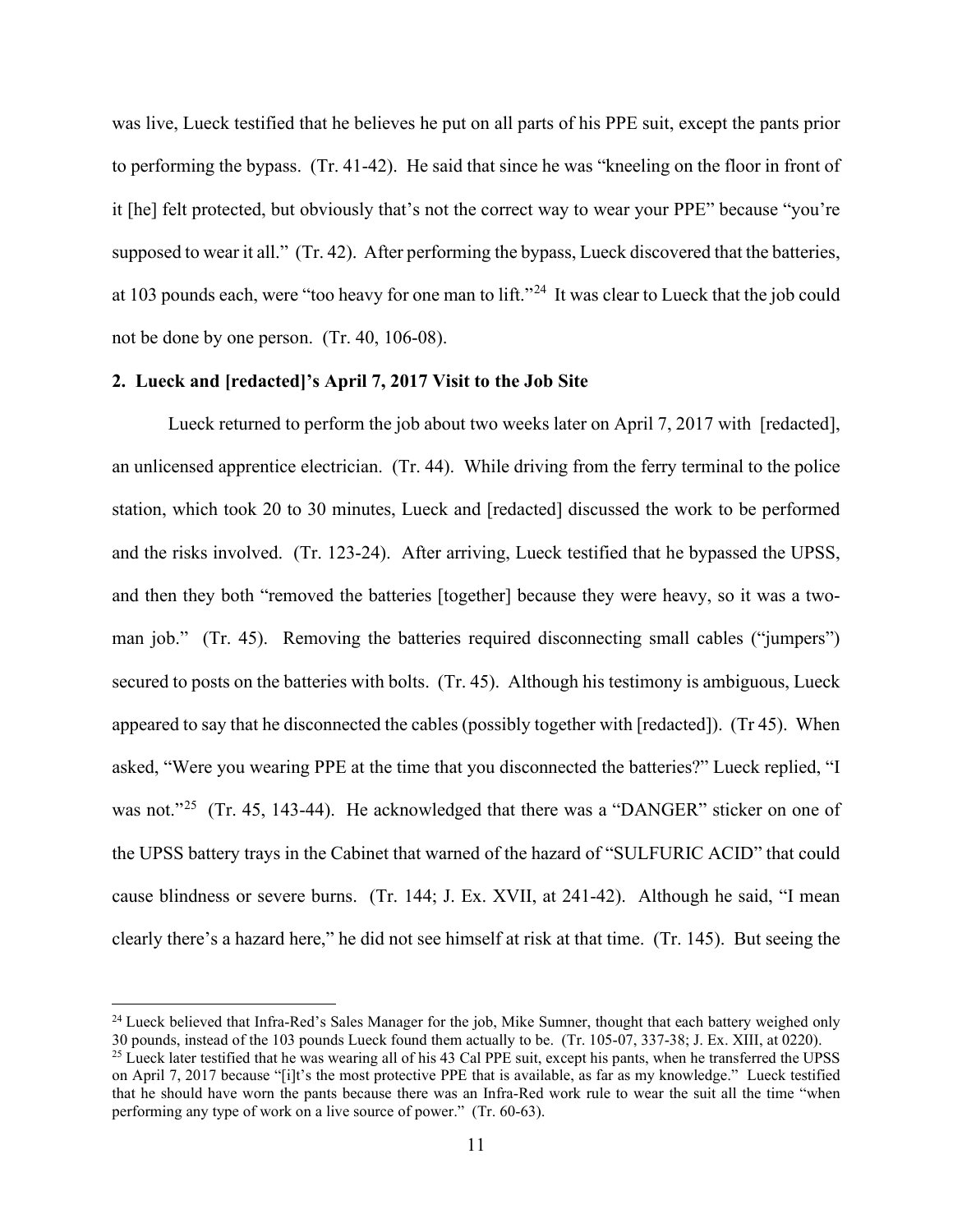pictures of the warning labels at the hearing, he agreed he should have been wearing PPE when carrying the batteries. (Tr. 144-45). Lueck further testified, however, that he could not remember who disconnected the cables or whether they both did. (Tr. 129). According to Lueck, he and [redacted] discussed how they would divide up the remaining tasks "together as a team," and decided that [redacted] would connect the new batteries because "he had been with the company longer and had been exposed to battery changes," while Lueck would "be doing the physical labor of packaging and loading the old batteries onto a pallet in the lobby." (Tr. 46). Lueck described the procedure for connecting the new batteries as being similar to changing a car battery: "so if you were to think of it as a car battery, you have two posts, two terminals on a car battery, and you land jumpers that feed the car . . . ." (Tr. 46).

To secure the cables to the new battery posts, [redacted] used a slip joint pliers tool (Lueck referred to it as "channellocks"), which Lueck lent to him.<sup>[26](#page-11-0)</sup> (Tr. 49, 59). The slip joint pliers were just under ten inches in length and 2 and 1/8 inches in width. Each handle was one-half inch wide. (Tr. 138). Lueck testified that this tool had insulated handles that were rated to 1,000 volts, and "stops" to prevent one's hand from sliding past the insulation. (Tr. 49, 58, 109-10). He said that he determined that it was an appropriate tool for the work from reviewing the UPSS Manual, which instructs technicians to "[u]se tools with insulated handles" when working on batteries. (Tr. 60, 109, 112; Ex. E, at 0035). Lueck, Tom McDonald, and Vanasse all testified that the tool's voltage rating was significantly higher than the maximum potential voltage in the UPSS. (Tr. 111, 292-93, 595). According to Vanasse, the "maximum voltage that [[redacted]] would have been

<span id="page-11-0"></span> $^{26}$  The channellocks tool was Lueck's personal tool that he had purchased through Amazon. (Tr. 59). Lueck testified that it was his understanding that "we provide our own personal tools." (Tr. 83-84). However, he agreed Infra-Red's Employee Handbook II stated that Infra-Red would provide any of the tools necessary for an employee to complete a job. He also agreed that Infra-Red maintained tools in its shop that Lueck could request. (Tr. 92-94; J. Ex. II, at 37). Tom McDonald testified that he understood that there was a union requirement for Infra-Red union electricians to supply "pliers" when they show up on a job. (Tr. 242).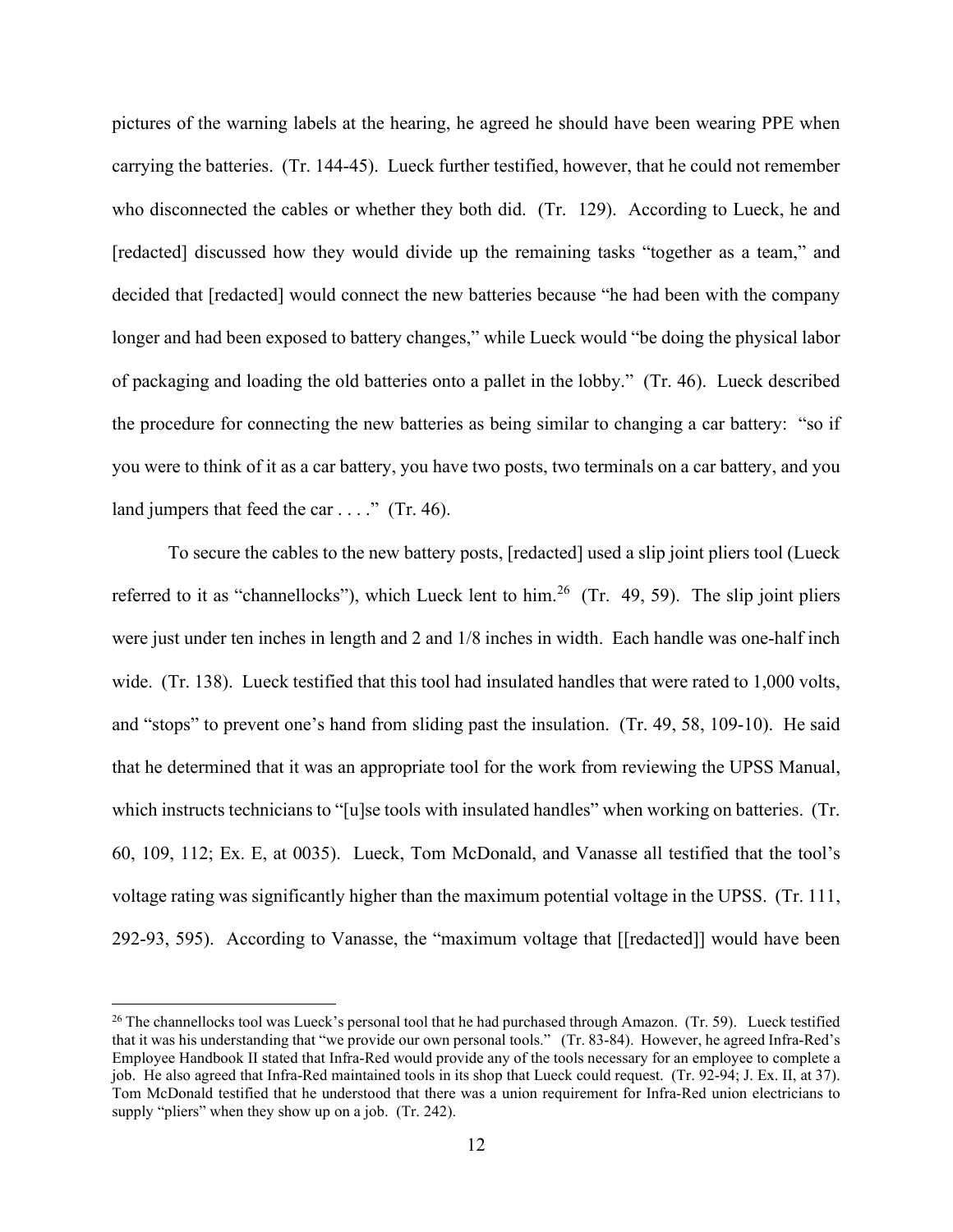exposed to was 360 volts." (Tr. 595). In his expert report, however, Vanasse said that [redacted] "should have been aware that there was too much exposed metal on this tool," and he should have instead used an "insulated socket." (J. Ex. XVIII, at 4).

Lueck testified that [redacted] had connected around 20 to 24 batteries when Lueck heard a "pop" and [redacted] screaming. (Tr. 48, 50, 53). He said that [redacted]'s hand was "burned pretty badly," and the batteries were "charred at top." (Tr. 51). Lueck believed that [redacted]'s injury resulted from a "fault cause by . . . crossing of posts – battery posts." (Tr. 49-50).

### **3. Infra-Red's Electrical Safety Training Program**

Bob McDonald testified that Infra-Red requires "[e]very employee" to attend a day-long annual electrical safety training providing by Boston Safety Training. (Tr. 355, 360). Vanasse testified that his company first conducted this training for Infra-Red in 2013, and did so again in 2014, 2016, and 2018. (Tr. 535, 540). He also provided training to a smaller than normal group of about six or seven Infra-Red employees in October 2017. He said that Infra-Red typically tries "to include all of their employees" in the training, including "office staff so they can understand a little more about" what the technicians do. (Tr. 536). According to Vanasse, most companies train their employees less frequently at every three years. (Tr. 535). Vanasse testified that he conducts the training using a Power Point presentation,  $27$  as well as PPE, and "real-life examples." (Tr. 545-56). He said that the training covers how to work safely, PPE, lock-out/tag-out, the effects of electrical shock and arc flashes on the body, and first aid. (Tr. 553). [redacted] participated in this training on March 21, 2016, along with 13 other people.<sup>28</sup> (Tr. 541-45; J. Ex. XI; Ex. C). Lueck did not take this training prior to the April 2017 incident. (Tr. 74). In October 2017, Lueck

<span id="page-12-0"></span><sup>&</sup>lt;sup>27</sup> A copy of Vanasse's Power Point presentation is at J. Ex. X. (Tr. 546-47; J. Ex. X).

<span id="page-12-1"></span><sup>&</sup>lt;sup>28</sup> Vanasse awarded [redacted] a "Certificate of Completion" for attending and demonstrating understanding of a 6hour Electrical Safety Course based on OSHA, 29 CFR 1910 Subpart S Regulations and NFPA 70E Standards, dated March 21, 2016. (Tr. 543; J. Ex. XII).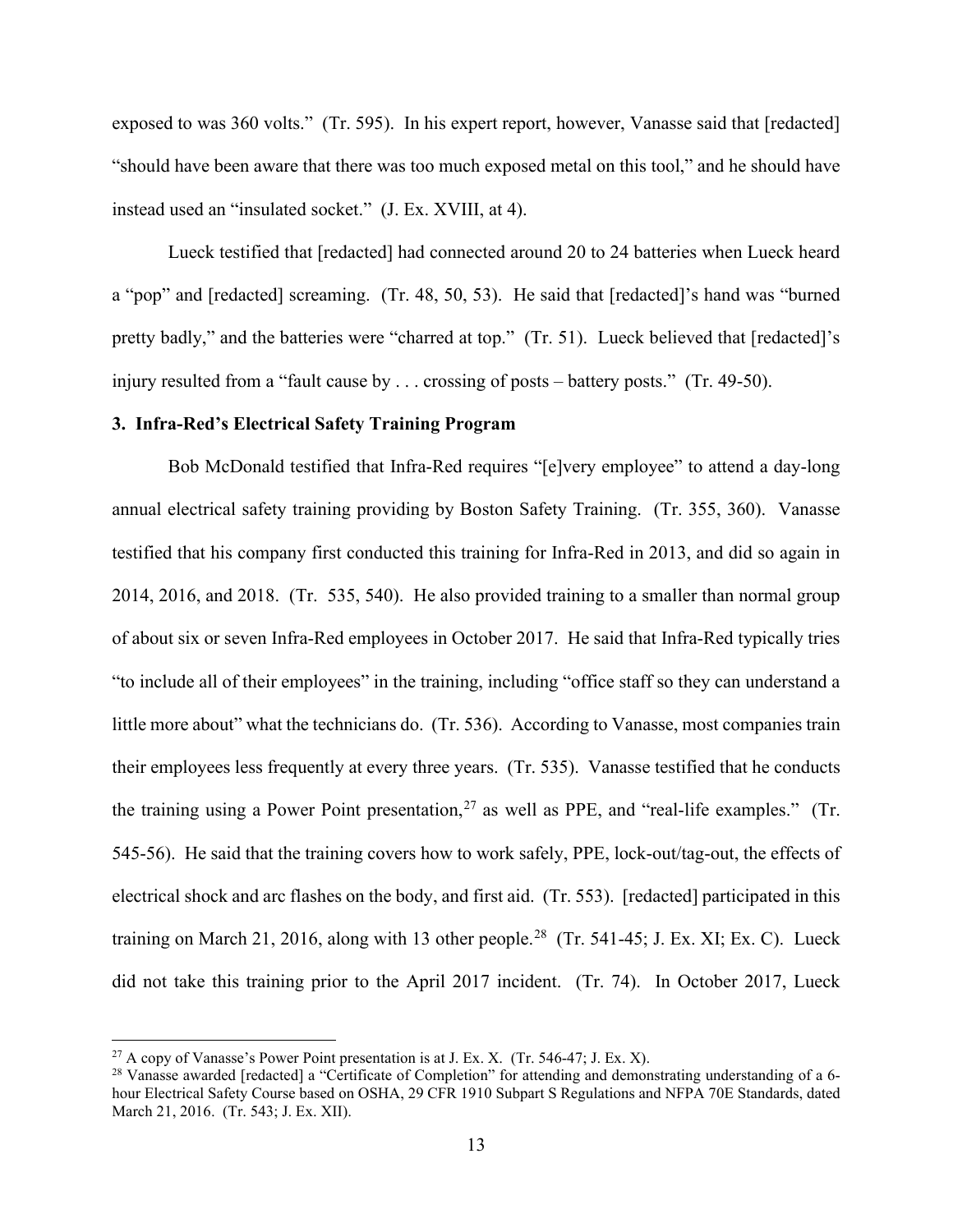completed the Boston Safety Training course, entitled "Training for INFRA-RED Building and Power Service". (Tr. 54-55, 73-75; Ex. 9).

Tom McDonald testified that Infra-Red also provides "extensive[]" on-the-job training to new employees that includes instruction on the company's safety rules. (Tr. 246-47). He said that new employees are accompanied on jobs by "senior technicians" for "at least months" so "that they learn . . . the safety culture and work culture of the company." (Tr. 247). Bob McDonald similarly testified: "We send them out with experienced technicians . . . that, you know, train them, and basically they observe them for the most part." (Tr. 356). He agreed that this training included the selection and use of PPE, what tools to use, and safety rules. (Tr. 356-57). Lueck testified that he received this on-the-job training, stating that during his first few months he was accompanied on jobs by another employee who was "generally a senior tech in order to learn the ways in which they perform their work." (Tr. 95). He said that the senior technician would "walk me through . . . what they were doing . . . what the logic is behind the theory, and you know, point out any hazard and what we were doing, you know, on the job." (Tr. 95). He said he was instructed to use PPE whenever working with "anything that was potentially live," and taught that "anytime you go out to perform work, you got to look at the job and try to make an analysis on what it is that you're going to be doing . . . . and you know, accurately try to decipher what you should be doing when doing that work." (Tr. 99).

Tom McDonald testified that Infra-Red also "usually" has new employees take a 10-hour OSHA course covering general safety, as well as some electrical safety relating to electrical hazards. (Tr. 72-73, 245). Lueck testified that he took this training after starting at the company. (Tr. 71-72). Bob McDonald testified that when on-boarding new employees he also requires that they review and sign an employee handbook in his presence. He testified that he observed both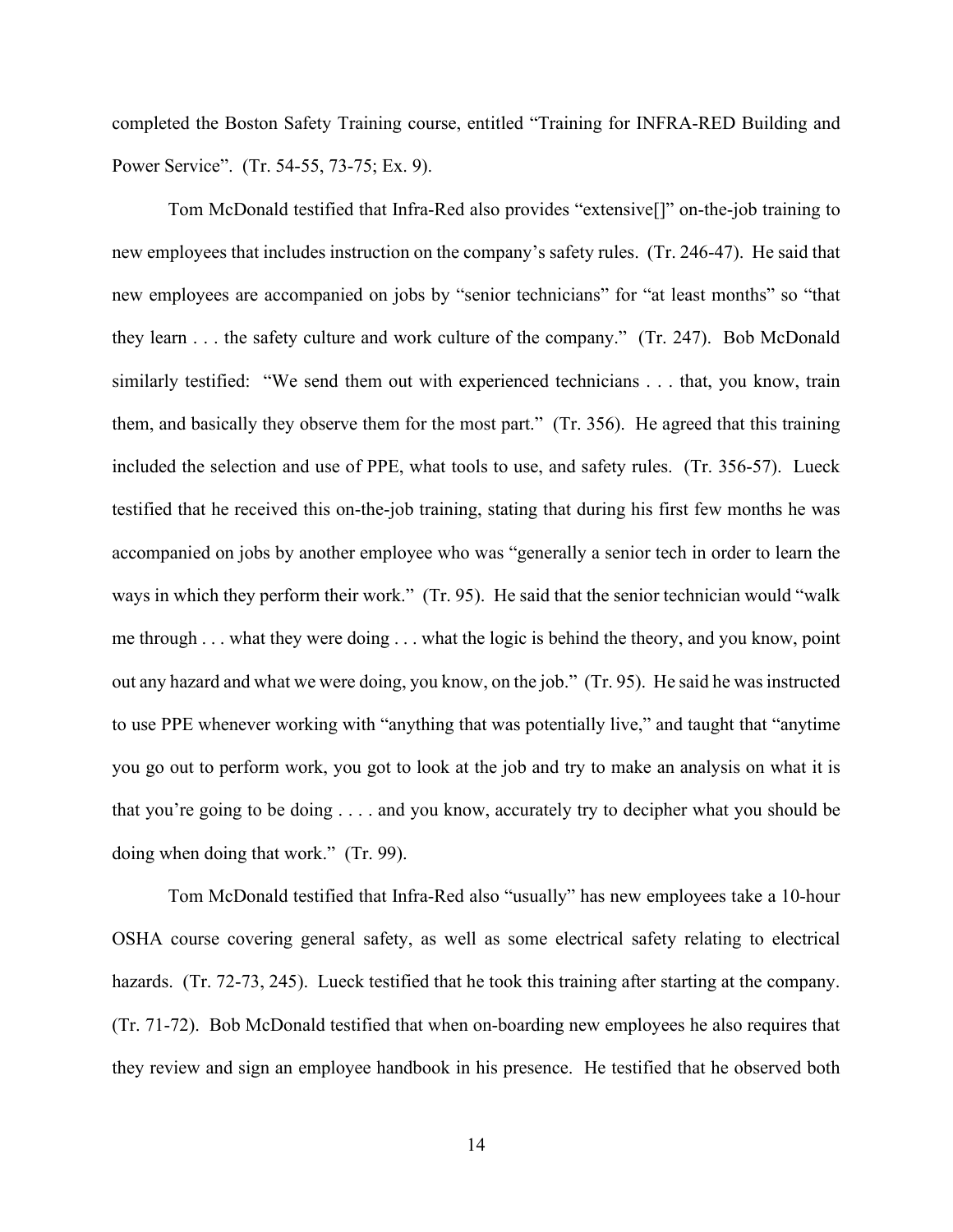[redacted] and Lueck reviewing employee handbooks. (Tr. 338-40; J. Ex. I, at 0002, J. Ex. II, at 0028). Lueck confirmed that he reviewed the Employee Handbook II and had signed it to indicate he had done so in around January 2017.<sup>[29](#page-14-0)</sup> (Tr. 87; J. Ex. II). Employee Handbook II instructs employees that they are "expected to use job risk/hazard analysis techniques to determine the correct PPE to meet OSHA and the NFPA standards." (Tr. 88-89; J. Ex. II, at 34; Resp't Br., at 49, ¶ 247).

### **DISCUSSION**

#### **Secretary's Burden of Proof**

To establish a violation of an OSHA standard, the Secretary must show by a preponderance of the evidence that: (1) the cited standard applies; (2) the terms of the standard were violated; (3) one or more employees had access to the cited condition; and (4) the employer knew, or with the exercise of reasonable diligence could have known, of the violative condition. *Astra Pharm. Prods*., 9 BNA OSHC 2126, 2129 (No. 78-6247, 1981), *aff'd in relevant part,* 681 F.2d 69 (1st Cir. 1982).

# **I. Item 1 (training)**

The Secretary alleges that Infra-Red violated 29 C.F.R. § 1910.332(b)(1), which requires employees who face a risk of electric shock that is not reduced to a safe level in a manner specified under the standard to "be trained in and familiar with the safety-related work practices required by 1910.331 through 1910.335 that pertain to their respective job assignments." More specifically, the Secretary alleges that Infra-Red violated this requirement by failing to train Lueck on the

<span id="page-14-0"></span><sup>&</sup>lt;sup>29</sup> Bob McDonald testified that the version of the Employee Handbook that was in effect when Lueck was hired was Handbook II and appears at J. Ex. II. (Tr. 342-43).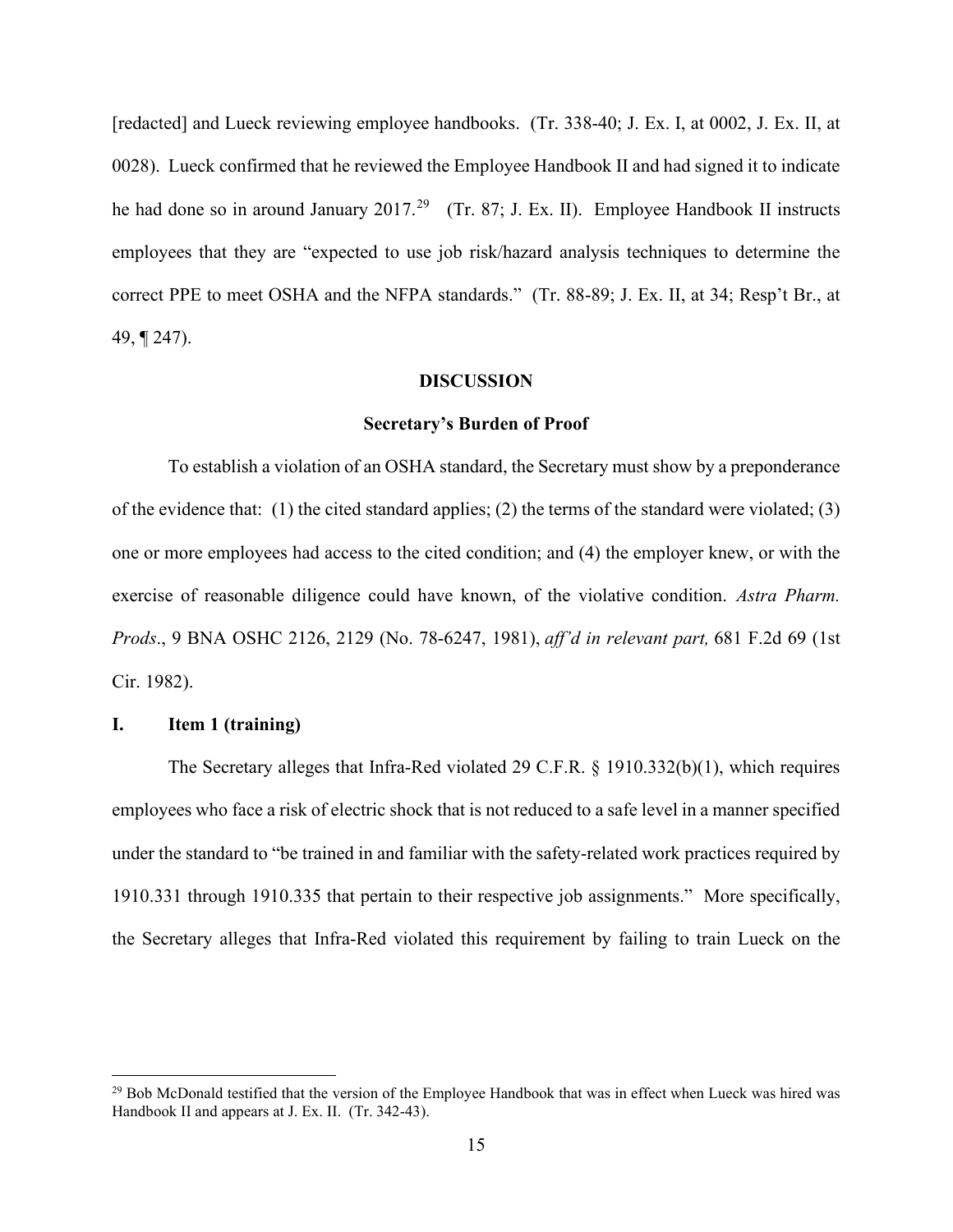safety-related work practices necessary to safely perform the battery replacement work at the Nantucket police station.<sup>[30](#page-15-0)</sup> (Sec'y Br., at 8).

## **A. Applicability**

The "Scope" section of the training provision, 29 C.F.R. § 1910.332(a), states that the "training requirements contained in this section apply to employees who face a risk of electric shock that is not reduced to a safe level by the electrical installation requirements of §§1910.303 through 1910.308," and adds, "NOTE: Employees in occupations listed in Table S-4 face such a risk and are required to be trained." Table S-4 includes "Electricians" in its list. Since Lueck was an electrician, the Secretary argues, the standard applies and required him to be trained on the safety-related work practices that pertained to the battery replacement work. (Sec'y Br., at 8).

Infra-Red agrees that Lueck was working as an "electrician" and does not dispute that the standard applies. (Resp't Br., at 29; 61-62). Although Infra-Red does contend that there was no legal requirement for the battery replacement work to be performed by a licensed electrician, it does not dispute that the work required electrical expertise and that Lueck was exposed to a risk of electric shock during it. (Resp't Br., at 44). Lueck acknowledged that there was such a risk at the hearing and stated that he wore PPE while putting the system in bypass, including a fireresistant jacket, gloves, and helmet, for that reason—because he was "interacting with something that was live." (Tr. 41-42.) Since Lueck was an electrician, performing work in that capacity, and faced a risk of electric shock during the work, the Court finds that the training requirement

<span id="page-15-0"></span><sup>30</sup> The Secretary does not contend that Infra-Red failed to adequately train [redacted]. (Sec'y Br., at 11). *See Intercontinental Terminals Co*., No. 78-5523, 1980 WL 10125, at \*13-14 (O.S.H.R.C.A.L.J., March 20, 1980) (The occurrence of an accident does not establish that an employee did not receive training.)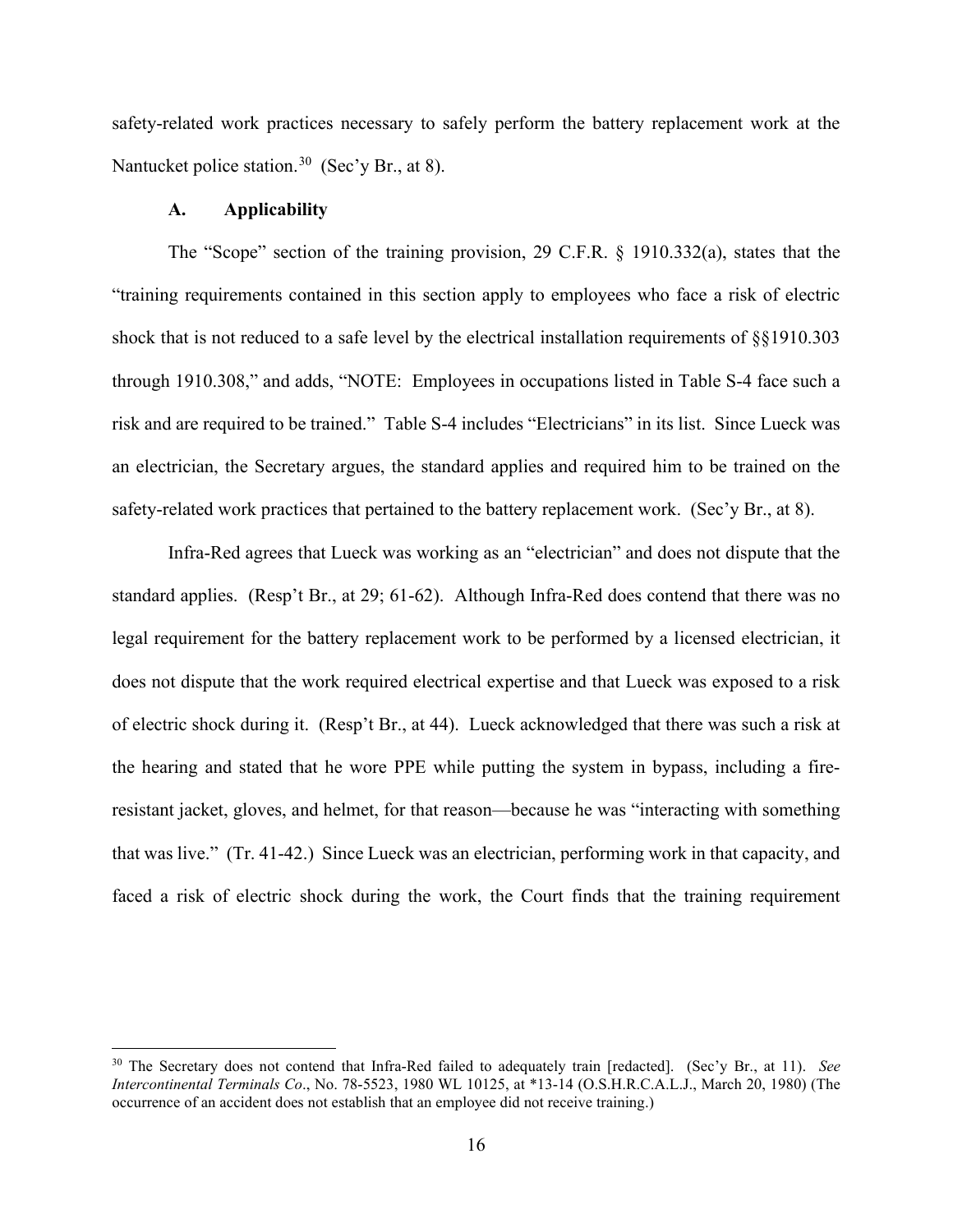applies.[31](#page-16-0) *See* 29 C.F.R. § 1910.332(a) Note (expressly stating that "[e]mployees in occupations listed in Table S-4 . . . are required to be trained.").

# **B. Whether Terms of Standard Were Violated**

The cited training requirement, section  $1910.332(b)(1)$ , is located within a division of Subpart S (the "Electrical" standard) that is titled "SAFETY-RELATED WORK PRACTICES," and which consists of sections 1910.331 to 1910.335.[32](#page-16-1) Section 1910.332, titled "Training," and subsection 1910.332(b), "*Contents of training*," sets forth three categories of required training: (1) "*Practices addressed in this standard*" (1910.332(b)(1)); (2) "*Additional requirements for unqualified persons*" (1910.332(b)(2)); and (3) "*Additional requirements for qualified persons*" (1910.332(b)(3)). The Secretary alleges that Infra-Red violated the first provision, section 1910.332(b)(1), which requires that employees "be trained in and familiar with the safety-related work practices required by §§1910.331 through 1910.335 that pertain to their respective job assignments." These sections set forth numerous safety-related work practice requirements.<sup>33</sup> The

<span id="page-16-0"></span> $31$  In addition to the scope provision (section 1910.332(a)) that specifically applies to the training requirement, an anterior provision, section 1910.331, sets forth the "Scope" of the entire "SAFETY-RELATED WORK PRACTICES" division (sections 1910.331 to 1910.335). Although neither party addresses this anterior scope section, the Court finds that Lueck's work was also covered by its applicability requirements. Section 1910.331(a) states, in part:

The provisions of §§1910.331 through 1910.335 cover electrical safety-related work practices for both qualified persons . . . and unqualified persons . . . working on, near, or with the following installations:

<sup>(1)</sup> *Premises wiring* . . . (2) *Wiring for connections to supply*. Installations of conductors that connect to the supply of electricity; (3) *Other wiring* . . . ; (4) *Optical fiber cable* . . . .

The UPSS battery replacement work involved connecting conductors to a supply of electricity (the batteries), and thus constituted "Wiring for connections to supply." (The standard does not define the terms "conductors" or "supply of electricity," so their plain meaning applies). Since Lueck was working on or near this wiring, his work is covered by this scope provision. As noted above, Infra-Red does not dispute that the standard applies.

<span id="page-16-1"></span> $32$  This division also includes sections 1910.336 to 1910.360, but those sections are presently reserved and lack content.

<span id="page-16-2"></span><sup>&</sup>lt;sup>33</sup> All four of the Secretary's citation items allege violations of requirements falling within these sections.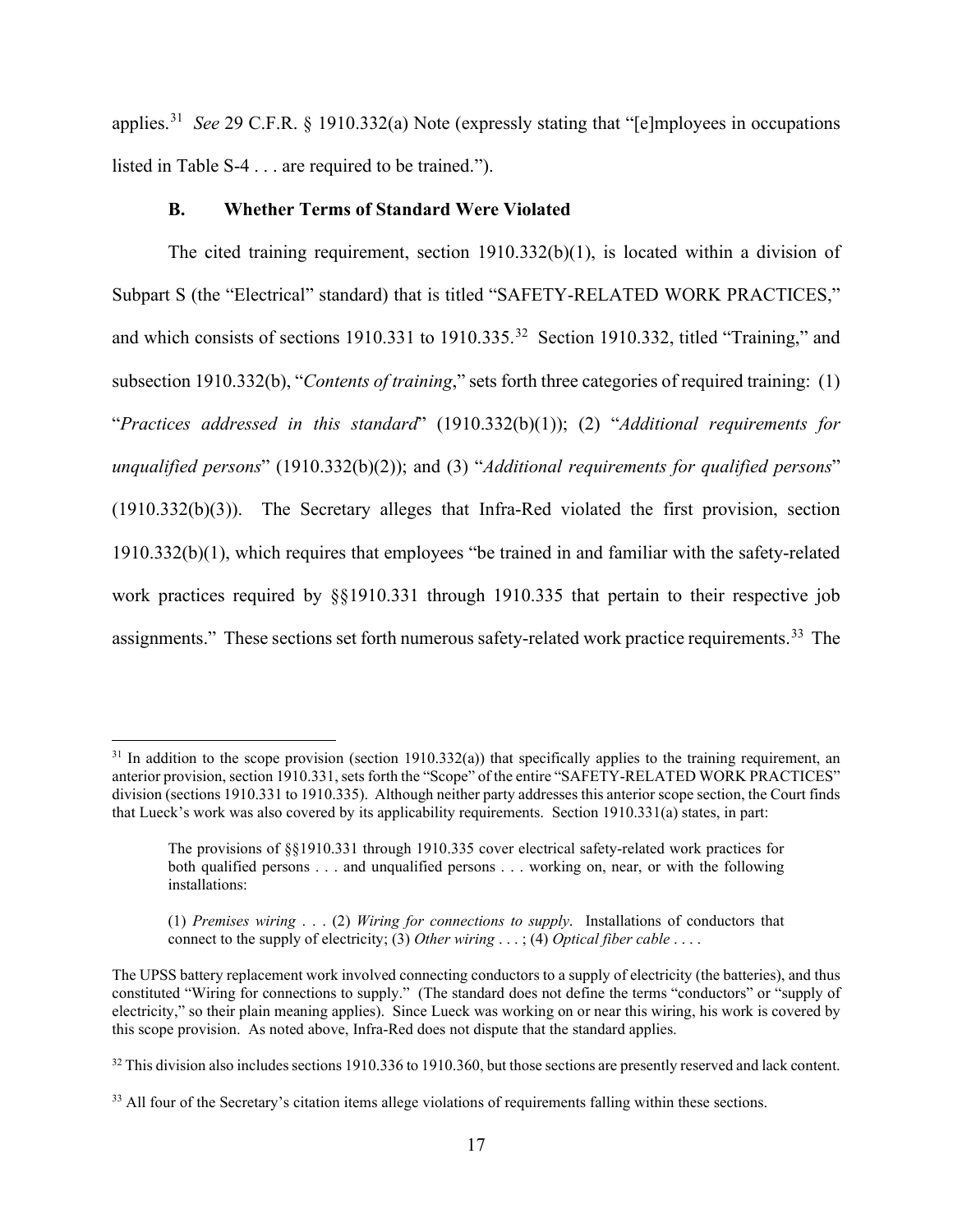Secretary does not allege that Infra-Red failed to provide the additional training required under sections 1910.332(b)(2), (b)(3).

The Secretary alleges that Infra-Red violated section 1910.332(b)(1) by failing to provide "any training" to Lueck before he performed the battery replacement work, and in particular, by failing to train him on how "to work with batteries,"<sup>[34](#page-17-0)</sup> to "complete a job hazard analysis," and on how to "perform the UPSS bypass."<sup>[35](#page-17-1)</sup> (Sec'y Br., at 8-9). Infra-Red's position is that it did not violate the training requirement because Lueck was "trained in and familiar with the safety-related work practices required to safely complete" the work that he performed on April 7, 2017. (Resp't Br., at 62).

Although the Secretary names three subjects that he contends Lueck needed training on how to "work with batteries," to "complete a job hazard analysis," and how to "perform the UPSS bypass"—the Secretary does not explain why the cited provision would have required Infra-Red to train Lueck on these matters. Section 1910.332(b)(1) does not impose an open-ended obligation on employers to simply provide "training." As quoted above, it requires that employees be trained on "the safety-related work practices *required by 1910.331 through 1910.335 that pertain to their respective job assignments*." *(Id.)* (emphasis added). The Secretary does not say which of the many safety-related work practice requirements in sections 1910.331 through 1910.335 pertained to Lueck's assignment and that Infra-Red failed to adequately train him on. The Secretary does not name a single section that he is relying on as the basis for the alleged training violation. None

<span id="page-17-1"></span><span id="page-17-0"></span><sup>&</sup>lt;sup>34</sup> Respondent asserts that the Secretary "fails to identify any more particularized electrical safety related training that would apply to changing batteries as opposed to working with other sources of live energy." (Resp't Br., at 13). <sup>35</sup> Respondent asserts that "Complainant failed to identify what additional bypass procedures training should have been provided." (Resp't Br., at 14).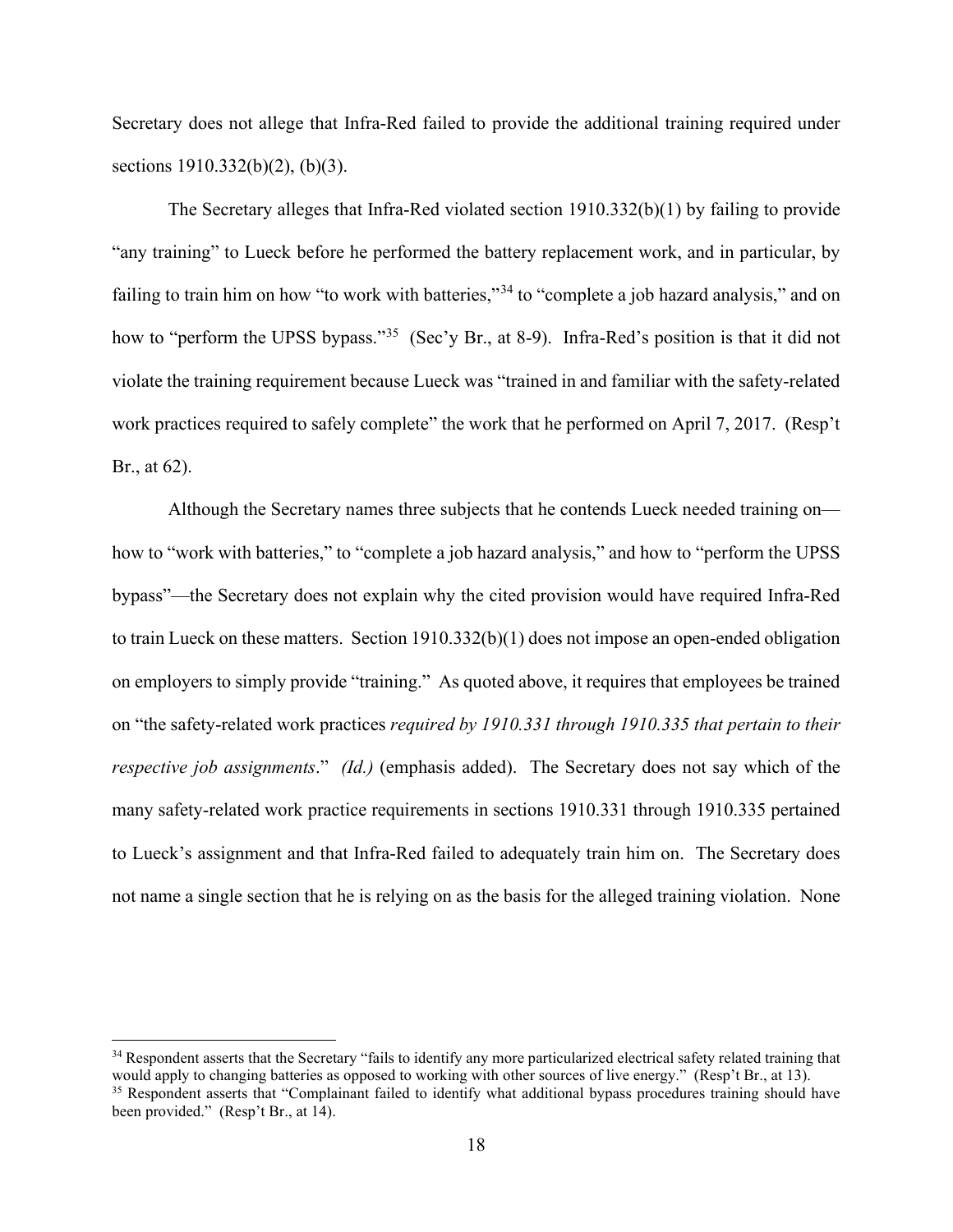of these sections refer to "work[ing] with batteries," to "job hazard analys[es]," to "perform[ing] a UPSS bypass," or to similar topics.<sup>[36](#page-18-0)</sup>

 It is the Secretary's burden to prove that an employer violated the terms of a standard, and that burden includes pointing the Court to the specific requirements in a standard that the Secretary is alleging have been violated. The Secretary appears to be asking the Court to mine sections 1910.331 through 1910.335 on his behalf to find some plausible underlying regulatory basis for the alleged training deficiencies. The Court finds that it would be improper to undertake this task. Since the Secretary has failed to explain which (if any) of the numerous safety-related work practice requirements in sections 1910.331 through 1910.335 that he is alleging pertained to Lueck's work assignment and that Lueck was not trained on, the Secretary has failed to meet his burden to prove to the Court that Infra-Red violated the training provision.<sup>[37](#page-18-1)</sup> The Secretary's failure here is akin to accusing an employer of failing to comply with Subpart S—Electrical by failing to take some given action (e.g., to require employees to wear safety goggles), without ever identifying the specific provision within Subpart S that would require that action.<sup>38</sup>

<span id="page-18-0"></span><sup>&</sup>lt;sup>36</sup> Section 1910.333(a) imposes a general obligation to use "safety-related work practices" to "prevent electric shock or other injuries" when work is performed near equipment that may be energized, but the Secretary has not cited this open-ended duty as the basis for the alleged training violation or explained why it would require Infra-Red to train Lueck on the topics he names.<br><sup>37</sup> Vanasse testified that [redacted] was trained on the safety related work practices required by sections 1910-331

<span id="page-18-1"></span>through 1910-335. (Tr. 574; J. Ex. XVIII, at 0247-49).

<span id="page-18-2"></span><sup>&</sup>lt;sup>38</sup> It is possible, though the Secretary does not assert this so this is mere speculation, that the Secretary is interpreting section 1910.332(b)(1) to mean that an employer is obligated not only to train employees on the safety-related work practices in sections 1910.331 to 1910.335 that pertain specifically to their work, but also to train them on any other pertinent safety-related work practices (even if not mentioned in those sections), such that the Secretary would not necessarily need to cite any of those sections to support his claim that section 1910.332(b)(1) required Infra-Red to train Lueck on how to work with batteries, perform the bypass, and to complete a JHA. Such an interpretation is contradicted by section 1910.332(b)(1)'s plain language. Section 1910.332(b)(1) states only that employees "shall be trained in the practices required by §§1910.331 through 1910.335 that pertain to their respective job assignments." The next provision, section 1910.332(b)(2), states that employees "who are not qualified persons" (as defined under the standard) "shall also be trained in and familiar with any electrically related safety practices not specifically addressed by §§1910.331 through 1910.335 but which are necessary for their safety." The Secretary has not alleged that Infra-Red violated this subsequent provision or claimed that Lueck was an unqualified person who would have been subject to its additional requirement that such persons be trained on "any electrically related safety practices" even those "not specifically addressed by §§1910.331 through 1910.335 . . . ."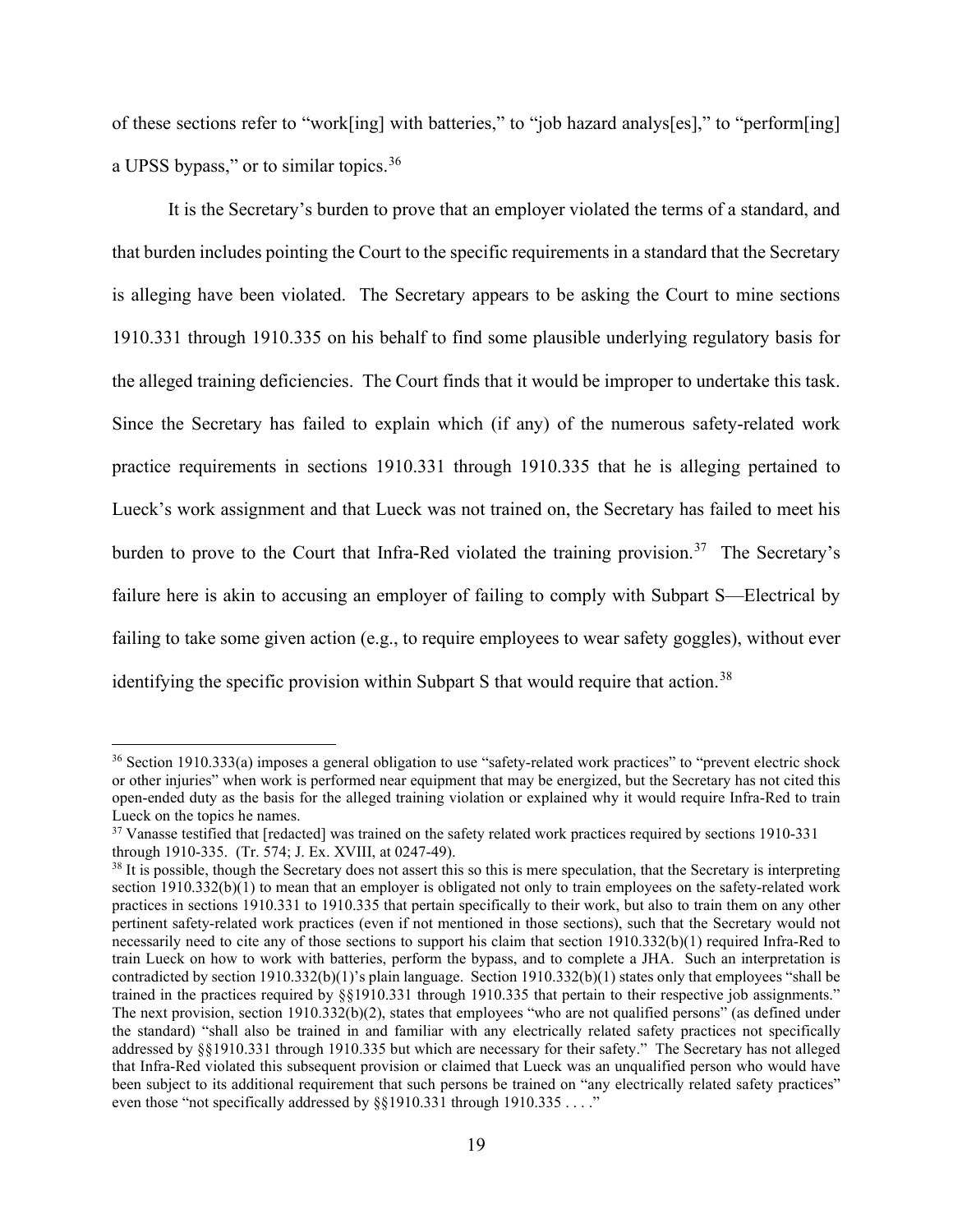To the extent the Secretary's position is that Infra-Red necessarily violated the provision by failing to provide *any* safety training to Lueck, this position is belied by the wording of the standard. The standard expressly states that an employer is only required to provide training on the safety-related work practices in sections 1910.331 to 1910.335 that pertain to the employee's work assignment. It therefore follows that if none of the safety-related practices would pertain to a particular job assignment (such as, in this case, changing the batteries), the employer would be under no obligation to train the employee on those practices (at least prior to that specific work assignment).<sup>39</sup> Again, it is the Secretary's burden to inform the Court which specific sections of a standard he is relying on as the basis for an employer's alleged violation. Failing to do so is by itself a failure of proof.

The Secretary alleges Infra-Red violated the standard when it failed to train Lueck before he performed electrical work at the Nantucket police station. Lueck testified that Infra-Red had not trained him to work with batteries before he began the battery work on April 7, 2017. (Tr. 53-54). Tom McDonald testified:

- Q. Let's talk about training. You know that Infra-Red did not train Mr. Lueck specifically on battery work before his work on the Nantucket Police Station, right?
- A. Yes, that's correct.

(Tr. 169-70; Exs. 9-10). Lueck said he was not trained to complete JHA forms. (Tr. 56). He further testified that Infra-Red had not trained him to perform the UPSS bypass before he

<span id="page-19-0"></span><sup>&</sup>lt;sup>39</sup> It is possible that the Secretary intended to accuse Infra-Red of failing to train Lueck on the safety-related work practice requirements it alleges the company violated in Items 2-4 (i.e., sections 1910.333(a)(2) (other safety-related work practices),  $1910.335(a)(1)(i)$  (PPE), and  $1910.335(a)(2)(i)$  (insulated tool)), but the Secretary did not allege that Infra-Red violated the training requirement by failing to train Lueck on the practices required by these sections, and the Court finds that it would be improper to presume the Secretary's intent and fill in the missing allegations on his behalf.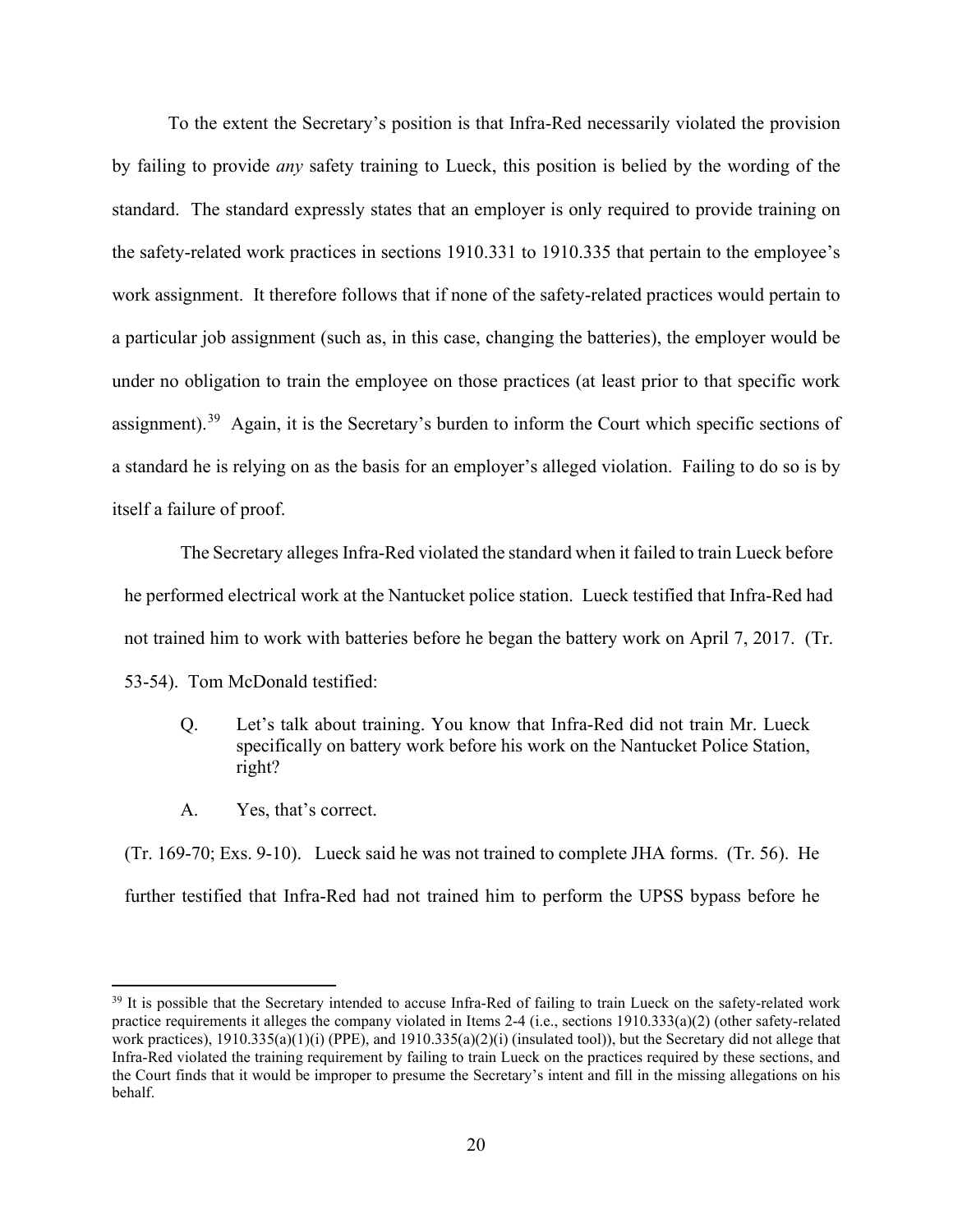performed the bypass at the job site.[40](#page-20-0)

But, the record does not support the Secretary's claim that Infra-Red failed to provide any electrical safety training to Lueck.<sup>41</sup> Section 1910.332(c) states that "[t]he training required by [the training provision] shall be of the classroom or on-the-job type," and the "degree of training provided shall be determined by the risk to the employee." Several witnesses testified that Infra-Red has senior technicians train new employees on electrical safety (and other matters) on-the-job, and Lueck confirmed that he received this training during his first few months with the company. Tom McDonald, Infra-Red's president, testified that this on-the-job training of new employees by senior technicians is "extensive<sup>[]"</sup> and covers the company's safety rules. (Tr. 246-47). He said that new employees work with senior technicians for "at least months," with the amount of time depending on when "the feedback" is that the employee is working safely. (Tr. 248). Bob McDonald testified that the on-the-job training covers Infra-Red's safety policies and procedures, the performance of a job risk analysis, the selection and use of PPE, and what tools to use. (Tr. 356-57). Rega referred to the senior technicians who go on jobs with new employees as "the trainer," and when asked who she was referring to, explained: "The more senior technician . . . who is proficient themselves in the jobs we're training them on so they would advise them on proper procedure, safety, and that kind of stuff." (Tr. 429-31). She said that the newer technician will "go out with the trainer until the trainer tells me they're good to go on their own," and that the time period for this training varies because it "depends on the skill set they bring in," as "[s]ome

<span id="page-20-0"></span><sup>&</sup>lt;sup>40</sup> Lueck acknowledged that Infra-Red gave him the UPSS Manual that provided a list of procedures, operating instructions and a description of its functions. (Tr. 54). He also said that Infra-Red had provided him with "a general course in construction safety and health." (Tr. 72).

<span id="page-20-1"></span><sup>&</sup>lt;sup>41</sup> Multiple witnesses testified that Infra-Red requires that all electrical technicians attend an annual training on electrical safety provided by third-party Boston Safety Training. (Tr. 73-75, 224, 355, 438, 531-32; J. Ex. X). Lueck had only been working at Infra-Red for a few months at the time of the Nantucket police station UPSS job and had not yet attended this training; he participated in it afterward. This course included training on how to assess when there is some sort of a risk of an arc flash. (Tr. 73-78; J Ex. X, at 84).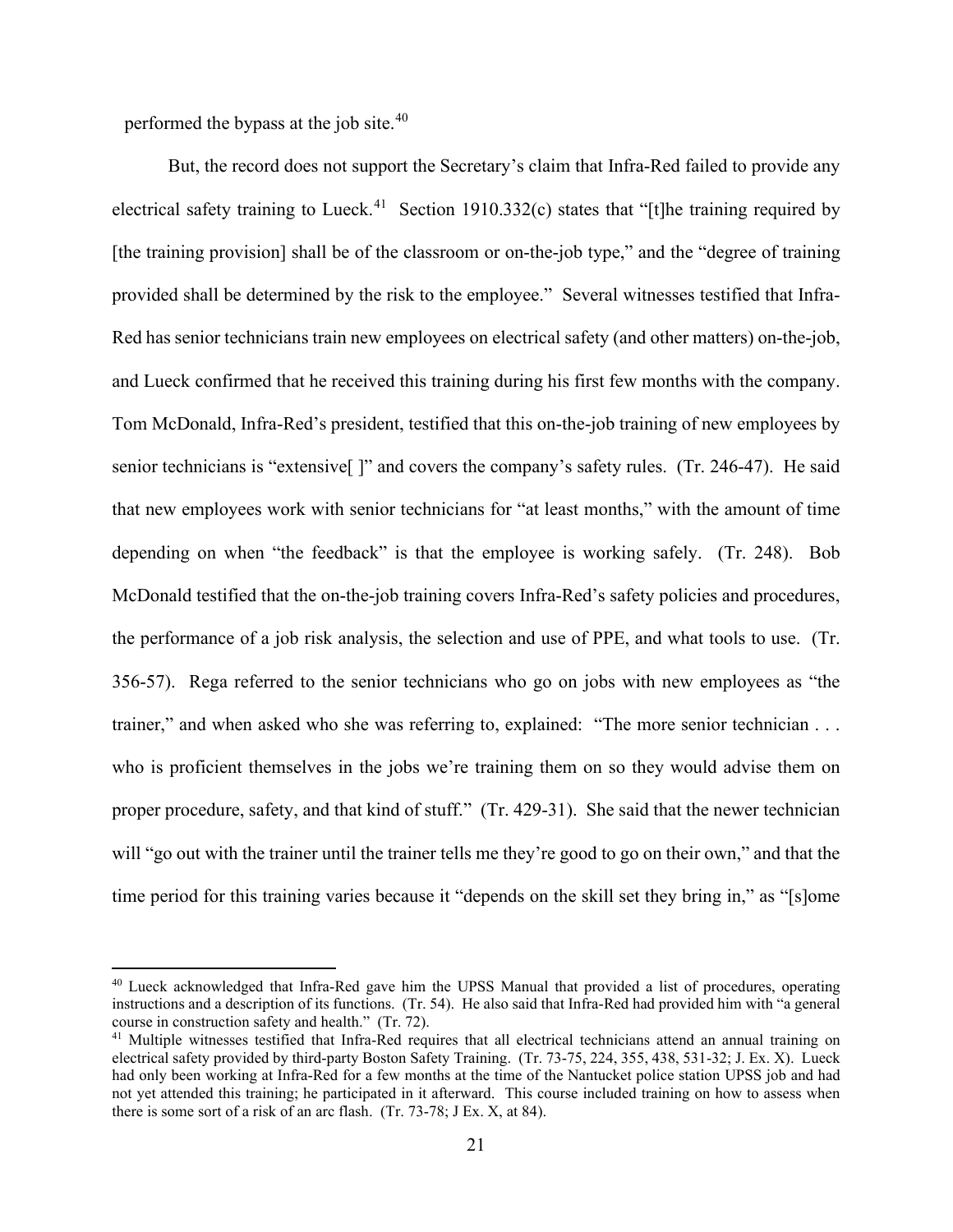of them have more experience than others." (Tr. 429, 431). She agreed that the trainers would go over the company's safety rules and policies during this on-the-job training. (Tr. 432).

Lueck described receiving this on-the-job training. (Tr. 94-96). He testified that he was required to work with a "senior tech" during his first few months at Infra-Red so that he could be taught how to perform the work: "They would walk me through . . . exactly, you know, what they were doing . . . and you know, point out any hazard and what we were doing, you know, on the job." (Tr. 95-96). He said that he was trained, for example, to use PPE whenever working with "anything that was potentially live": "They would say, 'Dan, put your suit on, get your suit on,' you know." (Tr. 96). He said he was also taught "that anytime you go out to perform work, you got to look at the job and try to make an analysis on what it is that you're going to be doing . . . and you know, accurately try to decipher what you should be doing when doing that work," such as what type of PPE should be worn. (Tr. 99).

In addition to this on-the-job training, the record reflects that Infra-Red also provided some more formal and classroom type safety training to Lueck. Just after starting at Infra-Red, he was put through a 10-hour OSHA course covering general construction safety, including electrical hazards. (Tr. 71-72). Upon being hired, Lueck was given the Employee Handbook II and required to review it and sign it in Bob McDonald's presence. (Tr. 87, 338-99; J. Ex. II). Lueck confirmed that he received and reviewed the Employee Handbook II and had signed it to indicate that he had done so.<sup>[42](#page-21-0)</sup> (Tr. 87; J. Ex. II). Although the Employee Handbook II primarily covers general employment matters and not safety, it instructs employees that they "are expected to use job risk/hazard analysis techniques to determine the correct PPE to meet OSHA and the NFPA

<span id="page-21-0"></span><sup>42</sup> Lueck's signature does not appear at J. Ex. II.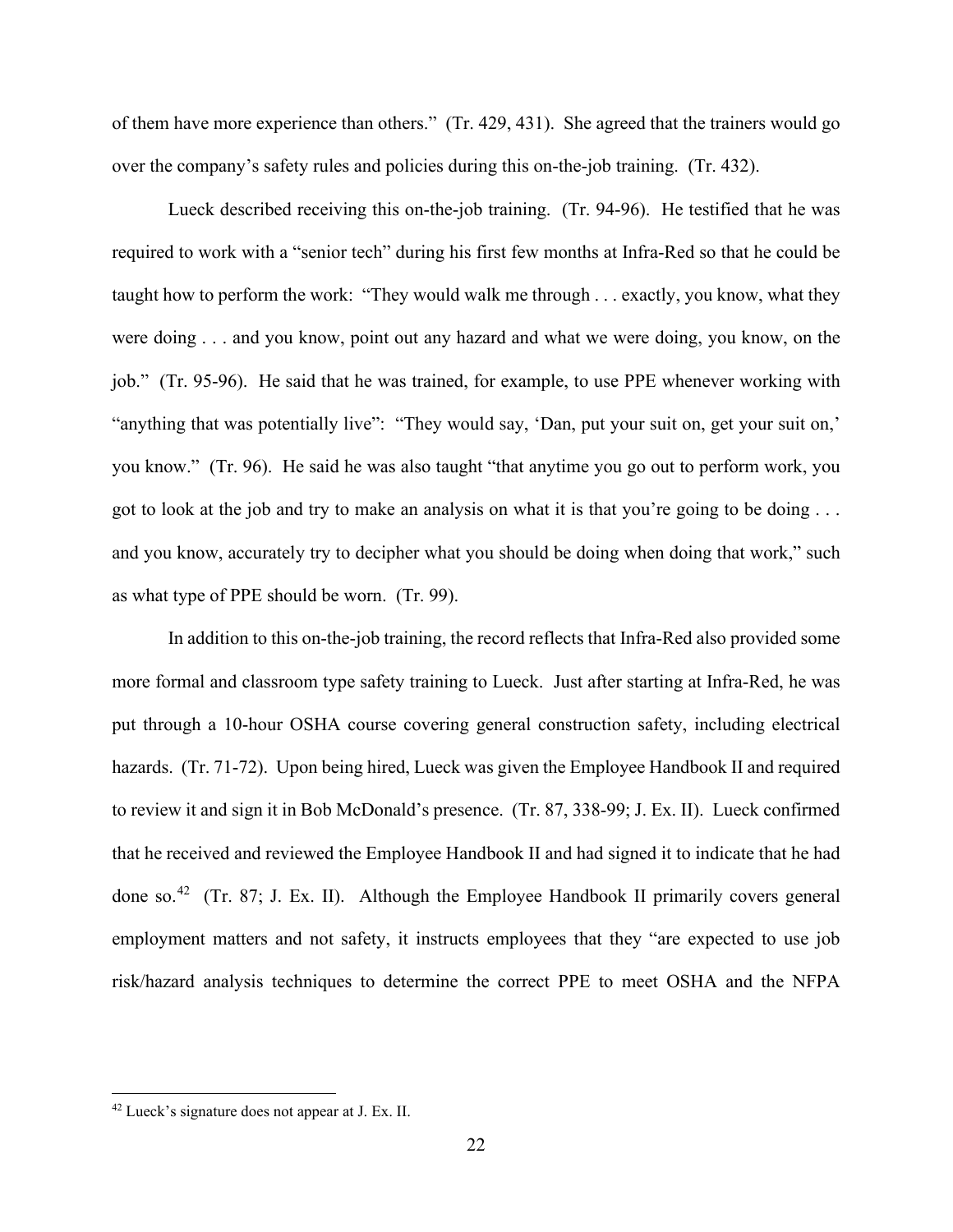standards." (Tr. 89; J. Ex. II, at 34). Thus, the Secretary's contention that Infra-Red violated the standard by failing to provide any safety training to Lueck is contradicted by the record.

In addition, even if the training provision were construed to impose an open-ended obligation on employers to provide any and all electrical safety-related training applicable to the work being performed—in other words, if it were permissible for the Secretary to cite the training provision without naming the underlying sections within the Safety-Related Work Practices division underlying the alleged training deficiency—he still would not have established that Lueck's training was deficient. "To establish noncompliance with a training standard," the Commission has held, "the Secretary must show that the cited employer failed to provide the instructions that a reasonably prudent employer would have given in the same circumstances." *N&N Contractors, Inc., 18 BNA OSHC 2121, 2125 (No. 96-0606, 2000), aff'd, 255 F.3d 122 (4<sup>th</sup>)* Cir. 2001); *see also Compass Envtl., Inc.*, 23 BNA OSHC 1132, 1134 (No. 06-1036, 2010), *aff'd,*  663 F.3d 1164, 1168 (10th Cir. 2011). As discussed above, the Secretary alleges that Infra-Red's training was deficient in that Lueck was not trained on "how to work batteries," to "perform a UPSS bypass," and to "complete a job hazard analysis."

With respect to working with batteries and performing the UPSS bypass, the Secretary has not shown that a reasonably prudent employer would have felt the need to give Lueck specialized training on these matters. As Infra-Red argues, the Secretary has not identified any "particularized electrical safety related training that would apply to changing batteries as opposed to working with other sources of live energy." (Resp't Reply, at 13). According to Infra-Red, the UPSS battery work did not need to be performed by an electrician, and both Lueck and [redacted] were overqualified to do it. (Resp't Reply, at 4). In addition to the on-the-job electrical safety training that Lueck received discussed above, the record reflects that Lueck, as a licensed journeyman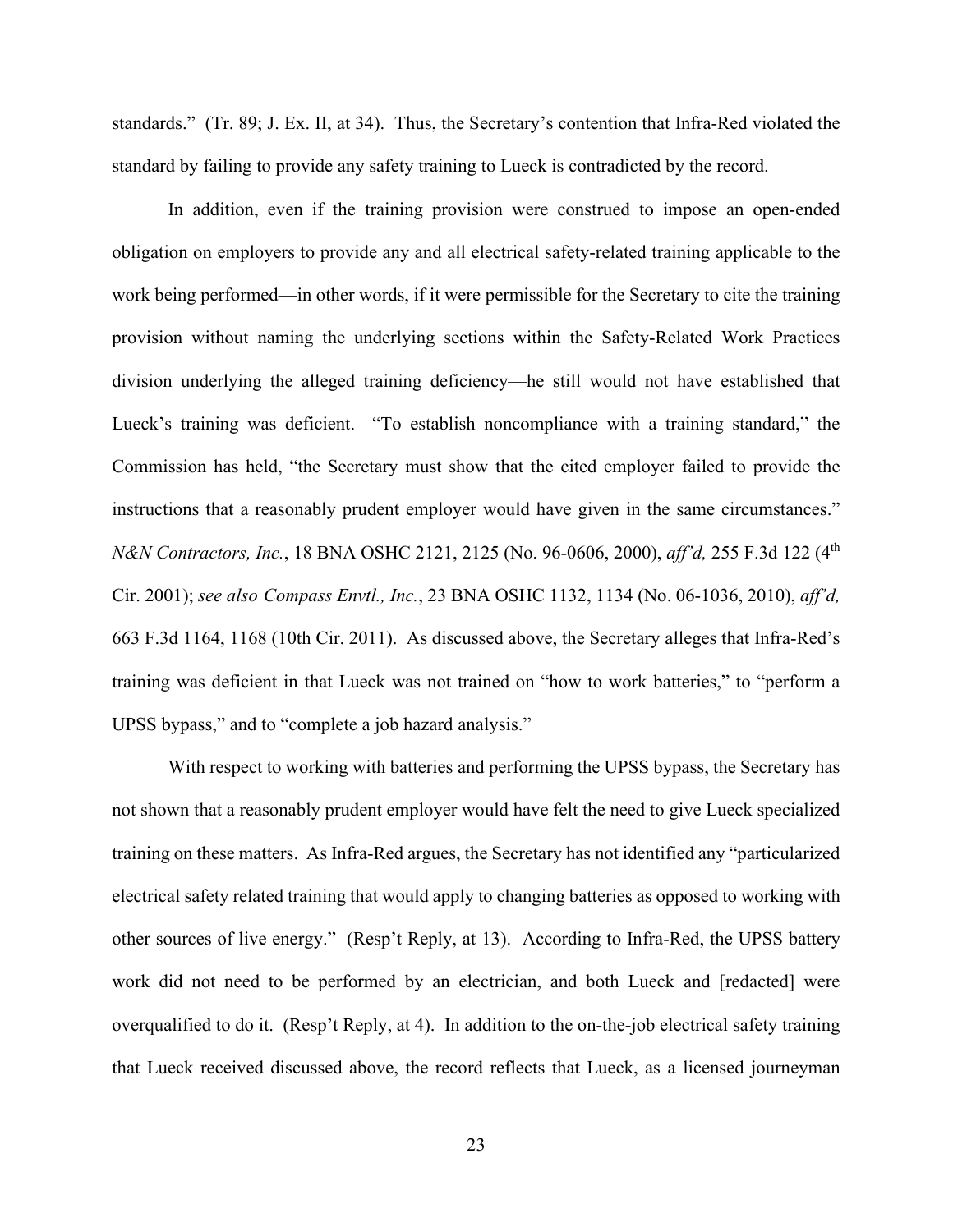electrician, had undergone extensive electrical safety training prior to joining Infra-Red in January 2017. (Tr. 87). Lueck testified that he graduated from high school in 2011. From 2011 through 2015, he performed general electrical work at two electrical companies, Donovan Electric and CPCO. Lueck became a licensed journeyman electrician in about March 2016. This required him to complete 600 hours of electrical education and 8,000 hours of work under a journeyman electrician.<sup>43</sup> (Tr. 56, 65-71). Before being sent to the Nantucket UPSS job, Lueck was given the UPSS Manual, and he confirmed that he reviewed it prior to performing the work. (Tr. 102-04, 442).

Multiple witnesses described the task of disconnecting the old batteries and reconnecting the new ones as a straightforward process similar to changing a car battery. Lueck testified that disconnecting the batteries involved pulling off small cables ("jumpers") secured to posts on the batteries with bolts, and that reconnecting the new ones involved the reverse procedure: "so if you were to think of it as a car battery, you have two posts, two terminals on a car battery, and you land jumpers that feed the car  $\dots$ ." (Tr. 45-46, 111). Tom McDonald testified that "[c]hanging batteries is a simple task," explaining: "It's not a mechanical task other than connections that you're making. You're swapping them out. They fit exactly with the same connectors that came out." (Tr. 271). Bob McDonald testified that he was surprised when he found out [redacted] had been injured "because . . . the level of difficulty for the job wasn't real high." (Tr. 402). As for performing the UPSS bypass, Infra-Red notes that the procedure is set forth in the UPSS Manual that Lueck reviewed and consists of three simple steps: (1) pressing the "STOP" button; (2)

<span id="page-23-0"></span> $43$  Lueck obtained his 600 hours of electrical education, that included hand tool and general safety training, from a trade school, Gould Institute of Construction, based in Canton over a four-year period from 2011 through 2015. (Tr. 66-68). He also took a three month, two nights a week, prep course at the Leo Martin School to prepare for his journeyman electrician's examination. (Tr. 68). He received an Associate's degree in Applied Science from the Wentworth Institute in 2017. (Tr. 68-69).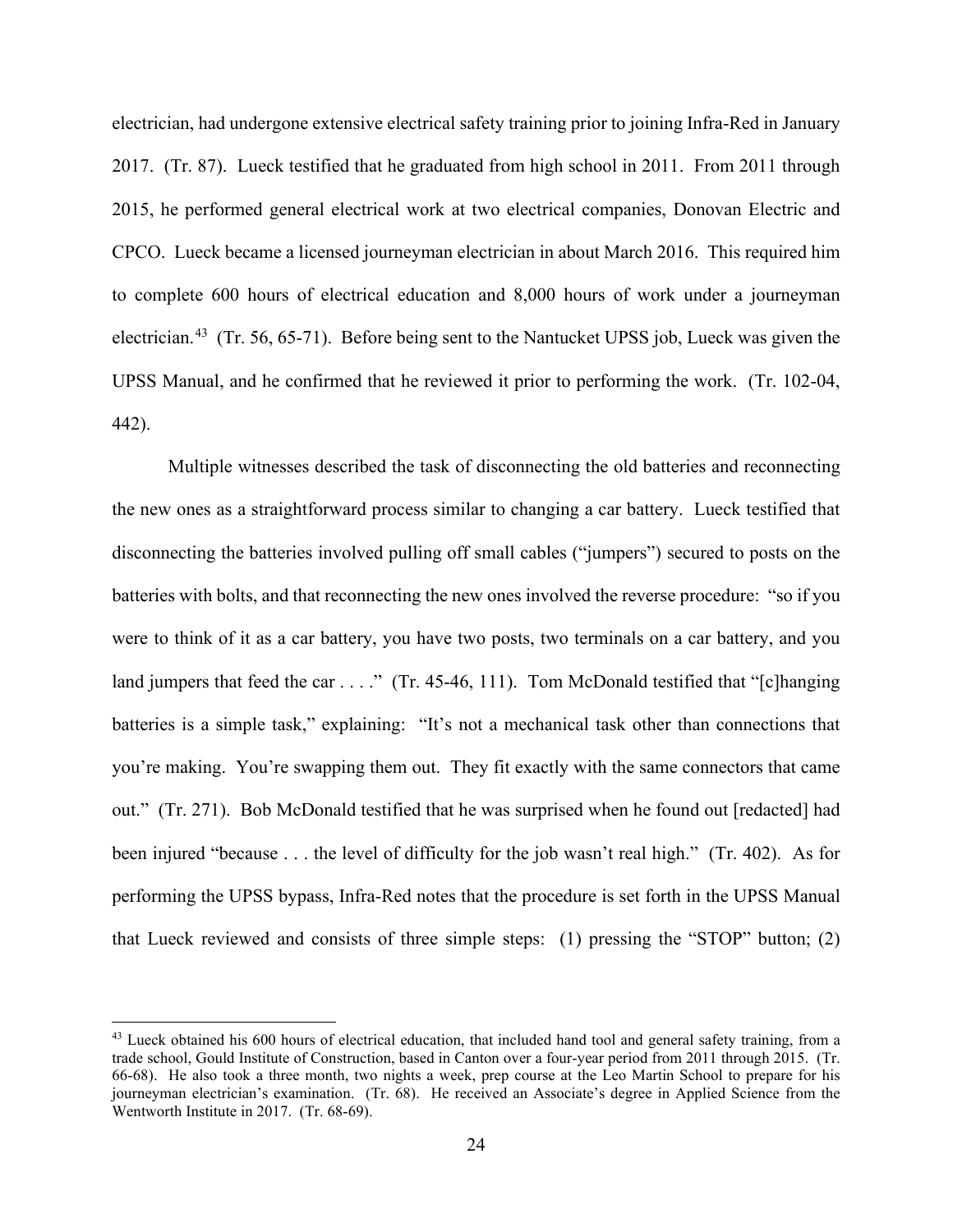rotating the switch to "TRANSFER"; and (3) then rotating the switch to "BYPASS." (Resp't Reply, at 6; Ex. E., at 42). The Secretary has pointed to no evidence to rebut Infra-Red's claim that the UPSS work was straightforward, and that Lueck was qualified to do it and did not need any additional specialized safety training to do it beyond what he underwent to become a licensed electrician and on-the-job during his first months at Infra-Red.

With respect to training to "complete a job hazard analysis," the Secretary has not proved that Lueck lacked such training.[44](#page-24-0) The Secretary contends that page 56 of the hearing transcript establishes that "Infra-Red did not train Lueck to complete a job hazard analysis." (Sec'y Br., at 8). On that page, Lueck testified that he was not trained "on completing the job hazard analysis forms,"<sup>[45](#page-24-1)</sup> but he did not testify that he was not trained to perform a JHA.<sup>46</sup> (Tr. 56). Lueck subsequently testified that he was trained to perform a JHA before starting work to determine what PPE is necessary. (Tr. 95-99). Specifically, he said that he was taught "that anytime you go out to perform work, you got to look at the job and try to make an analysis on what it is that you're going to be doing . . . and you know, accurately try to decipher what you should be doing when doing that work," such as what type of PPE should be worn.<sup>[47](#page-24-3)</sup> (Tr. 99). This is consistent with 29 C.F.R. § 1910.132(d)(1) *Hazard assessment and equipment selection*, which states, in part, that

<span id="page-24-0"></span><sup>&</sup>lt;sup>44</sup> The Secretary does not define the term "job hazard analysis" or state that he is using the term in any specialized or technical sense. The Court therefore construes the Secretary's use of the term literally, i.e., to broadly refer to conducting an analysis to determine the hazards associated with a given job.

<span id="page-24-1"></span><sup>45</sup> As discussed later, the Court finds Lueck neither completed a JHA form nor performed a JHA for the work done at the job site on April 7, 2017. (Tr. 173-79). However, an employee's failure to comply with a safety rule does not, by itself, establish a failure to train. *Dravo Eng'r and Constructors*, 11 BNA OSHC 2010, 2011-12 (No. 81-748, 1984). <sup>46</sup> J. Ex. V is a copy of the JHA form, which is titled "INFRA-RED BUILDING AND POWER SERVICE, INC. Job Hazard Analysis Form."

<span id="page-24-3"></span><span id="page-24-2"></span><sup>&</sup>lt;sup>47</sup> Lueck testified:

Q. And what, if any, type of on-the-job training did you receive from those more senior technicians regarding performing any kind of a job analysis on the jobs?

A. We have safety meetings before – preventive maintenance jobs. You know, anytime we go down to a shutdown – for instance – well, use Dave Major as a example; he's one of the senior techs. We'll get everybody together. They'll designate certain tasks and verbally will make an analysis of the dangers involved. (Tr. 95-96).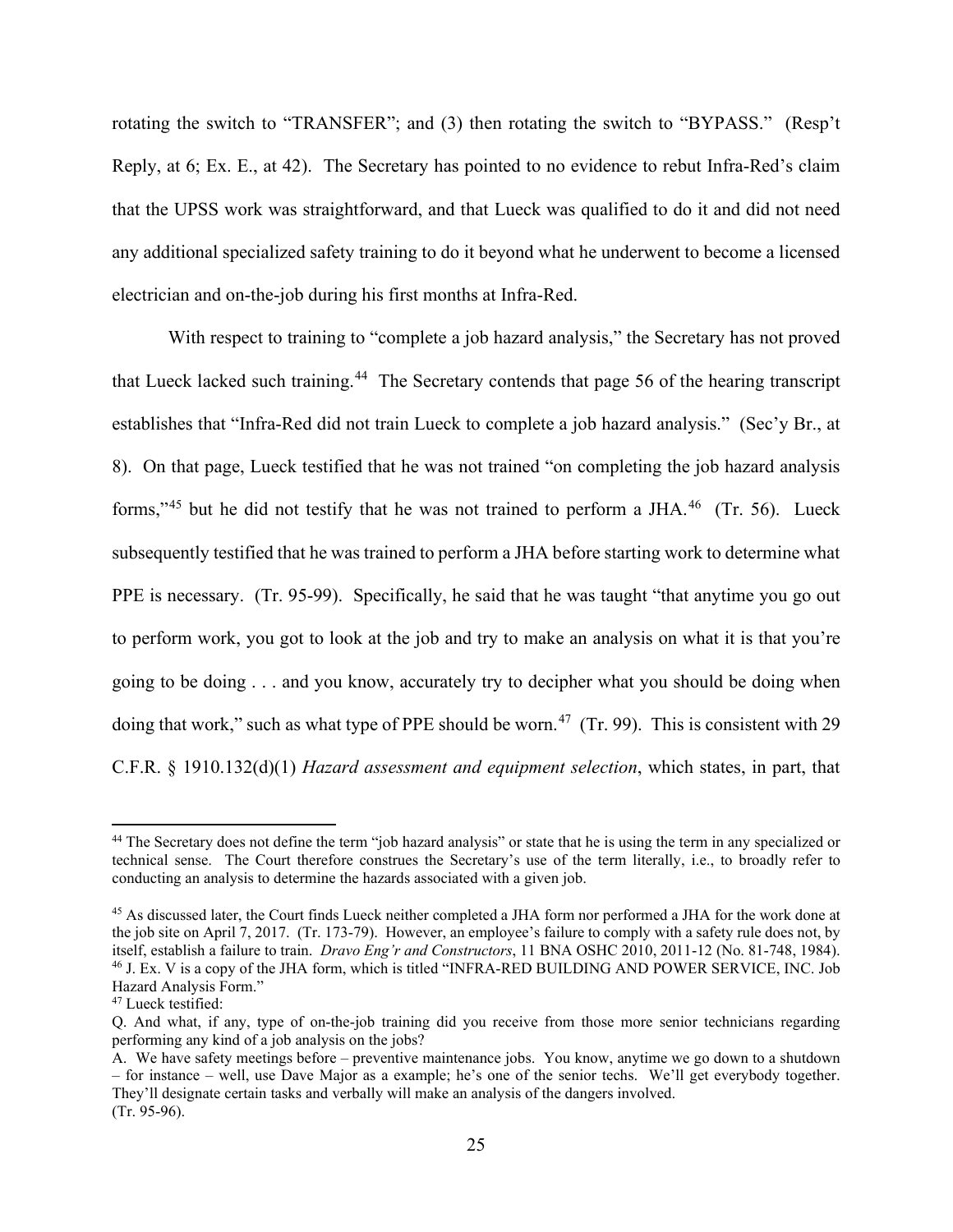"[t]he employer shall assess the workplace to determine if hazards are present, or are likely to be present, which necessitate the use of" PPE. Bob McDonald agreed that employees are trained to perform a "job risk analysis" on-the-job. (Tr. 356).

Vanasse testified that Infra-Red's employees were "trained in safety related work practices relative to the hazards that they faced." His expert report states, "[redacted] was trained in and familiar with the safety related work practices required by 1910.331-335 for the replacement of the battery system." (Tr. 599; J. Ex. XVIII, at 0247-48). Vanasse testified that Infra-Red employees were familiar with the safety related work practices required by sections 1910-331 through 1910-335 that pertained to their perspective job assignments. (Tr. 574-75). He also stated that "other safety related work practices" were utilized or available to protect employees who could be exposed to the electrical hazards involved.<sup>48</sup> Vanasse testified that an Infra-Red employee's failure to determine approach boundaries would be a failure to meet his safety-related work practice rule that he covers in the training he provides to Infra-Red employees.<sup>[49](#page-25-1)</sup> (Tr. 574-75, 629). His expert report states that "Infra-Red has an administrative control in place through the application of a Job Hazard Analysis (JHA)- Exhibit H [Job Hazard Analysis]". He also said one of the important safety related work practices is doing a JHA. He agreed that Infra-Red required its employees to complete a written JHA before beginning work. (Tr. 630-34; J. Ex. XVIII, at 0249).

<span id="page-25-0"></span><sup>48</sup> Vanasse's Power Point training included "Objectives" relating to:

**Safety related work practices**

<sup>•</sup> Determine approach boundaries- Shock and Arc Flash

<sup>•</sup> Establishing an Electrically Safe Work Condition

<sup>•</sup> Energized Work Permit and use of special precautionary techniques and PPE.

<sup>(</sup>Tr. 629; J. Ex. X, at 0084); (emphasis in original).

<span id="page-25-1"></span><sup>&</sup>lt;sup>49</sup> Vanasse said approach boundaries keep people at a distance to where they cannot get more than a second-degree burn. They exist for both arc flash and shock. It is also a trigger for workers to wear some arc-rated PPE. He said [redacted] should have been wearing at least "a 25-Cal system for arc flash protection." (Tr. 651-55, 660). Vanasse said that [redacted] was trained on and understood limited "approach boundaries." (Tr. 656-57; J. Ex. X, at 45-47).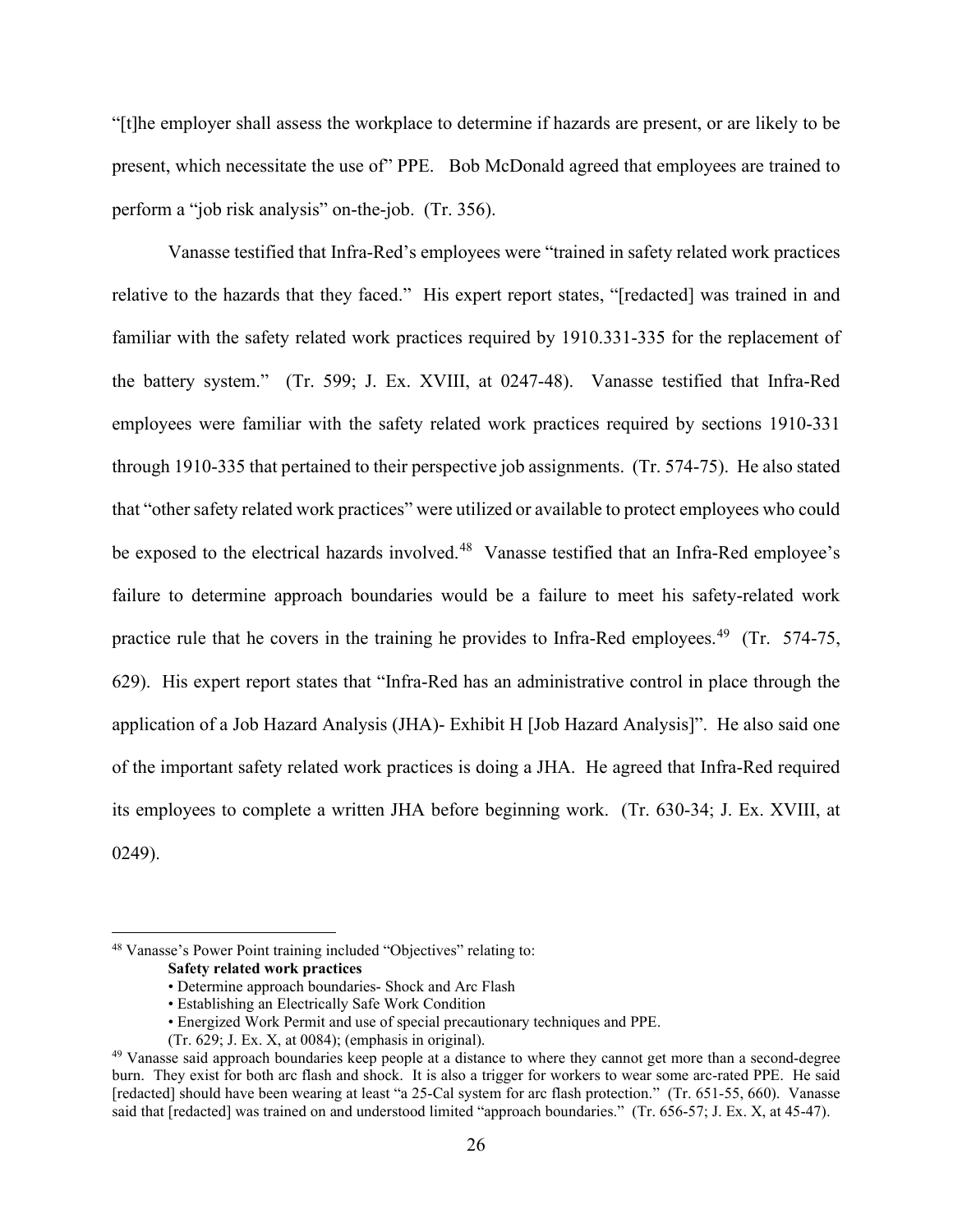Consistent with this testimony, Infra-Red's Employee Handbook II states that employees "are expected to use job risk/hazard analysis techniques to determine the correct PPE to meet OSHA and the NFPA standards." (Tr. 87, 99, 356; J. Ex. II, at 34). Lueck testified that he had in fact performed a JHA prior to starting the Nantucket UPSS work. (Tr. 65).

In summary, because (1) the Secretary failed to identify which of the safety-related practices in sections 1910.331 through 1910.335 pertained to the work and that Infra-Red failed to train Lueck on, or otherwise explain why the cited standard would require the company to train Lueck on the three subject matters the Secretary names; (2) the record contradicts the Secretary's claim that the company provided no training to Lueck on electrical safety-related work practices; (3) the Secretary did not show that a reasonably prudent employer would have given Lueck specialized training to perform the UPSS battery work or rebut Infra-Red's contention that Lueck was qualified to do it; and (4) the Secretary did not prove that the company failed to train Lueck to complete a JHA, the Court finds that the Secretary has failed to meet his burden of proving that Infra-Red violated the terms of section 1910.332(b)(1). Since the Secretary has not shown that the company violated the terms of the standard, the employee access and knowledge elements of the Secretary's prima facie case are moot.

## **II. Item 2 (other safety-related work practices)**

The Secretary alleges that Infra-Red violated 29 C.F.R. § 1910.333(a)(2), which requires employers to use "other safety-related work practices" to protect employees working on or near live parts that cannot be deenergized, by failing to use such work practices "to safely complete the electrical work at the Nantucket police station." (Sec'y Br., at 11). More specifically, the Secretary alleges that Infra-Red's employees "failed to perform a job hazard analysis to become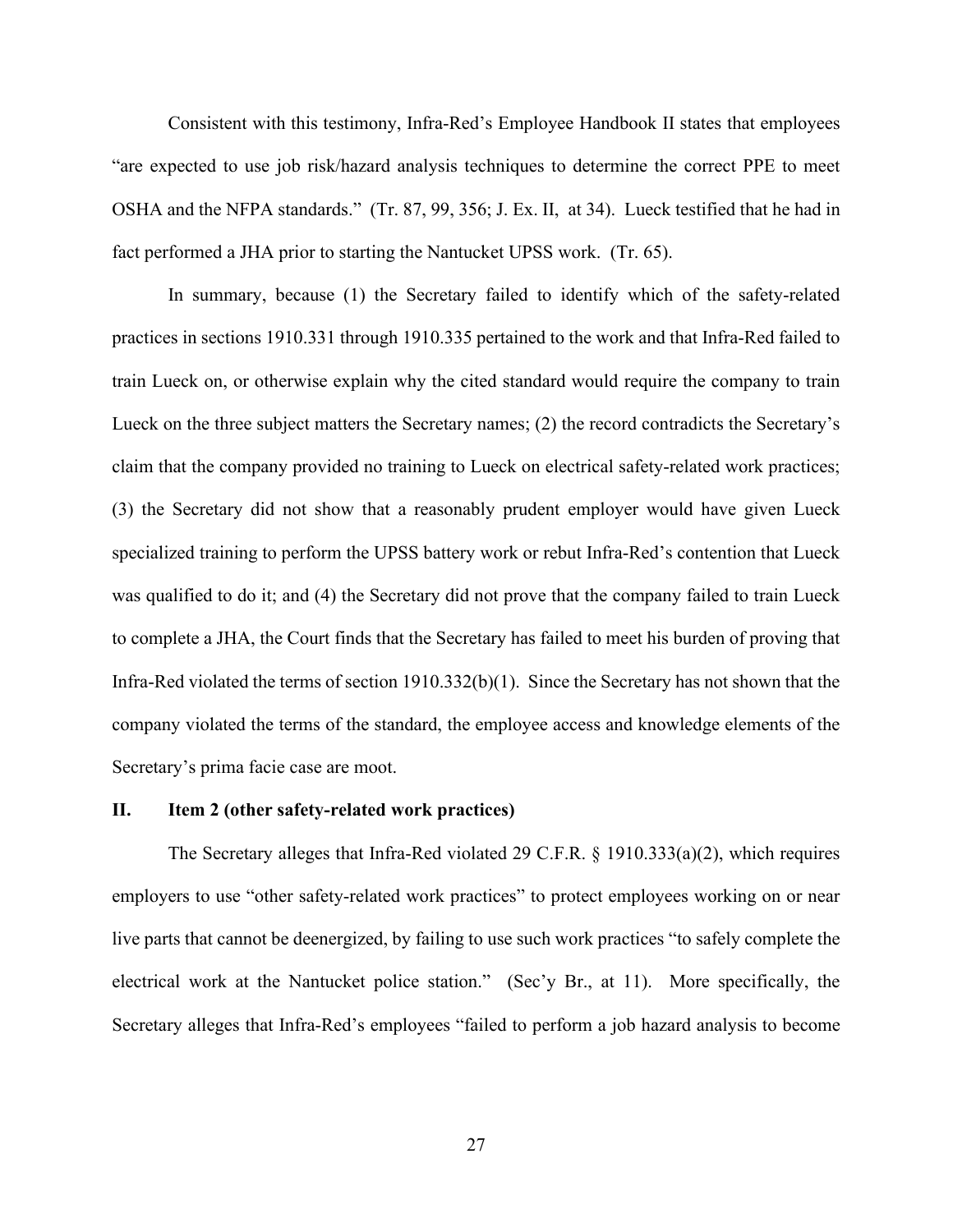familiar with the hazards associated with their work and the precautions to take to avoid harm." (*Id.*)

# **A. Applicability**

The cited provision states that where "exposed live parts are not deenergized (i.e., for reasons of increased or additional hazards or infeasibility), other safety-related work practices shall be used to protect employees who may be exposed to the electrical hazards involved." 29 C.F.R. § 1910.333(a)(2). The Secretary contends that this requirement applies to the UPSS work because Lueck and [redacted] were working on energized equipment. (Sec'y Br., at 11). Infra-Red does not dispute that Lueck and [redacted] were exposed to live parts and that the standard applies. (Resp't Br., at 62-63). The record confirms that both employees were working on and near live parts that could not be deenergized due to infeasibility. Lueck testified that he and [redacted] were "interacting with something that was live." (Tr. 41-42.) Tom McDonald testified that batteries cannot be deenergized. (Tr. 248). Vanasse's expert report also states: "As the energy of the battery system cannot be removed due to the nature of batteries, the deenergization is infeasible." (J. Ex. XVIII, at 9). The Court finds that the standard applies.

### **B. Whether Terms of Standard Were Violated**

The cited provision, section  $1910.333(a)(2)$ , is given context by section  $1910.333(a)(1)$ , which states in part: "Live parts to which an employee may be exposed shall be deenergized before the employee works on or near them, unless the employer can demonstrate that deenergizing introduces additional or increased hazards or is infeasible due to equipment design or operational limitations." Section 1910.333(a)(2) then states that if live parts are not deenergized for such reasons, as was the case with the UPSS battery replacement work, "other safety-related work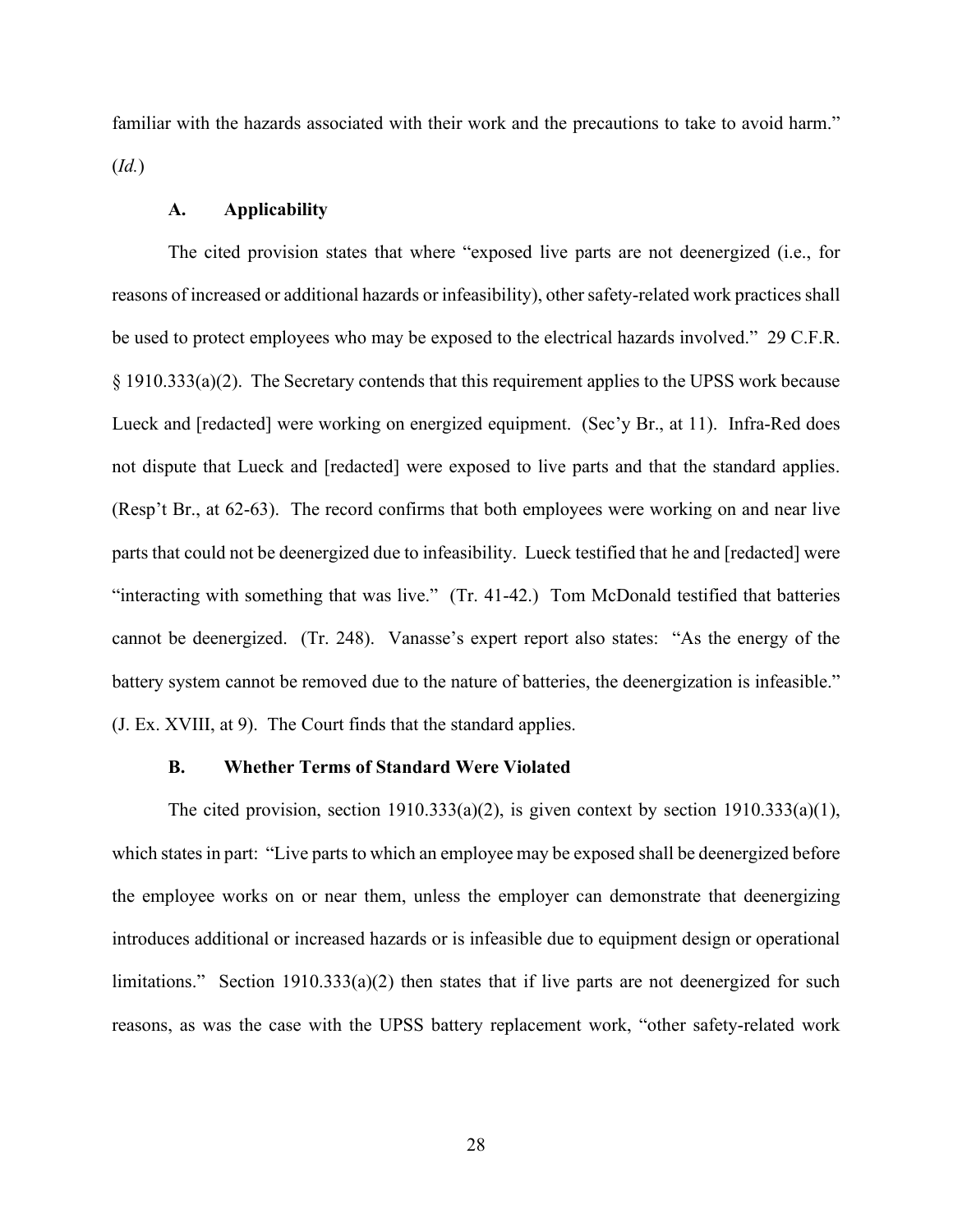practices shall be used to protect employees who may be exposed to the electrical hazards involved," and continues:

Such work practices shall protect employees against contact with energized circuit parts directly with any part of their body or indirectly through some other conductive object. The work practices that are used shall be suitable for the conditions under which the work is to be performed and for the voltage level of the exposed electric conductors or circuit parts. **Specific work practice requirements are detailed in paragraph (c) of this section.**

(emphasis added). Although the last sentence of section  $1910.333(a)(2)$  states that specific work practices requirements are detailed in paragraph (c), it is not clear whether this sentence means that *all* of the potential work practices that an employer is obligated to use pursuant to section  $1910.333(a)(2)$  (where suitable for the work conditions) are detailed in paragraph (c), or if it means that paragraph (c) details *some* (but not all) of such potential work practices. If the latter is the case, determining whether any given work practice would fall within section 1910.333(a)(2)'s broad, open-ended mandate would appear to require the adoption of some performance-based test, such as an examination of what a reasonable employer in the industry would have done under similar circumstances. Neither party addresses this issue nor cites to any Commission precedent applying the cited provision.

The Court does not need to resolve this question, however, because the Secretary contends that section "1910.333(c) articulates the specific work practices required under the standard," and then points to one of the practices enumerated in that section as the basis for the alleged violation.<sup>[50](#page-28-0)</sup>

<span id="page-28-0"></span> $50$  Consistent with the Secretary's contention that paragraph (c) "articulates the specific work practices required," the preamble to the publication of the Safety-Related Work Practices division as a final rule states:

The basic intent of § 1910.333 is to require employers to take one of three options to protect employees working on electric circuits and equipment: (1) Deenergize the equipment involved and lock out its disconnecting means  $(\S$  1910.333(b)); or (2) deenergize the equipment and tag disconnecting means, if the employer can demonstrate that tagging is as safe as locking (§ 1910.333(b)); or (3) work the equipment energized if the employer can demonstrate that it is not feasible to deenergize it (**see** discussion of § 1910.333(a) for permissible applications of this option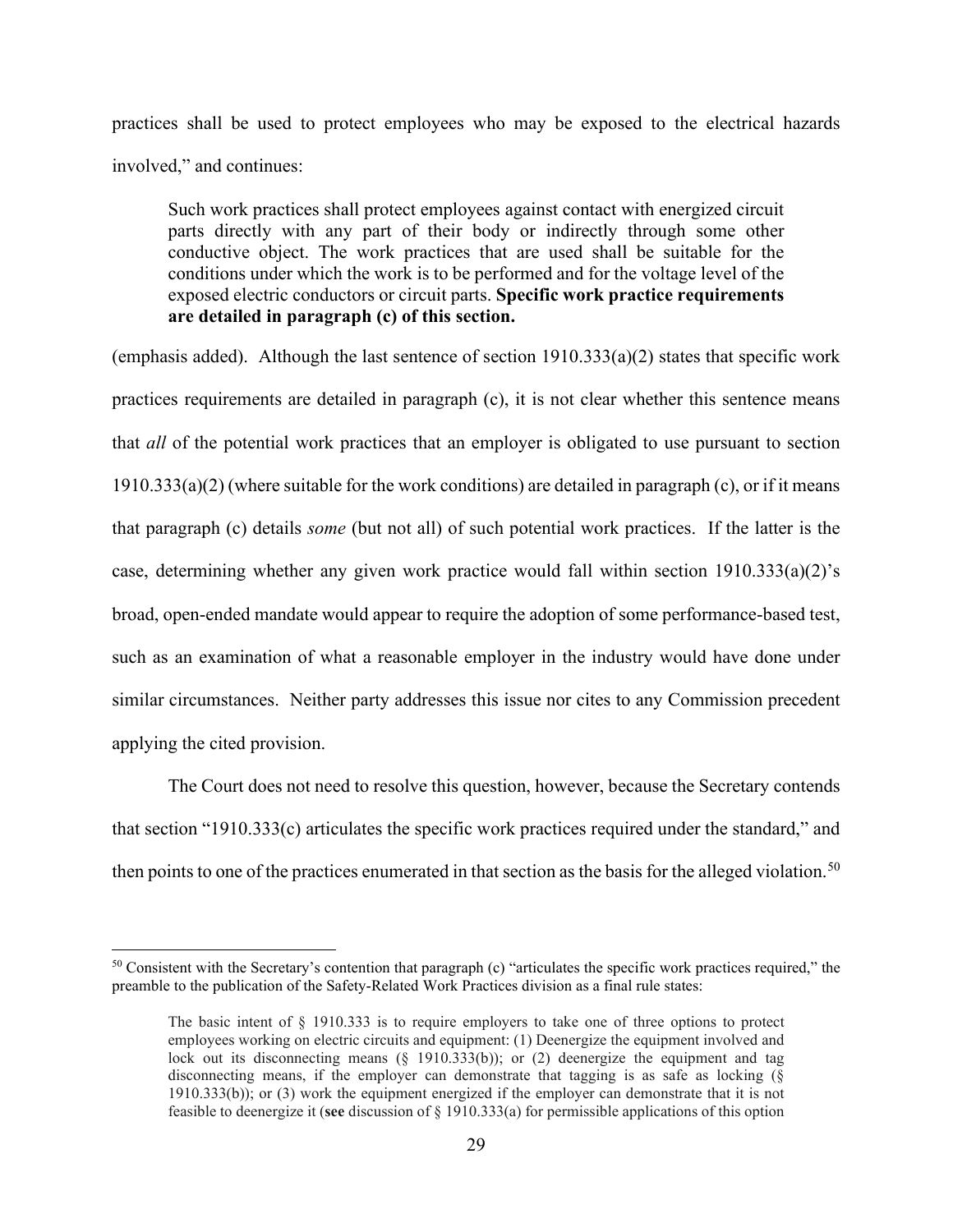(Sec'y Br., at 11). Although the citation only cites section  $1910.333(a)(2)$  and does not mention any of the specific work practice requirements detailed in paragraph (c), in his Post-Hearing Brief, the Secretary for the first time alleges that Infra-Red specifically failed to implement the work practice requirement detailed in section 1910.333(c)(2), which states:

Only qualified persons may work on electric circuit parts or equipment that have not been deenergized under the procedures of paragraph (b) of this section. Such persons shall be capable of working safely on energized circuits and shall be familiar with the proper use of special precautionary techniques, personal protective equipment, insulating and shielding materials, and insulated tools.

*See* (Sec'y Br., at 11 (citing section 1910.333(c)(2) as the basis for the alleged violation); Jt. Pre-Hr'g St, at 13-14 (not including section 1910.333(c)(2) in the list of relevant regulatory sections)). According to the Secretary, Infra-Red did not implement this requirement because Lueck and [redacted] "failed to perform a job hazard analysis to become familiar with the hazards associated with their work and the precautions to take to avoid harm." (Sec'y Br., at 11).

In response, Infra-Red argues that it would be unfair to allow the Secretary to rely on this alleged basis for Item 2 because the Secretary failed to disclose it in discovery. (Resp't Reply, at 1-2, n. 1). Infra-Red contends that it issued interrogatories to the Secretary "expressly requesting that Complainant state the basis for its contentions that Infra-Red had violated the OHSA [sic] regulations . . . including specifically identifying the acts or omission that it contended violated such regulations," and the Secretary "repeatedly responded only as follows: 'See the violation worksheets produced in the Secretary's responses to Respondent's document request.'" (Resp't Reply, at 1-2, n. 1). According to Infra-Red, the violation worksheet for Item 2 states only that

**and § 1910.333(c) for precautions to be taken when work is performed on or near energized parts**).

<sup>55</sup> Fed. Reg. 31,984, 32,000 (Aug. 6, 1990) (to be codified at 29 C.F.R. Part 1910) (emphasis added). The preamble thus specifically instructs readers to examine paragraph (c) to determine what other safety-related work practices to use when working on energized parts.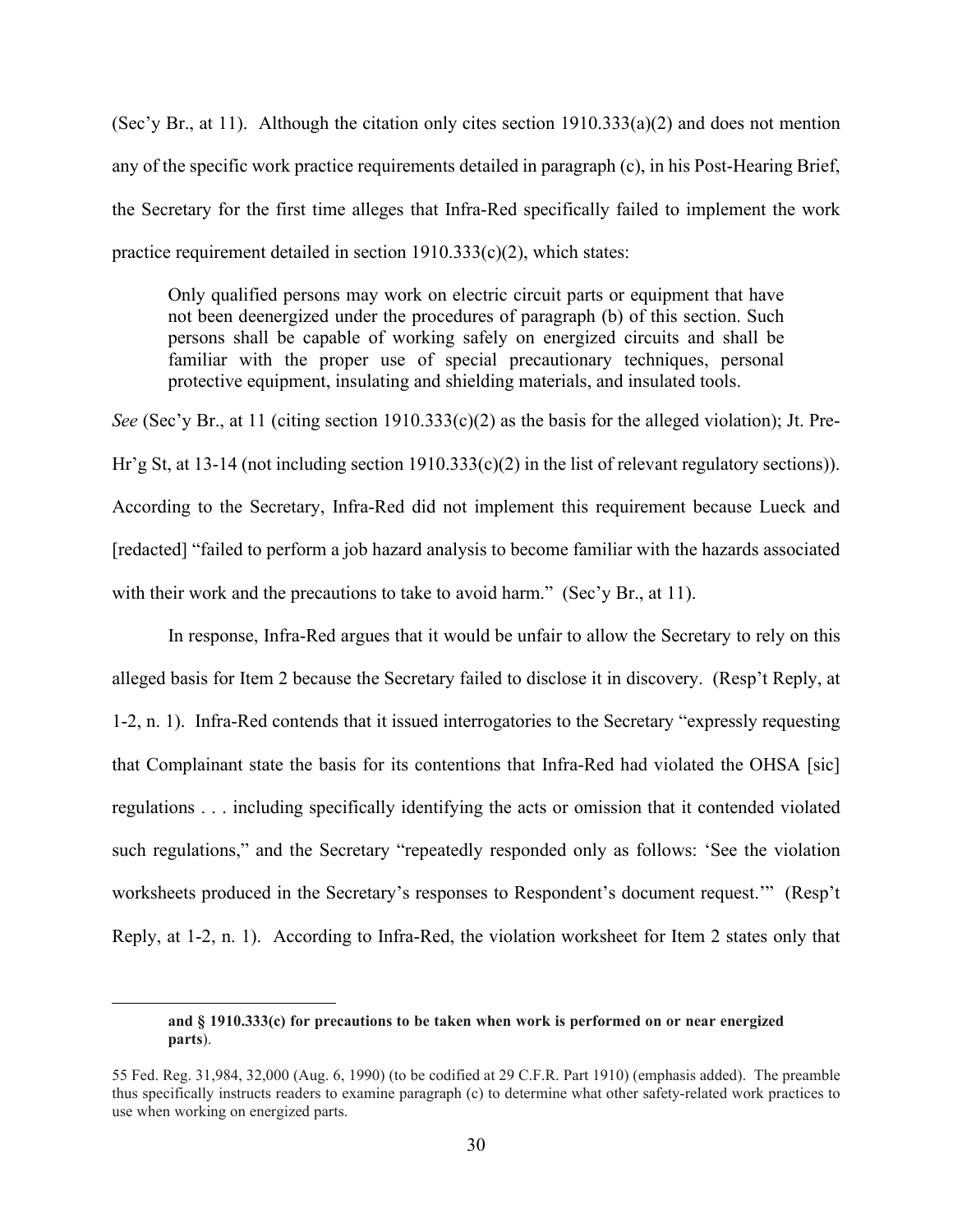"other safety-related work practices were not used" and "[t]hese practices would include extensive PPE and insulated tools." (*Id.,* at 2 n. 1). Infra-Red also contends that it complied with the work practice requirement detailed in section  $1910.333(c)(2)$  because both Lueck and [redacted] were qualified to perform the work and familiar with everything set forth in the newly cited provision. (Resp't Br., at 63). In addition, it contends that Lueck and [redacted] both did perform a JHA prior to beginning any work. (Resp't Reply, at 7).

To determine whether the Secretary proved that the terms of the cited standard were violated, the Court will address the following issues in succession: (1) the threshold question of whether the Secretary can rely on section 1910.333(c)(2) and an alleged failure to perform a JHA as the basis for Item 2 if that was not previously disclosed; (2) if so, whether a failure to perform a JHA would constitute a violation of the terms of section  $1910.333(c)(2)$ ; and (3) if so, whether the Secretary established that Lueck and [redacted] in fact failed to perform a JHA.

# **1. Whether the Secretary Can Rely on New Legal and Factual Allegations Not Previously Pled or Disclosed in Discovery**

The Court construes Infra-Red's unfairness argument as a claim that it received insufficient notice of the nature of the alleged violation and its ability to defend itself was thereby prejudiced.<sup>[51](#page-30-0)</sup> Section 9(a) of the OSH Act, 29 U.S.C.  $\S$  659(a), requires that a citation "describe with particularity the nature of the violation, including reference to the provision of the Act, standard, rule, regulation, or order alleged to have been violated." In addition, Commission Rule 34(a)(2) requires the Secretary's complaint to "set forth all alleged violations" and to state "with particularity" the "circumstances of each such alleged violation." 29 C.F.R. § 2200.34(a)(2). The particularity requirement in Section 9(a) of the Act does not require "minute detail," but it requires

<span id="page-30-0"></span> $<sup>51</sup>$  Infra-Red does not cite any legal authority or legal principle to support its position that the Court should disallow</sup> that Secretary from relying on newly alleged facts and law.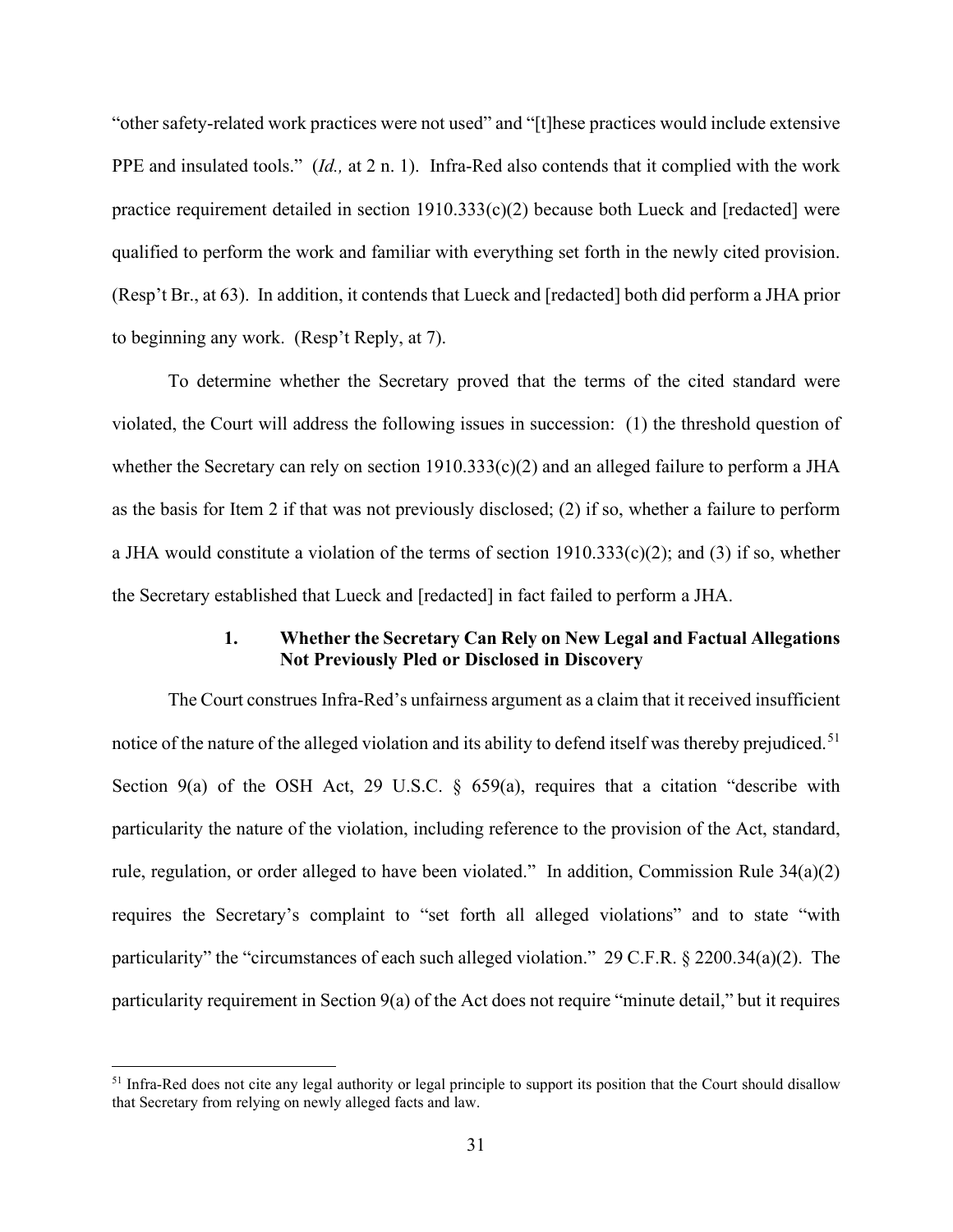that the employer be given "fair notice of the nature of the alleged violation." *Meadows Indus., Inc.*, 7 BNA OSHC 1709, 1710-11 (No. 76-1463, 1979). To provide fair notice, the citation "must be drafted with sufficient particularity to inform the employer of what he did wrong, *i.e*., to apprise reasonably the employer of the issues in controversy." *Brock v. Dow Chem.*, 801 F.2d 926, 930 (7th Cir. 1986). Since a "[l]ack of particularity in a citation may be cured at the hearing," the Court must determine whether insufficient detail in the citation actually prejudiced the employer. *Meadows*, 7 BNA OSHC at 1710-11.

The citation simply paraphrases section  $1910.333(a)(2)$ 's broad requirement that "other safety-related practices" be used, and does not name any specific safety-related practices that Infra-Red failed to use or provide any other factual description of the circumstances of the alleged violation other than the location and date. It does not mention the specific work practice provision that the Secretary now asserts is the basis for the violation—section  $1910.333(c)(2)$ —or allege that the company failed to perform a "job hazard analysis." Nor did the Secretary provide such allegations in the Complaint, Joint Pre-Hearing Statement, or in any other filing prior to his Post-Hearing Brief. The Secretary also has not disputed Infra-Red's claim that he failed to provide these allegations to the company in response to its interrogatories expressly requesting such information. Commission Rule 55(b) states: "All answers [to interrogatories] shall be made in good faith and as completely as the answering party's information will permit." 29 C.F.R. § 2200.55(b); *see also Meadows*, 7 BNA OSHC at 1710-11 (noting that "available discovery procedures enable a respondent to obtain sufficient additional information about the alleged violations to remedy any lack of particularity in the citation and complaint.").

Although the Secretary failed to provide Infra-Red with reasonable notice of the underlying factual and legal basis for Item 2, the Court finds that Infra-Red was not prejudiced by this failure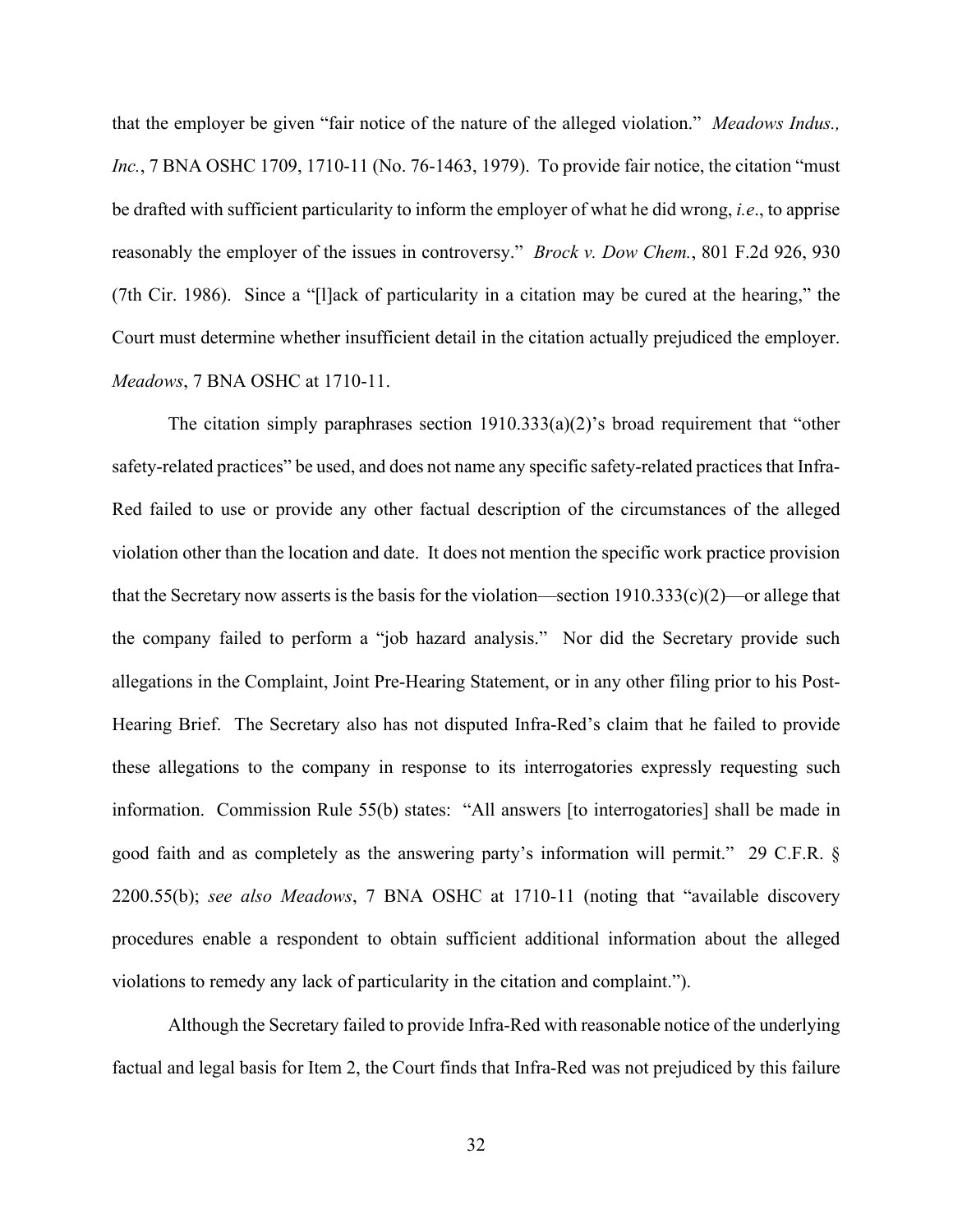because the parties actually litigated the factual question of whether a JHA was performed during the hearing, and Infra-Red had an opportunity to solicit testimony on this issue. After the Secretary's counsel asked Lueck whether he or [redacted] had completed one of Infra-Red's JHA forms on direct examination, Infra-Red's counsel asked Lueck multiple times on crossexamination whether he had completed a JHA. (Tr. 89, 105-06, 116-17, 124). He asked Lueck, for example, "Is it fair to say that even if you had not completed the [JHA] form, that you, in fact, had performed a risk assessment before doing any work in Nantucket both on the first and the second occasion?" (Tr. 116-17). Lueck replied, "Yes." (Tr. 105, 116-17). Infra-Red was also allowed to file a reply brief, and thus was also given an opportunity to provide legal argument in opposition to the Secretary's claim that a failure to perform a JHA constitutes a violation of the terms of the provision cited for the first time in the Secretary's Post-Hearing Brief (section 1910.333(c)(2)).

# **2. Whether a Failure to Perform a Job Hazard Analysis Constitutes a Violation of the Terms of the Cited Standard**

The Secretary does not explain why section  $1910.333(c)(2)$ 's requirement that employees be familiar with precautionary techniques, PPE, etc., would impose an obligation on employees to perform a "job hazard analysis." As quoted above, the provision's plain language states only that employees must be "capable" and "familiar" with certain safety measures such as PPE and insulated tools; it says nothing about employees needing to perform a "job hazard analysis" prior to beginning work. The Secretary asserts that Infra-Red's safety manual requires each employee "to complete and document a job hazard analysis before beginning work."[52](#page-32-0) (J. Ex. III, at 0055).

<span id="page-32-0"></span> $52$  Vanasse also testified that "[p]ror to doing work that would expose an individual to the risks of the electrical hazard, a risk assessment shall be performed which shall include what their exposure to arc flash levels would be and/or their shock hazard." (Tr. 565; J. Ex. X, at 0170).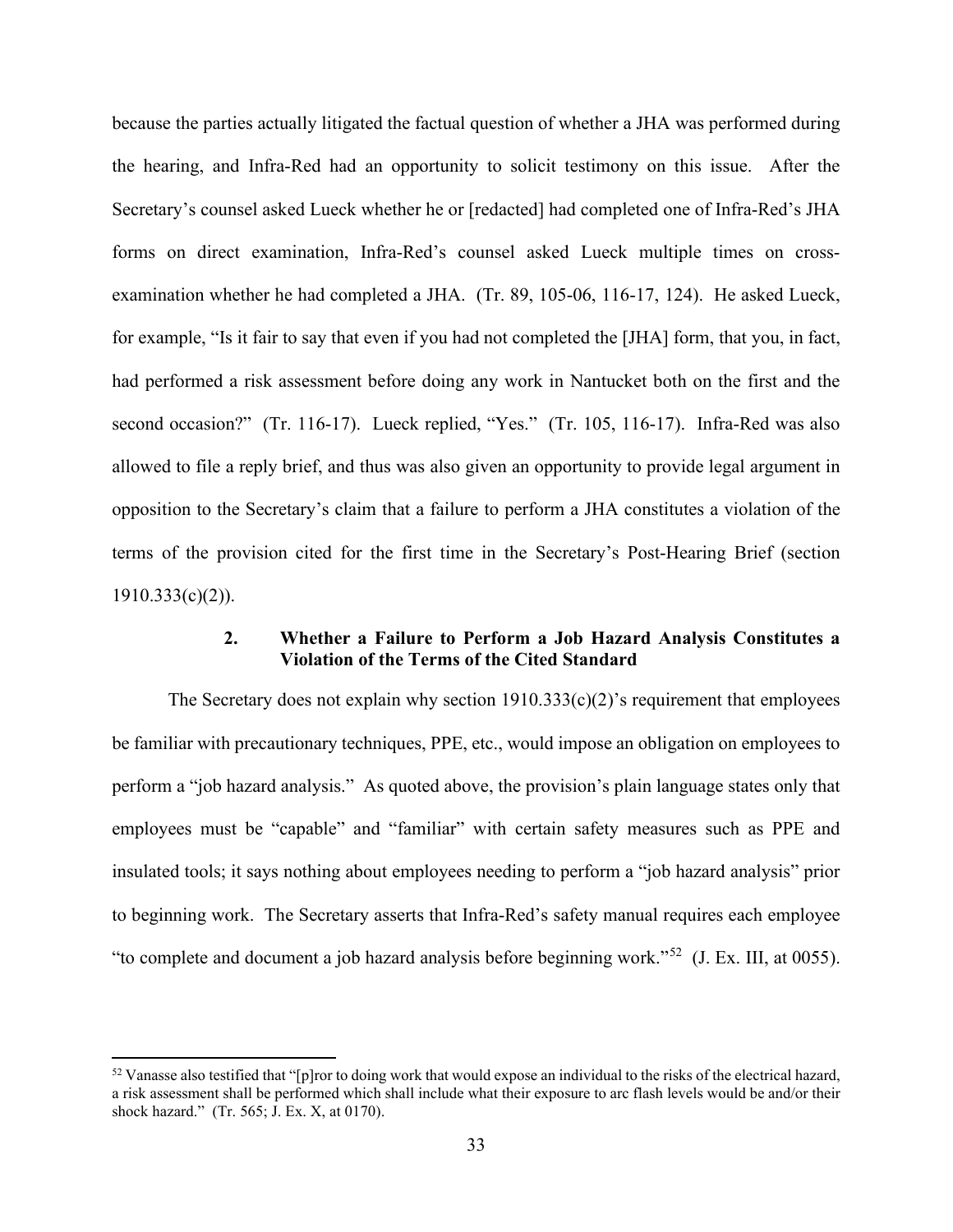Infra-Red does not disagree. (Resp't Br., at 35, ¶ 100d). Infra-Red's Company Safety Program states:

# **Job Hazard Analysis** (emphasis in original)

Each employee is required to complete a Job Hazard Analysis before beginning work on any job and turn this into the Infra-Red Building & Power Service office for filing in the job folder. The employee should perform a visual and physical inspection of the work area. This ensures each employee pays attention to the potential hazards they may face when performing the functions of their assigned work.

(Tr. 630-35; J. Ex. III at 0055; Sec'y Br., at 11). Vanasse testified that there were no exceptions to the requirement that each employee complete a JHA in the Company's Safety Program for any job. He never was provided with any JHA completed by either Lueck or [redacted]. He testified that by not doing so [redacted] and Lueck violated the Company's Safety Program. (Tr. 635-36; J. Ex. III).

As Infra-Red points out, however, the Secretary is required to prove the company violated the terms of the cited standard, not that the company violated its own safety rules. What the company's own rules happen to require is of unclear relevance.<sup>53</sup> The Secretary also references "NFPA 70E - Standard for Electrical Safety in the Workplace" (NFPA 70E) and quotes it as stating that "[a]ppropriate safety related work practices shall be determined before any person is exposed to the electrical hazards involved by using both shock risk assessment and arc flash risk assessment." (Tr. 638-40; Ex. 17; Sec'y Br., at 12). NFPA 70E is an electrical safety consensus standard published by the National Fire Protection Association, a private industry group.<sup>[54](#page-33-1)</sup> (Tr.

<span id="page-33-0"></span><sup>53</sup> An employer of course may choose to adopt safety rules beyond the requirements of OSHA standards and should not be discouraged from doing so. Vanasse testified that Infra-Red's policy requiring the completion of a written JHA is a "Best Practice" not required by OSHA standards. (Tr. 659).

<span id="page-33-1"></span><sup>54</sup> "NFPA© codes, standards, recommended practices, and guides (NFPA Standards) … are developed through a consensus standards development process approved by the American National Standards Institute." (Ex. 17, at 2). NFPA 70E states: "Users of NFPA Standards should consult applicable federal, state, and local laws and regulations. NFPA does not, by the publication of its codes, standards, recommended practices, and guides, intend to urge action that is not in compliance with applicable laws, and these documents may not be construed as doing so." (Ex. 17, at 3).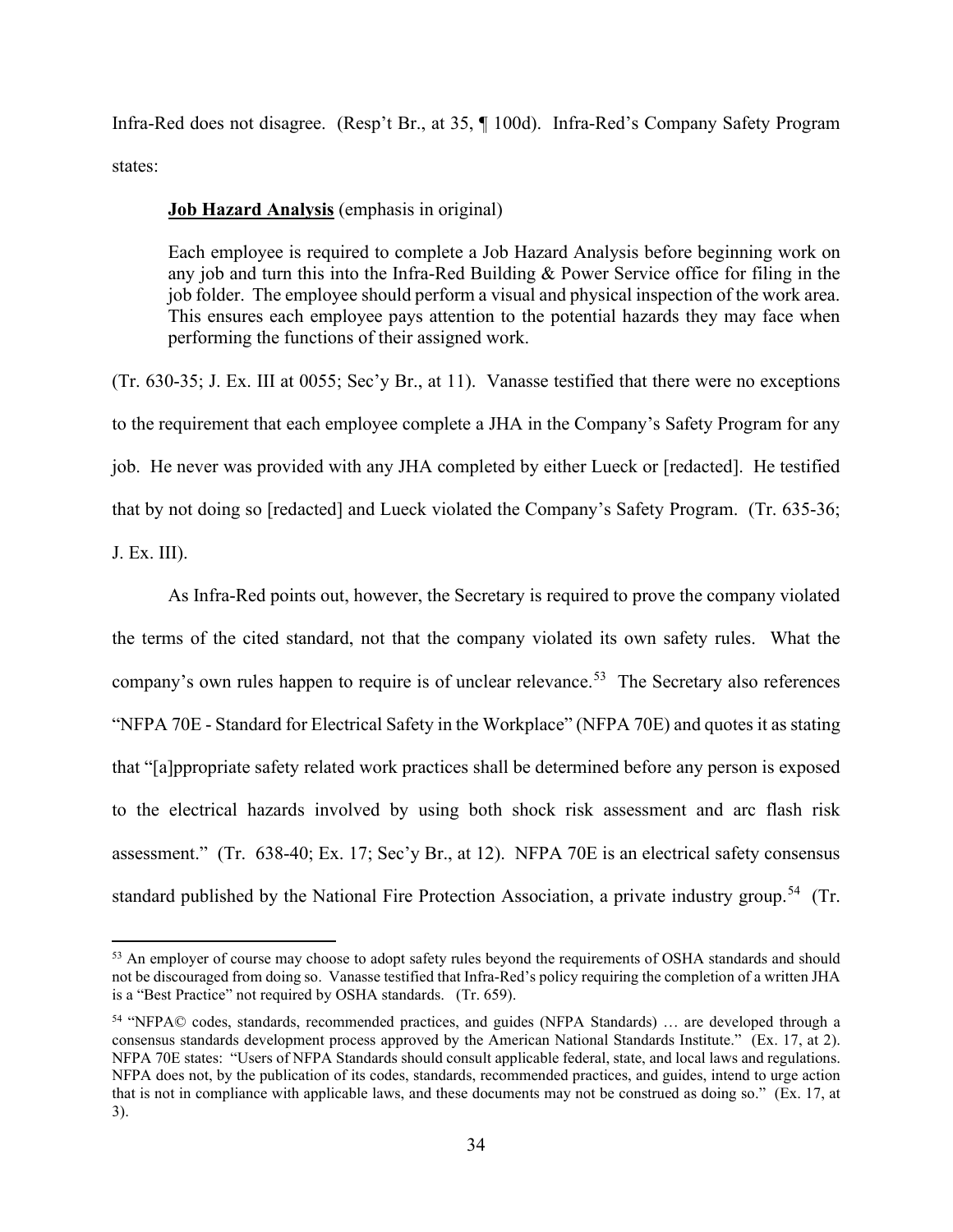614-15; Ex. 17). Vanasse testified that Infra-Red expected its employees to meet the standards of NFPA 70E. (Tr. 615). He agreed that NFPA 70E requires workers to do a JHA before beginning work. (Tr. 636; Ex. 17, at 28-30, 54). The Secretary also does not explain why the existence of this industry standard has any relevance to this case. The Secretary has the burden of proving that Infra-Red violated the cited OSHA standard, not this private industry standard. Finally, the Secretary cites Vanasse's testimony agreeing that a failure to "determine an approach boundary" would be an "electrical safety work practice violation in [his] understanding of the term." (Sec'y Br., at 13 (quoting Tr. 629)). Again, the Secretary does not explain the relevance of this evidence. Vanasse did not say what he meant when he agreed that this would be a "violation," and it is not clear if he was referring to a violation of OSHA rules, a violation of NFPA rules, a violation of his own best practice recommendations as an electrical safety instructor, or something else. Even if he were referring to this as an OSHA violation, Vanasse was not qualified to testify as an expert on OSHA law and the Court sustained the Secretary's own express objection to Vanasse being permitted to testify as to his opinions regarding whether Infra-Red violated the cited standards.<sup>[55](#page-34-0)</sup> (Tr. 571-73, 589-92).

The company's own rules, the NFPA standards, and other evidence of common industry practice such as Vanasse's opinions, could be relevant to determining what "special precautionary techniques" a reasonable employer in the industry would ensure its employees are familiar with and capable of performing in order to comply with the standard. But even if a "job hazard analysis" is one of these special precautionary techniques contemplated by the standard, the Secretary does not claim that Lueck and [redacted] were unfamiliar with that technique or uncapable of performing it; the Secretary instead alleges only that they did not in fact implement it. The

<span id="page-34-0"></span><sup>55</sup> As the Secretary correctly stated at the hearing, "Violation[s] of applicable standards are legal conclusions," and Vanasse was not "qualified to analyze the regulations and reach conclusions on legal issues." (Tr. 572).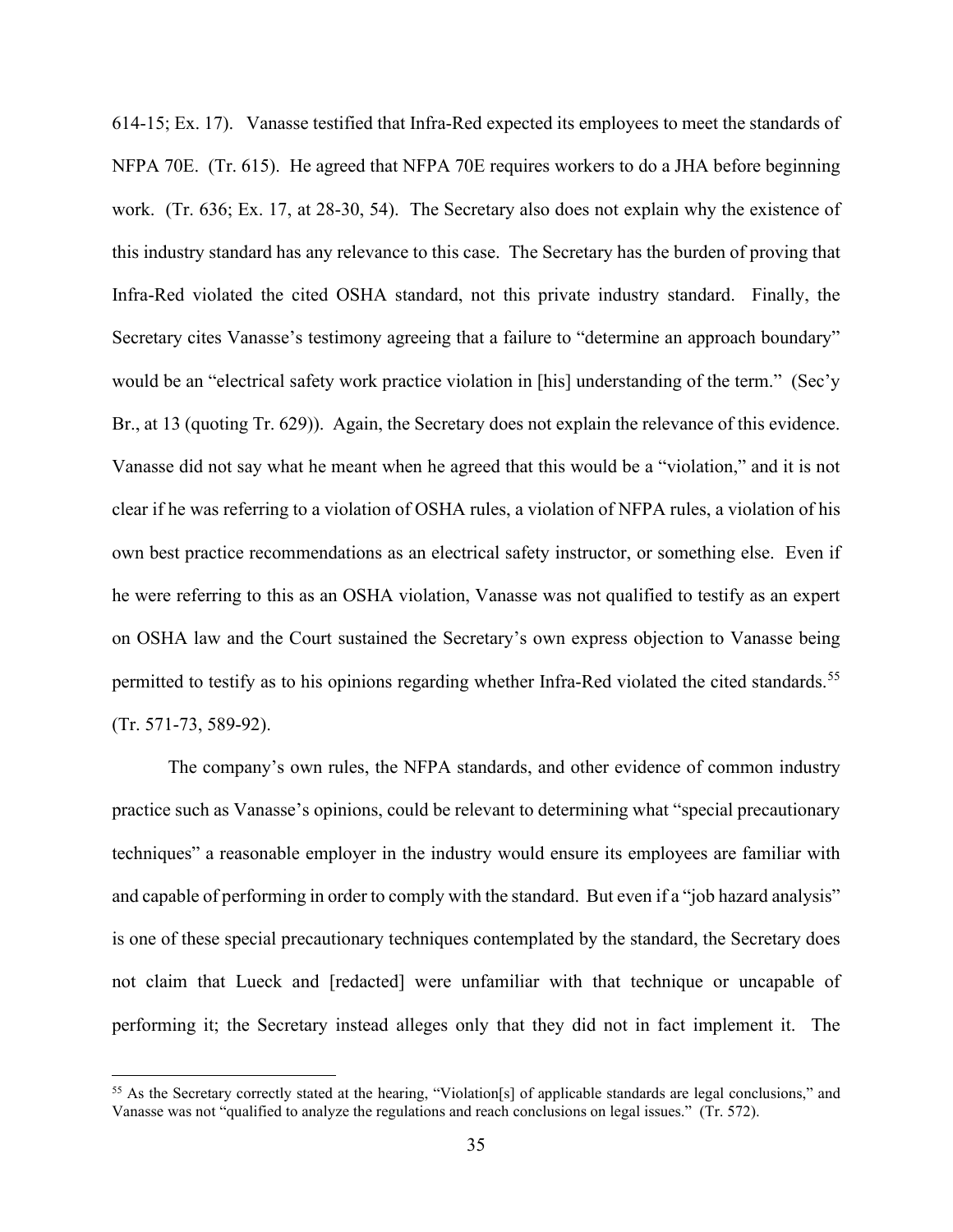Secretary does not explain why an alleged failure to use any given precautionary technique would violate a provision that by its terms merely requires employees to be familiar with such techniques.

Although there appears to be no Commission precedent applying section  $1910.333(c)(2)$ , the Court finds that the Secretary's claim that the provision requires employees to perform an undefined "job hazard analysis" is unsupported by the provision's plain language. The first sentence in section 1910.333(c)(2) states: "Only qualified persons may work on electric circuit parts or equipment that have not been deenergized under the procedures of paragraph (b) of this section." The standard defines a "qualified person" as "[o]ne who has received the training in and has demonstrated skills and knowledge in the construction and operation of electric equipment and installations and the hazards involved." 29 C.F.R. § 1910.399. The first sentence thus prohibits untrained employees lacking adequate knowledge from working on energized equipment; it says nothing, however, about what particular techniques someone who *is* qualified must use when doing so (or whether a "job hazard analysis" is one of those techniques).

The second sentence in section  $1910.333(c)(2)$  states: "Such persons shall be capable of working safely on energized circuits and shall be familiar with the proper use of special precautionary techniques, personal protective equipment, insulating and shielding materials, and insulated tools." This sentence reiterates that the employees must be "capable" and specifies certain matters that the employees must be "familiar with," i.e., have knowledge of, prior to working on energized equipment. The Secretary asserts in a conclusory manner, without explanation, that this provision obligates employees to "familiarize themselves with the hazards at the worksite by completing and documenting a job hazard analysis." (Sec'y Br., at 13). The Secretary appears to be inventing this requirement out of whole cloth, however, because it finds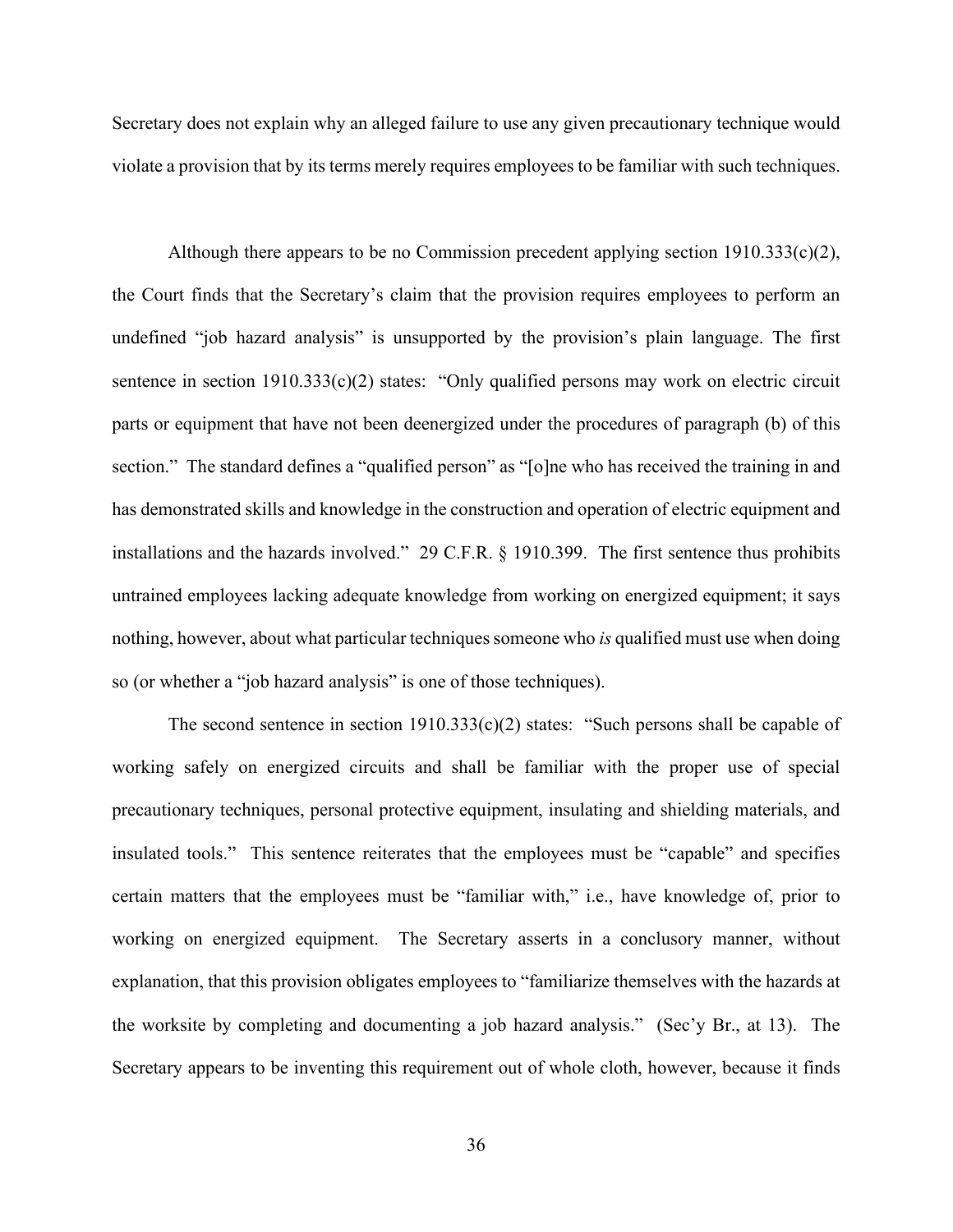no support in the words of the provision itself.<sup>56</sup> The provision's plain language states only that employees must be *familiar* with special precautionary techniques, protective equipment, insulating materials, and insulating tools; it says nothing about whether and when an employee must actually put such techniques or equipment to use. As noted above, even if conducting a JHA is one of the "special precautionary techniques" contemplated by the provision (which the Secretary has not claimed), the provision states only that employees are required to be familiar with such techniques and capable of implementing them, not that they must use them in every job no matter the circumstances.

In conclusion, the Secretary has not alleged that Infra-Red violated the provision because Lueck and [redacted] were unfamiliar with JHA techniques and uncapable of implementing them, and has pointed to no evidence to support such a claim;<sup>[57](#page-36-1)</sup> instead, the Secretary only attempts to point to evidence that they did not in fact perform a JHA prior to the Nantucket police work. The Secretary therefore has not established that Infra-Red violated the terms of section 1910.333(c)(2) or, in turn, section 1910.333(a)(2).

#### **3. Whether Infra-Red's Employees Performed a Job Hazard Analysis**

Although section 1910.333(c)(2) does not require employees to perform a JHA, and the Secretary therefore has not established a violation, the Court will still address the factual question of whether Lueck and [redacted] performed a JHA. In support of his claim that Lueck and [redacted] failed to perform a JHA, the Secretary cites the following passage of Lueck's testimony:

Q. Okay. So before beginning work on April 7th, did you do a job hazard analysis?

<span id="page-36-0"></span><sup>56</sup> *See Stewart Elec. Co.* 24 BNA OSHC 2098, 2101, 2104 (No. 13-0850, 2014) (ALJ) (finding that "[a]n arc flash hazard analysis is not required by OSHA" where "[t]he Secretary concedes that there is no requirement in the OSHA standards for an employer to perform an arc hazard analysis."). (Resp't Br., at 63-64, ¶ 25).

<span id="page-36-1"></span><sup>&</sup>lt;sup>57</sup> The Secretary alleges that Infra-Red violated the training provision (Item 1) by failing to train Lueck to perform a JHA but does not rely on that allegation as a basis for the alleged violation of sections  $1910.333(c)(2)$  and 1910.333(a)(2) (Item 2). *See* (Sec'y Br., at 11-15).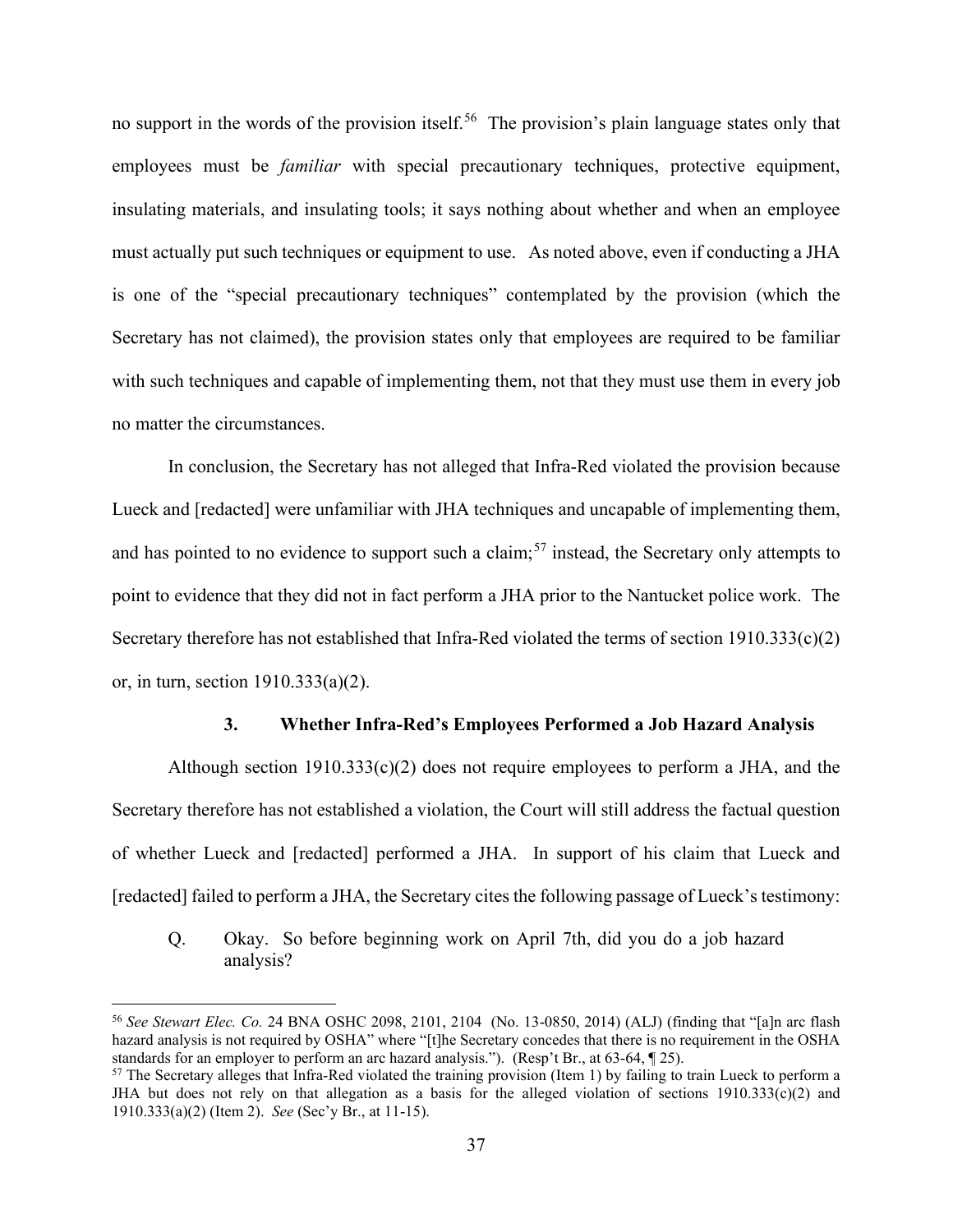A. No.

Q. Do you know if Mr. [redacted] did – let me re-ask that question. Did Mr. [redacted] do a job hazard analysis on April 7th?

A. No, not to my knowledge.

(Sec'y Br., at 12 (quoting Tr. 48)). The Secretary also cites Lueck's testimony that neither he nor [redacted] performed a "shock risk assessment," an "arc flash risk assessment," or a "battery risk assessment" before beginning work on April 7, or determined the voltage they would be exposed to, the "boundary requirements," or the "arc flash boundary." (Tr. 56-57, 639-43; Ex. 17, at 28- 30, 54; Sec'y Br., at 12-13).

In response, Infra-Red argues that in the passage quoted by the Secretary above, Lueck was testifying only that he and [redacted] had not completed a JHA form, not that they had not in fact analyzed the hazards associated with the work. (Resp't Reply, at 7). Infra-Red contends that Lueck "expressly testified that both he and [redacted] performed a JHA before beginning any work." [58](#page-37-0) (Tr. 89; Resp't Reply, at 7).

Without question, neither Lueck nor [redacted] completed one of Infra-Red's JHA forms on April 7, 2017. (Tr. 89; Ex. 5). The Secretary's counsel showed Lueck Exhibit 5; and asked him if he had seen it before and if he knew what it was. (Tr. 42-43; Ex. 5). Lueck replied that he had and said that it was a "[j]ob hazard analysis form." (Tr. 42-43). Counsel then asked, "On your initial visit to the Nantucket police station . . . did you complete a job hazard analysis?" (Tr. 43). Lueck replied, "Nope." (Tr. 43). On cross-examination, Lueck said that he only meant that he had not completed the form, not that he did not complete a JHA at all. When asked, "Is it fair to say that even if you had not completed the [JHA] form, that you, in fact, had performed a risk assessment before doing any work in Nantucket both on the first and the second occasion?" he

<span id="page-37-0"></span><sup>&</sup>lt;sup>58</sup> Employee Handbook II states: "Employees are expected to use job risk/hazard analysis techniques to determine correct PPE to meet OSHA and the NFPA standards." (J. Ex. II, at 0034).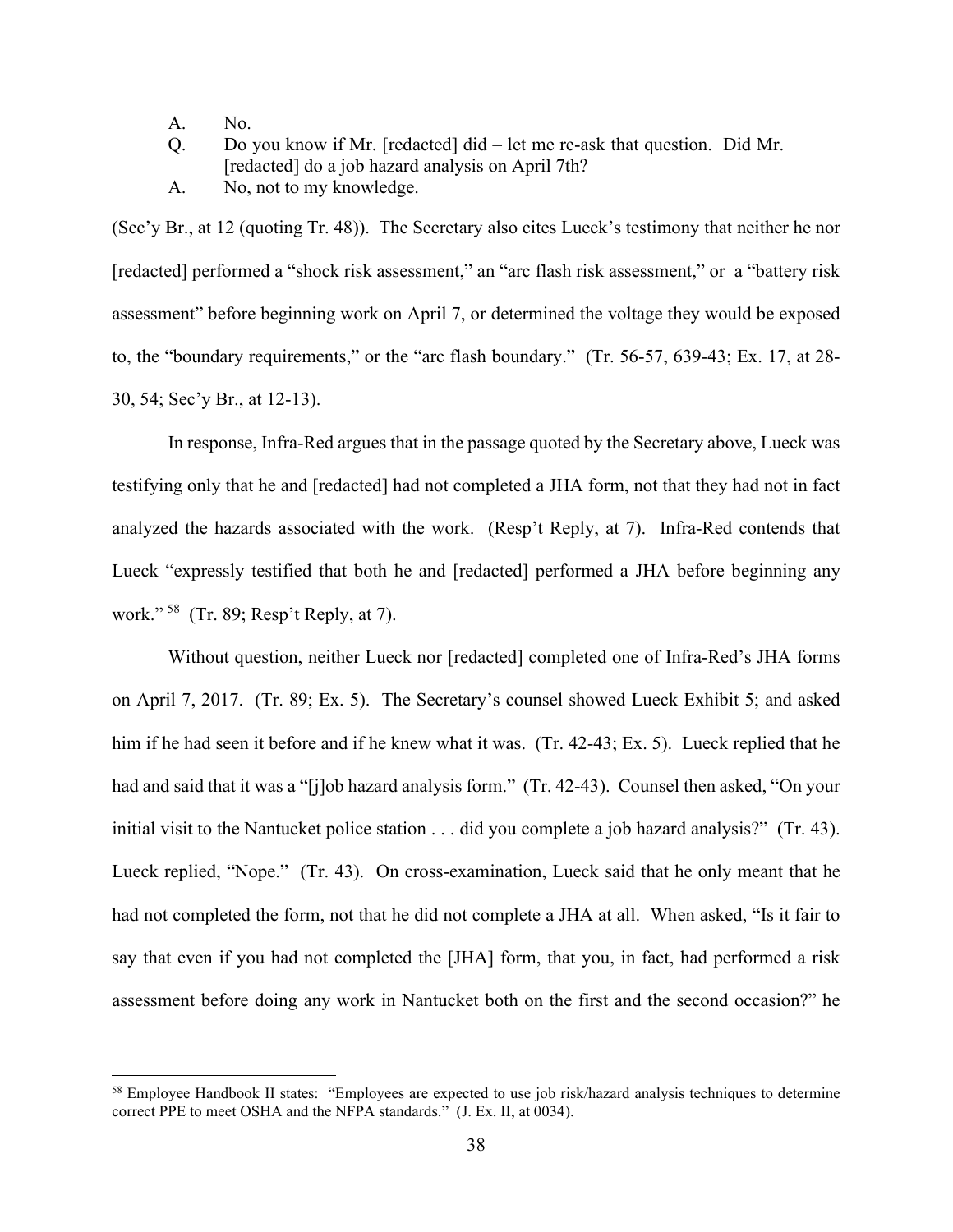replied, "Yes." (Tr. 89; 116-17). Lueck testified that he and [redacted] discussed the work they would be performing throughout their drive from the ferry station to the police station, which took 20 to 30 minutes.<sup>[59](#page-38-0)</sup> (Tr. 105-06, 123). He said they performed an assessment and analysis of the risks involved in the work, and that he determined that he needed to wear his PPE suit.<sup>[60](#page-38-1)</sup> (Tr. 124).

Tom McDonald testified that the purpose of performing a JHA was to identify the hazards and decide upon what PPE to wear. Lueck's account of his 20 minute discussion with [redacted] while driving to the job site did not disclose any specifics regarding the types of hazards they identified and precisely what PPE they needed to wear.<sup>[61](#page-38-2)</sup> The JHA Form called for Yes or No and other entries under "Electrical/Live Work" for: 1) Shock Hazard, 2) Arc (Sticker rating), 3) Arc Blast, 4) Potential of Energized Parts, and 5) Trouble shoot/Anticipate unexpected events. The JHA Form also called for Yes or No entries under "Environment" for: 1) Noise, 2) Extreme Temperature, 3) Falling Objects, and 4) Visibility. The JHA Form also called for entries for "PPE worn", "Other preventative actions taken" and a "Fault Current Calculation". The JHA Form also called for the technician to sign the JHA Form. (Ex. 5). Lueck's testimony reflects that these topics were not adequately discussed as part of a JHA by Lueck and [redacted] before they started working at the job site on April 7, 2017. Also, [redacted] failed to wear any PPE while working at the job site on April 7, 2017 despite the requirement to identify any required PPE as part of a JHA. [redacted]'s failure to wear any PPE suggests a JHA was not performed prior to work being

<span id="page-38-0"></span><sup>&</sup>lt;sup>59</sup> Lueck testified that he understood that he had a responsibility to determine what the correct PPE would be to use based upon Infra-Red's Employee Handbook II and on-the-job training he had received at Infra-Red prior to April 7, 2017. (Tr. 89; J. Ex. II, at 34).

<span id="page-38-1"></span><sup>60</sup> Tom McDonald testified that Infra-Red trained its employees annually on the need to complete a JHA before beginning work. He said its employees needed to analyze any hazards they may be exposed to and select the proper PPE. He further testified that Infra-Red's safety program stated: "Each employee is required to complete the job hazard analysis before beginning work on any job and turn this into the Infra-Red Building and Power Services office for filing in the job folder." Tom McDonald stated that the JHA must be documented. He agreed that neither Lueck nor [redacted] completed a JHA form before beginning work on April 7, 2017. He said their failure to complete the form was a violation of Infra-Red's safety program. (Tr. 173-79).

<span id="page-38-2"></span> $61$  [redacted] did not testify at the hearing.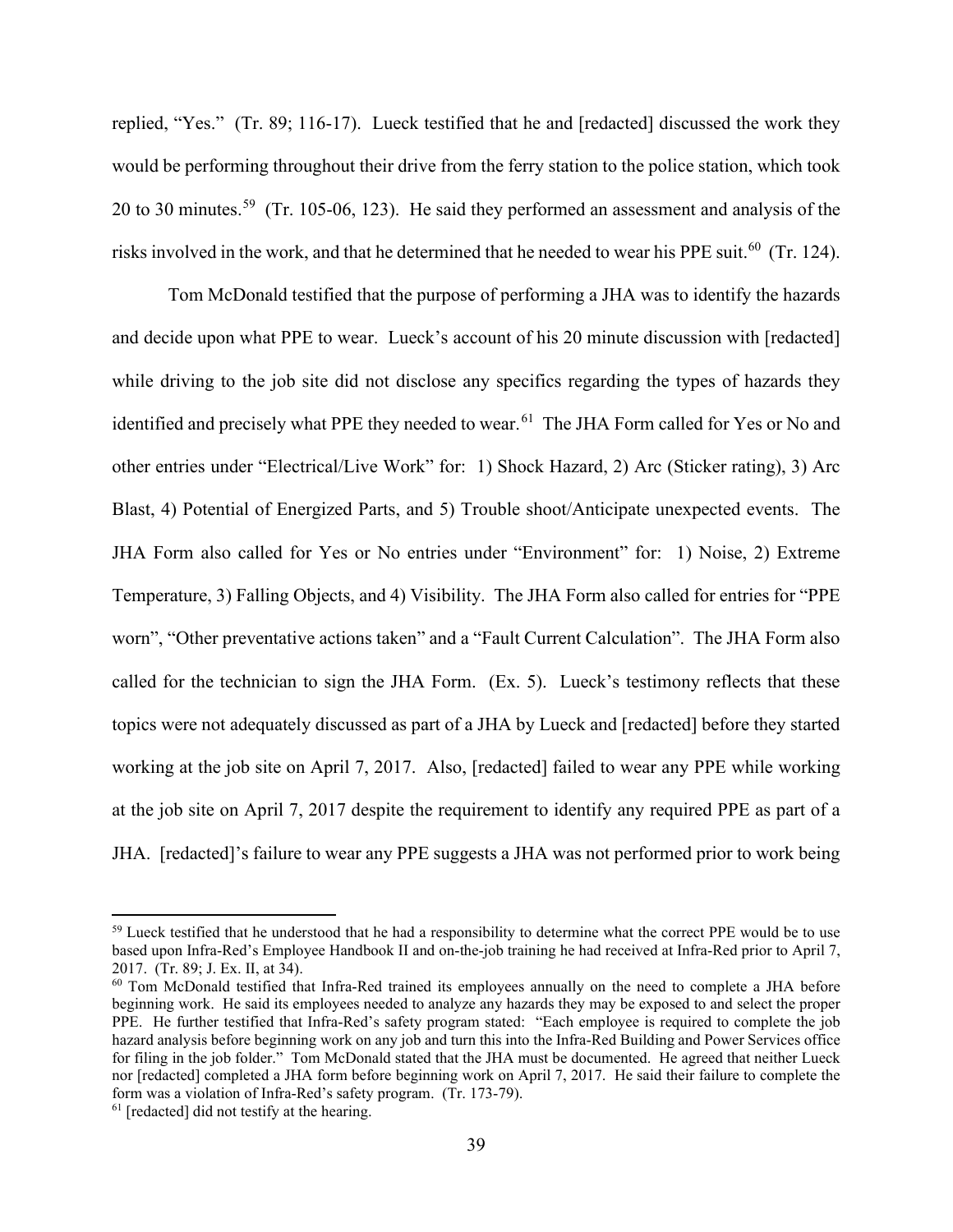started. The Court finds Lueck's testimony that both he and [redacted] had done a JHA before starting work on April 7, 2017 to not be persuasive. The Court find Lueck's testimony in this respect to not be credible. Furthermore, when a document is required by day-to-day practice to show that an event has been done; the absence of any such document calls for a finding that the event was not done. The absence of a record of an event that would ordinarily be documented is probative of the fact that the event did not occur. *U.S. ex rel. Compton v. Midwest Specialties, Inc.*, No. 96-4374, 1998 WL 30811, at  $*7$ , n. 6 (6<sup>th</sup> Cir. Jan. 22, 1998) (unpublished). There is no documentation in the record that shows either Lueck or [redacted] completed a JHA or JHA form. Accordingly, in view of the above, the Court finds that neither Lueck nor [redacted] performed an actual JHA prior to starting work on April 7, 2017 at the job site.

In conclusion, although the Court finds that Infra-Red's employees did not perform a JHA, because the Secretary's contention that the provision he cites for the first time in his Post-Hearing Brief requires employees to perform a JHA before every job is inconsistent with the plain language of that provision; the Court finds that the Secretary has not proved that the company violated the terms of section 1910.333(c)(2) or, as a result, section 1910.333(a)(2). Since the Secretary has not shown that the company violated the terms of the standard, the knowledge and employee exposure elements of the Secretary's prima facie case are moot.

## **III. Item 3 (PPE)**

The Secretary alleges that Infra-Red violated 29 C.F.R. § 1910.335(a)(1)(i), which requires employees working in areas with potential electrical hazards to use electrical PPE. According to the Secretary, Infra-Red violated this requirement because neither Lueck nor [redacted] wore any PPE while disconnecting the batteries, [redacted] wore no PPE when connecting the new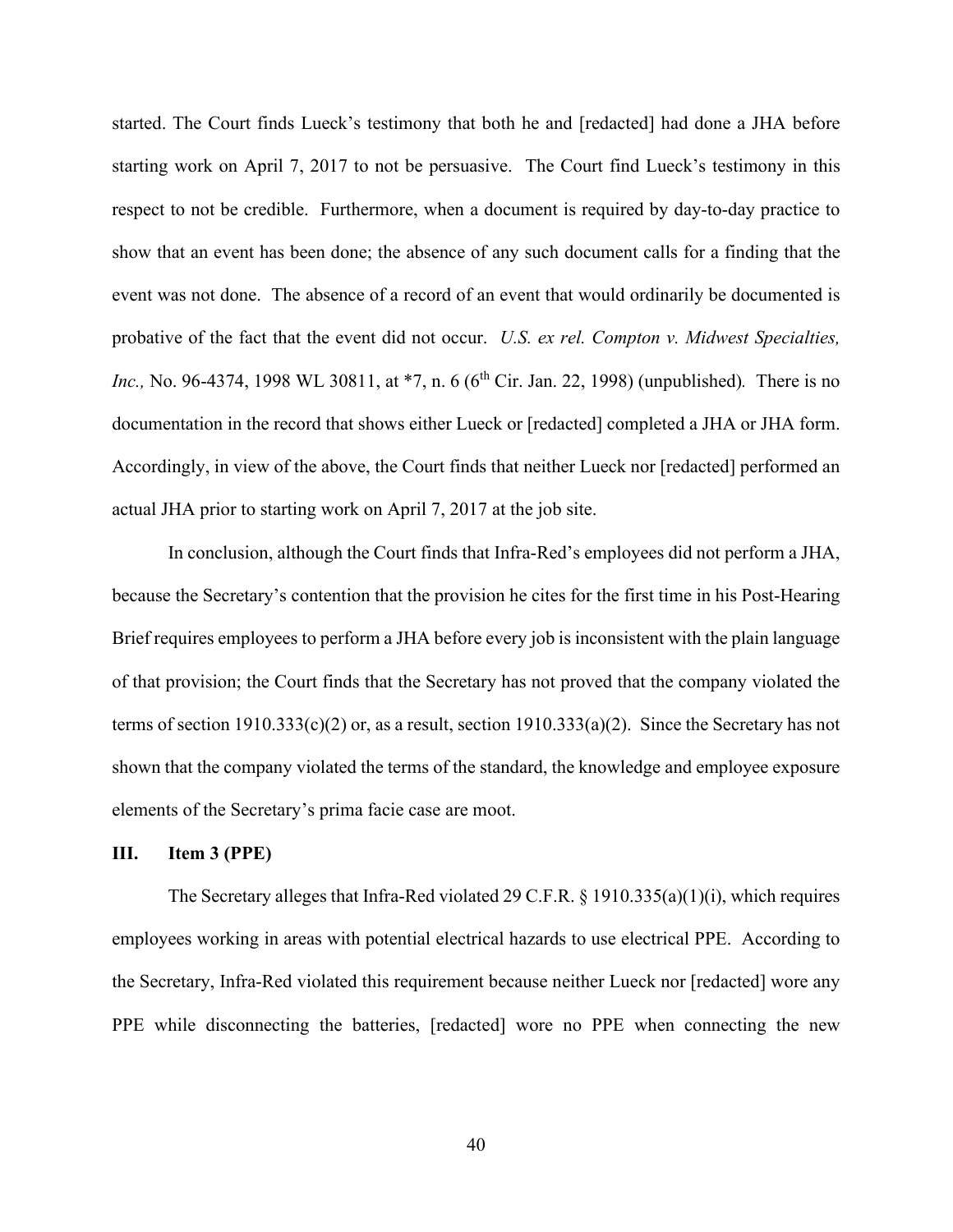batteries,<sup>[62](#page-40-0)</sup> and Lueck did not wear arc-rated pants while bypassing the UPSS on both his initial visit and return April 7, 2017 visit. (Tr. 41-42, 61-62, 130; Sec'y Br., at 16).

## **A. Applicability**

The standard states that it applies to "[e]mployees working in areas where there are potential electrical hazards." 29 C.F.R. § 1910.335(a)(1)(i). The Secretary states that the standard applies because both Lueck and [redacted] were working in areas where there were electrical hazards. Infra-Red does not dispute that both employees worked in areas with potential electrical hazards and that the standard applies. (Resp't Br., at 63-64; Resp't Reply, at 22-25). Lueck acknowledged that he was "interacting with something that was live" when performing the bypass work and he wore some PPE for that reason. (Tr. 41). The fact that [redacted] was injured by an arc flash when connecting the batteries also provides evidence that they were working in an area with potential electrical hazards. The Court finds that the standard therefore applies.

### **B. Whether Terms of Standard Were Violated**

The standard requires employees to be provided with, and use, electrical PPE that is "appropriate for the specific parts of the body to be protected and for the work to be performed." 29 C.F.R. § 1910.335(a)(1)(i). As stated above, the Secretary contends that Infra-Red violated this requirement because Lueck and [redacted] failed to wear any PPE when disconnecting the old batteries and reconnecting the new ones, and Lueck failed to wear arc-rated pants when performing the UPSS bypass on both visits. (Sec'y Br., at 16). Infra-Red agrees [redacted] did not wear any PPE while working at the job site on April 7, 2017. It also agrees [redacted] should have been

<span id="page-40-0"></span> $62$  Lueck testified that [redacted] had a PPE suit in the back of his truck on April 7, 2017 at the job site. He said [redacted] was not wearing a PPE suit when working at the job site on that date. He offered to allow [redacted] to wear his [Lueck's] PPE suit because Lueck's PPE suit was in the room where [redacted] was working. Lueck did not tell [redacted] that [redacted] needed to wear the PPE suit. Lueck stated that "I'm sure I should have told him [[redacted]] to put his PPE on."  $(Tr. 62-63, 129-30)$ .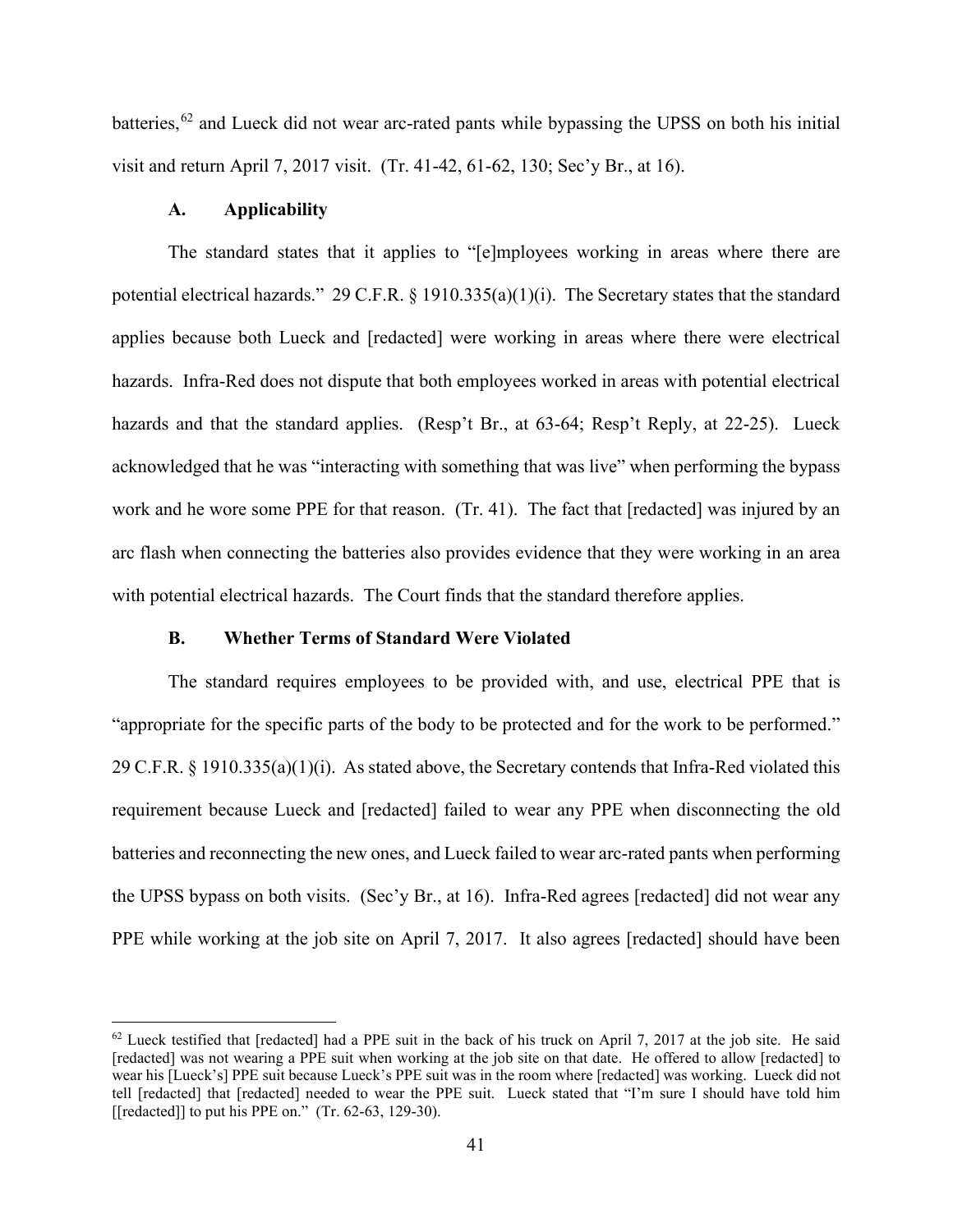wearing PPE at that time, and that it was unsafe for him not to do so.<sup>63</sup> (Tr. 198, 660; Resp't Br.,

at 2, 18). Vanasse's expert report concluded that [redacted] received an injury as "a direct result

of his choice not to wear his PPE which he had brought with him." (J. Ex. XVIII, at 0246).

Vanasse's Expert report states:

Summary Statement Item 2:

As the energy of the battery system cannot be removed due to the nature of batteries, the deenergization is infeasible and therefore the work had to be performed energized requiring the implementation of "other safety related work practices" as the referenced training outlined. These work practices should have included the use of insulated tools and personal protective equipment (PPE). Specifically, while the employee used an insulated tool, an insulated socket and driver assembly should have been used to disconnect / reconnect the battery system. Voltage rated gloves (class 0 rated to 1000V) with leather protectors should have been worn to protect the employee as the hazards of shock and thermal burn / arc flash could not be eliminated, nor the hazard engineered out, the worker substituted for. Additional PPE including safety glasses, hearing protection, class E or G hardhat, face shield and Arc rated system should also have been worn. Infra-Red provided all of the required material / tools / PPE to the employee. It is my opinion based on the task and equipment construction, the incident could have been prevented with the use of the appropriate insulated tool (insulated socket and insulated driver). Infra-Red provided the training in all the work methods required [sic] perform this task without incident, as well as Infra-Red supplying all the required PPE and tools to do so.

# (J. Ex. XVIII, at 0251).

Vanasse also testified: "My conclusion was that if the personal protective equipment that was provided was utilized, it would have prevented his injury." (Tr. 605). He further testified that "[t]he lack of any type of voltage-rated glove and/or leather protector caused the direct injury to his hand. Had he worn his voltage-rated glove and leather protector, he would not have sustained the injuries to his hand from the arcing event, regardless of the tool that was utilized at that time." (Tr. 655-56). Infra-Red does not dispute that [redacted]'s failure to wear PPE during the disconnection and reconnection work violated the terms of the standard but argues that the

<span id="page-41-0"></span> $63$  Tom McDonald said that if he had been at the job site, he would have stopped [redacted] from working and probably completed the work himself if [redacted] had no PPE. (Tr. 198).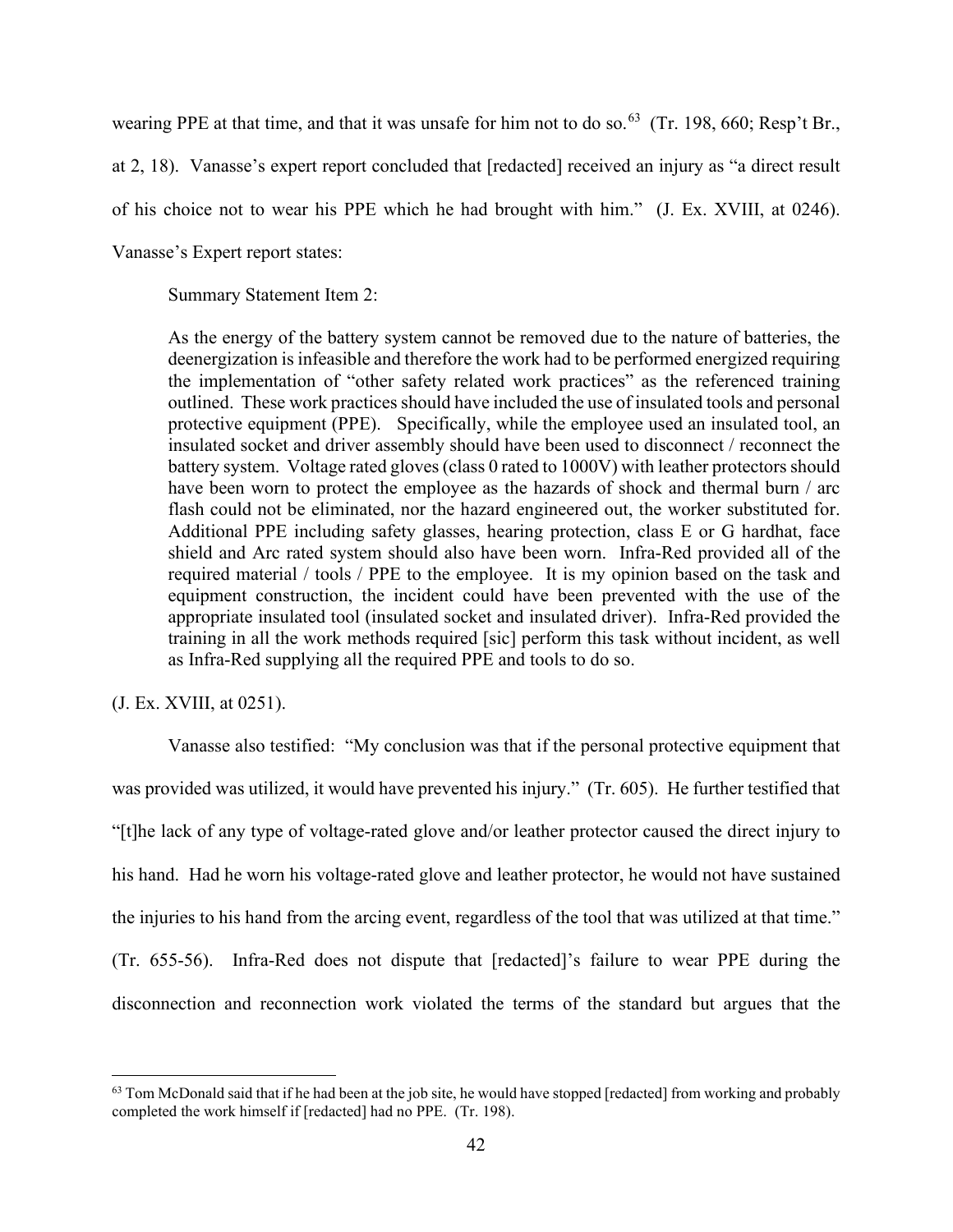Secretary did not prove it had knowledge of this violative conduct or that Lueck participated in that work. Regarding Lueck's failure to wear arc-rated pants when performing the UPSS bypasses, Infra-Red argues that the Secretary did not prove that the PPE Lueck wore was insufficient.

To determine whether the Secretary established the terms of the standard were violated, the Court will address the following issues in succession: (1) whether [redacted]'s failure to wear PPE during the disconnection and reconnection work violated the standard; (2) whether Lueck participated in the disconnection work while not wearing PPE; and (3) whether Lueck's failure to wear arc-rated pants during the UPSS bypasses violated the standard. The Court will then separately address the knowledge and employee access elements of the Secretary's prima facie case.

# **1. Whether [redacted]'s Failure to Wear PPE During the Disconnection and Reconnection Work Violated the Terms of the Standard**

Infra-Red does not dispute that [redacted] wore no PPE during the battery disconnection and reconnection work. (Resp't Reply, at 23-24). The record establishes that [redacted] was exposed to electrical hazards during this work, such as the risk of an arc flash, and that appropriate PPE would have helped protect him against such hazards. [redacted] burned his hand as a result of an arc flash. (Tr. 51-52; Ex. 12). Vanasse testified that disconnecting the batteries involved "working within the arc flash boundary," and that [redacted] would not have injured his hand if he had been wearing his voltage-rated gloves and leather protector. Infra-Red does not dispute this. (Tr. 654-56; Resp't Br., at 18). Since appropriate PPE thus could have protected [redacted] from the electrical hazard he was exposed to, the Court finds that that his failure to wear PPE violated the terms of the standard.

## **2. Whether Lueck Participated in the Disconnection Work**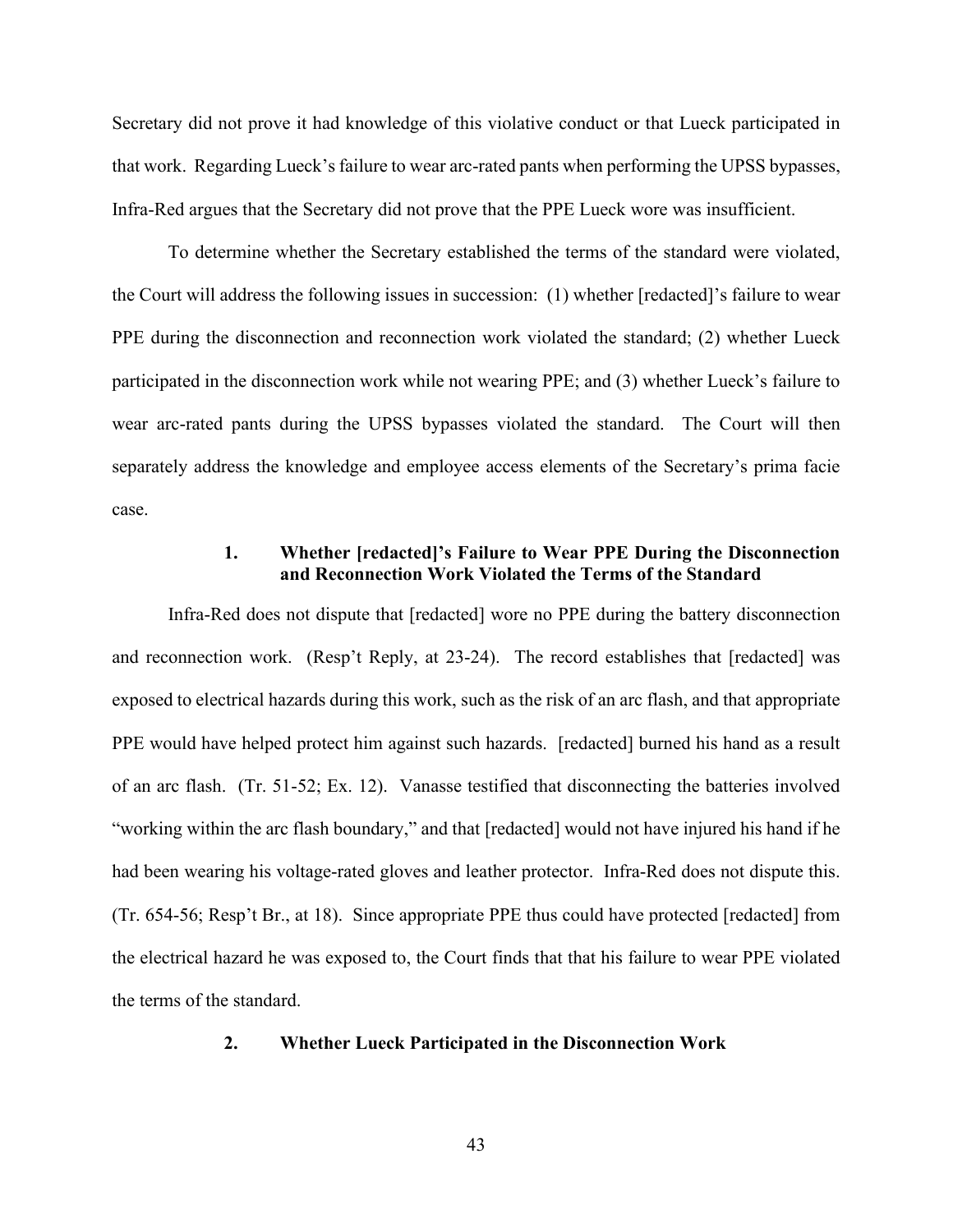Although Infra-Red admits [redacted] performed the disconnection and reconnection work without PPE, it contends that the Secretary did not prove that Lueck performed this work. (Resp't Reply, at 23). The Secretary alleges that Lueck assisted [redacted] with disconnecting the batteries. When Lueck was asked who disconnected the batteries, he replied, "I really can't remember."<sup>64</sup> (Tr. 129). Earlier in his testimony, however, he appeared to testify differently. When asked to discuss his and [redacted]'s work assignments, Lueck stated:

Well, I had been reading the manual on the UPSS. So I transferred the UPSS, and then we talked about the work that needed to be performed to remove the batteries. So together we removed the batteries because they were heavy, so it was a two-man job.

(Tr. 44-45). He was then asked, "When you were removing batteries, were you disconnecting them?" and he replied, "Yes." (Tr. 45). Infra-Red contends that Lueck was answering this question "collectively and not individually." (Resp't Reply, at 24, n. 8). Although this is plausible, Lueck was then asked, "Were you wearing PPE at the time that you disconnected the batteries?" and he replied, "I was not." (Tr. 45). Since he referred specifically to himself in this answer ("I was not"), it appears he understood the "you" in this question as referring to himself rather than collectively to him and [redacted]. Later on during re-direct testimony, Lueck acknowledged that he was not wearing PPE when moving the batteries. He agreed that he should have been wearing PPE when carrying the batteries after they were disconnected. (Tr. 144-45).

 The Court finds that Lueck helped [redacted] disconnect the batteries and did not wear PPE while doing so. As quoted above, Lueck was directly asked whether he was wearing PPE while disconnecting the batteries, and he replied simply, "I was not." (Tr. 45). He did not respond by saying that he was not personally involved in disconnecting the batteries and therefore would not

<span id="page-43-0"></span><sup>&</sup>lt;sup>64</sup> Regarding reconnecting the new batteries, Lueck recalled: "[[redacted]] was connecting the new batteries . . . I was not doing that work." (Tr. 130).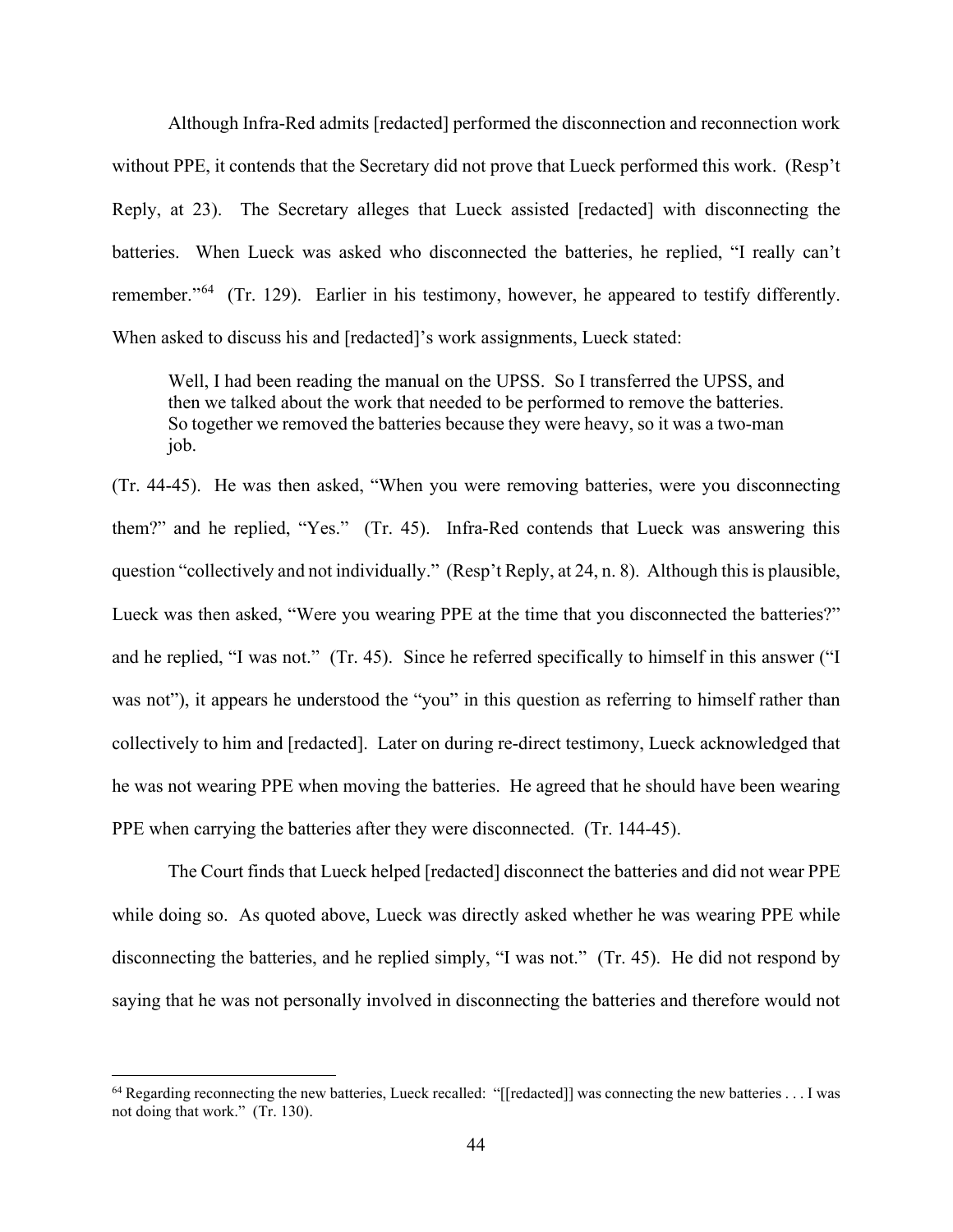have needed to wear PPE in the first place or provide any other clarification. It is true that when later pressed on cross-examination if he recalled "who actually performed that disconnecting, whether it was you, whether it was , or whether it was both," he replied, "I really can't remember." (Tr. 129). The Court finds this response to be evasive and not credible. Lueck's initial recollection, as reflected in his earlier response, was that he *was* involved in the disconnection work. His initial response is also consistent with his testimony that "we should have been wearing our [PPE] suits the entire time," including while carrying the batteries. (Tr. 47, 144-45). The Court finds that Lueck's initial, unqualified recollection that he performed the disconnection work indicates that it is more likely than not the case that he was involved in the work.

# **3. Whether Lueck's Failure to Wear Arc-Rated Pants During the Bypasses Violated the Terms of the Standard**

Infra-Red acknowledges that Lueck did not wear his arc-rated pants when he performed the UPSS bypass on both visits. (Resp't Reply, at 23). Lueck testified that he brought his "43 Cal suit" on both visits, which he described as "a very thick material that's supposed to be fire resistant . . . and it covers your body from head to toe." (Tr. 41). He said that the suit consists of a jacket, overalls, a helmet, and gloves. (Tr. 42). Although he testified that he wore his helmet, gloves, and jacket while performing the bypass during both visits, he admitted that he did not wear his arcrated pants on either occasion, stating: "I think because I was kneeling on the floor in front of it, I felt protected, but obviously that's not the correct way to wear your PPE." (Tr. 42, 60).

Infra-Red argues that there is no evidence that it was necessary for Lueck to wear his PPE pants, pointing to Lueck's testimony that he "felt protected" since he was kneeling during the work. (Resp't Reply, at 23 (citing Tr. 42)). Although Lueck testified that he "was supposed to wear it all," Infra-Red contends that he meant only that the company's own work rules required him to do so or that it was his own opinion (citing his statement that, "we're told from the day one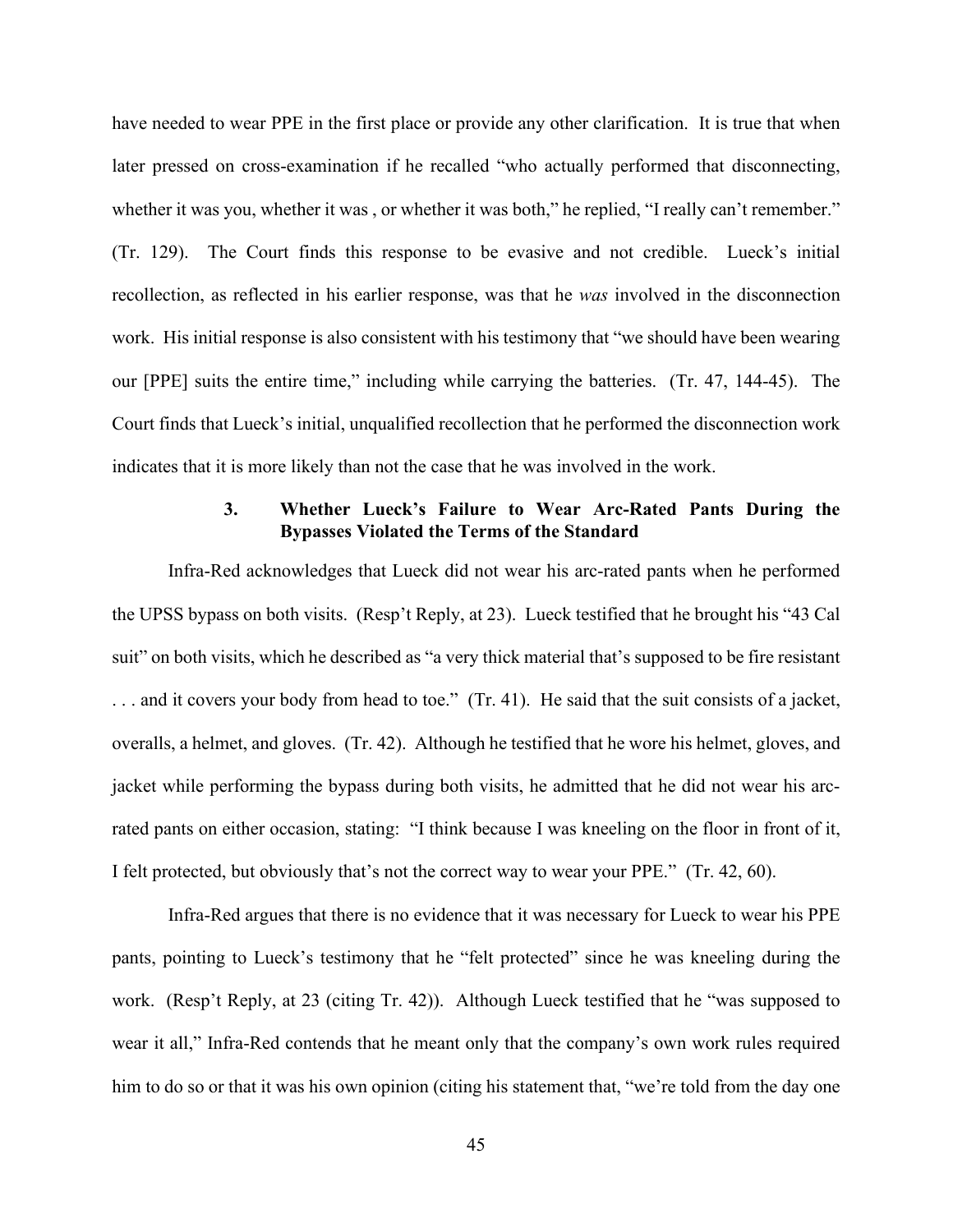we get the suit to wear the suit"). Lueck testified that during on-the-job training, he was always told to "suit up" when turning something on or off or working with anything live. (Tr. 62-63, 96- 98; Resp't Reply, at 23 (citing Tr. 61, 129)).

The standard requires PPE to be used that is "appropriate" for the parts of the body that need protection and for "the work to be performed."<sup>65</sup> 29 C.F.R. § 335(a)(1)(i). The Secretary does not explain why arc-rated pants were "appropriate" for the UPSS bypass, or point to any evidence that such pants were necessary to protect Lueck, other than quoting Lueck's statement that only wearing the other parts of his suit was not "the correct way" to wear it "[b]ecause you're supposed to wear it all." (Sec'y Br., at 16 (quoting Tr. 42)). Nevertheless, the Court finds that the record establishes that arc-rated pants were appropriate for the work and necessary to fully protect Lueck. Lueck testified that failing to wear the pants was "obviously" not the "correct way" to wear his PPE. (Tr. 42). Although he may, as Infra-Red argues, have meant that it was not correct under the company's own rules, that would still provide evidence that it is appropriate and necessary to do so to be fully protected. In addition, Lueck later made clear in his testimony that he believed wearing the full PPE suit was something that he should have done to protect himself, not just to comply with Infra-Red's rules. When asked why he said it was his duty to wear his PPE, he replied: "It's clear that we're dealing with some sort of live voltage, and it's up to us to protect ourselves from the hazards that we face."<sup>[66](#page-45-1)</sup> (Tr. 129). He said that this "duty" was to

<span id="page-45-0"></span> $65$  29 C.F.R. § 1910.335(a)(1)(i) also includes a NOTE that states: "Personal protective equipment requirements are contained in subpart I of this part." Section 1910.132(a) of Subpart I states:

<sup>(</sup>a) *Application* Protective equipment, including personal equipment for eyes, face, head, and extremities, protective clothing, respiratory devices, and protective shields and barriers, shall be provided, used, and maintained in a sanitary and reliable condition wherever it is necessary by reason of hazards of processes or environment, chemical hazards, radio-logical hazards, or mechanical irritants encountered in a manner capable of causing injury or impairment in the function of any part of the body through absorption, inhalation or physical contact.

<span id="page-45-1"></span><sup>&</sup>lt;sup>66</sup> Lueck also admitted that the UPSS Manual instructs technicians to "[w]ear rubber gloves and boots" as PPE when working on batteries. (Tr. 109, 279; Ex. E, at 0035).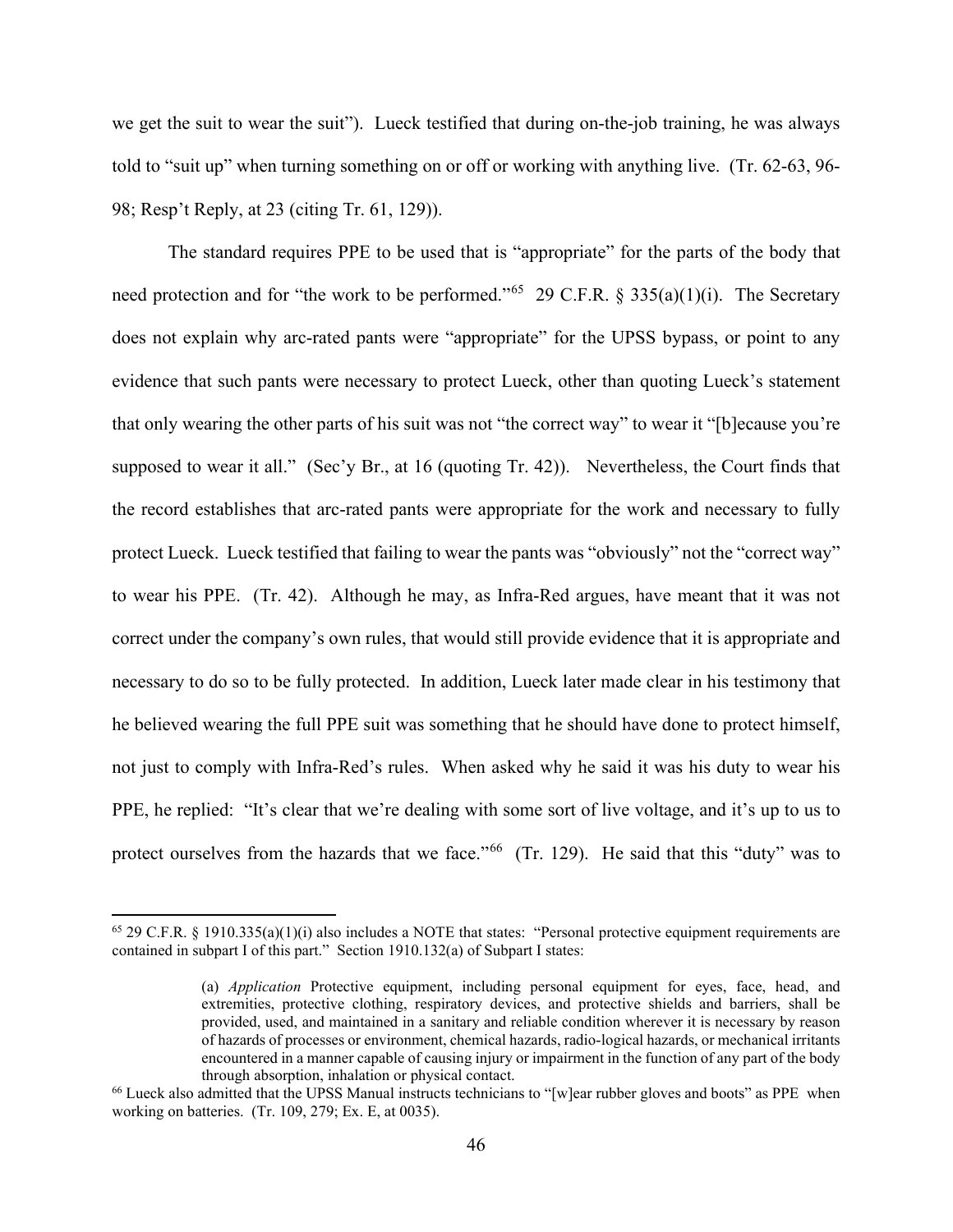"[o]ur persons," "[o]urselves," and that "even if it wasn't [an Infra-Red rule], I would make it a rule for myself to put my suit on."<sup>[67](#page-46-0)</sup> (Tr. 129). The Court therefore finds that Lueck violated the terms of the standard by failing to wear his arc-rated pants during the UPSS bypasses. The Court further finds that Lueck was exposed to electrical hazards that existed at the job site.

# **C. Knowledge**

 The Secretary must prove that the employer knew, or with the exercise of reasonable diligence could have known, of the violative condition. *Astra Pharm. Prods*., 9 BNA OSHC at 2129. A supervisor's knowledge of a violative condition is imputed to the employer. *Dover Elevator Co.*, 16 BNA OSHC 1281, 1286 (No. 91-862, 1993). The Secretary contends that Infra-Red had actual knowledge through its onsite supervisor, Lueck, or "in the alternative," had constructive knowledge because it "failed to exercise reasonable diligence in allowing an unlicensed apprentice and an employee still in his introductory period to work without supervision." (Sec'y Br., at 7; Ex. 11, at 30). Infra-Red disputes that Lueck was a supervisor and argues that it could not have known that Lueck or [redacted] would have failed to wear PPE because it had "extensively trained" them to do so. (Resp't Reply, at 24-25).

#### **1. Whether Lueck Was [redacted]'s Supervisor on April 7, 2017 at the Job Site**

An employee who "has been delegated authority over other employees, even if only temporarily, is considered to be a supervisor for the purposes of imputing knowledge to an employer. *Tampa Shipyards, Inc*. 15 BNA OSHC 1533, 1537 (No. 86-360, 1992) (consolidated). During the hearing, Tom McDonald was asked during direct examination: "Mr. Lueck supervised Mr. [redacted] on Infra-Red's behalf on April 7, 2017; isn't that right?" (Tr. 162). He replied:

<span id="page-46-0"></span> $67$  Although he responded "Yes" to a general question whether Infra-Red had a work rule that required he and [redacted] to wear PPE, he did not identify any Infra-Red work rule that governed work at the job site with specificity. He also did not say he had a "duty" to Infra-Red to wear PPE at the job site. (Tr. 129).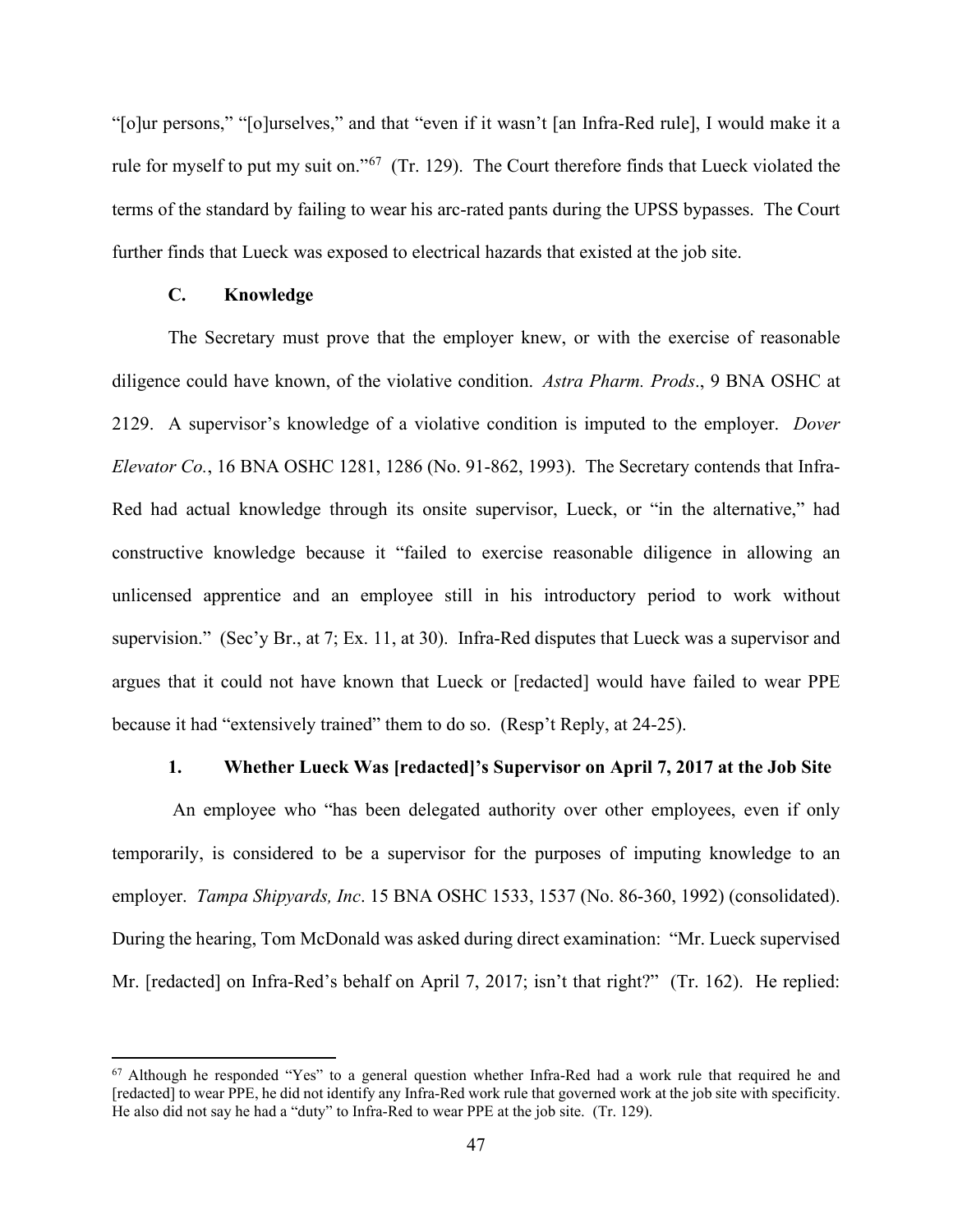"That's your statement. I can't say that I necessarily agree to that due to their differences in experience and different job tasks."<sup>[68](#page-47-0)</sup> Later during cross-examination, he stated he did not have an understanding that one was the supervisor of the other. (Tr. 162-63, 232). He agreed, however, that both he and Bob McDonald stated differently in writing three days after [redacted]'s injury. (Tr. 163; Ex. 14). Bob McDonald drafted and signed a letter, dated Monday, April 10, 2017, to the IBEW Local Union 223's training director describing [redacted]'s hand injury. (Tr. 165, 232, 409-10; Ex. 14). In the letter, Bob McDonald wrote: "Why [[redacted]] didn't have his PPE on would be a question for him **and the supervising electrician**." (Tr. 167; Ex. 14 (emphasis added)). The "supervising electrician" Bob McDonald was referring to was Lueck, the only employee with [redacted] on the job. (Tr. 151, 167-68, 416-17; Ex. 14). Tom McDonald testified that he reviewed the letter before it was mailed, and added the second sentence, which expressly states that Lueck was [redacted]'s supervisor: "[[redacted]] was working **under the supervision** of a local 223 licensed electrician replacing the batteries in the two units."<sup>[69](#page-47-1)</sup> (Tr. 164-67; Ex. 14 (emphasis) added)). Thus, three days after the incident both Infra-Red's president and Operations Manager stated in writing that Lueck was supervising [redacted] during the UPSS work. Tom McDonald also agreed at the hearing that Apprentice [redacted] could only work under the supervision of a licensed electrician when performing electrical work as defined by Massachusetts. (Tr. 153, 168;

<span id="page-47-1"></span><span id="page-47-0"></span><sup>&</sup>lt;sup>68</sup> Tom McDonald testified that Infra-Red generally does not assign an employee to be in charge for one or two- day jobs involving one or two employees because they should be working as a team. (Tr. 231). <sup>69</sup> Tom McDonald testified:

Q. So you said that Mr. [redacted] was supervised on April 7th by a licensed electrician, right?

A. That's what I said in that line, yep.

Q. And you were referring to Mr. Lueck, right?

A. I was referring to Mr. Lueck.

<sup>(</sup>Tr. 167).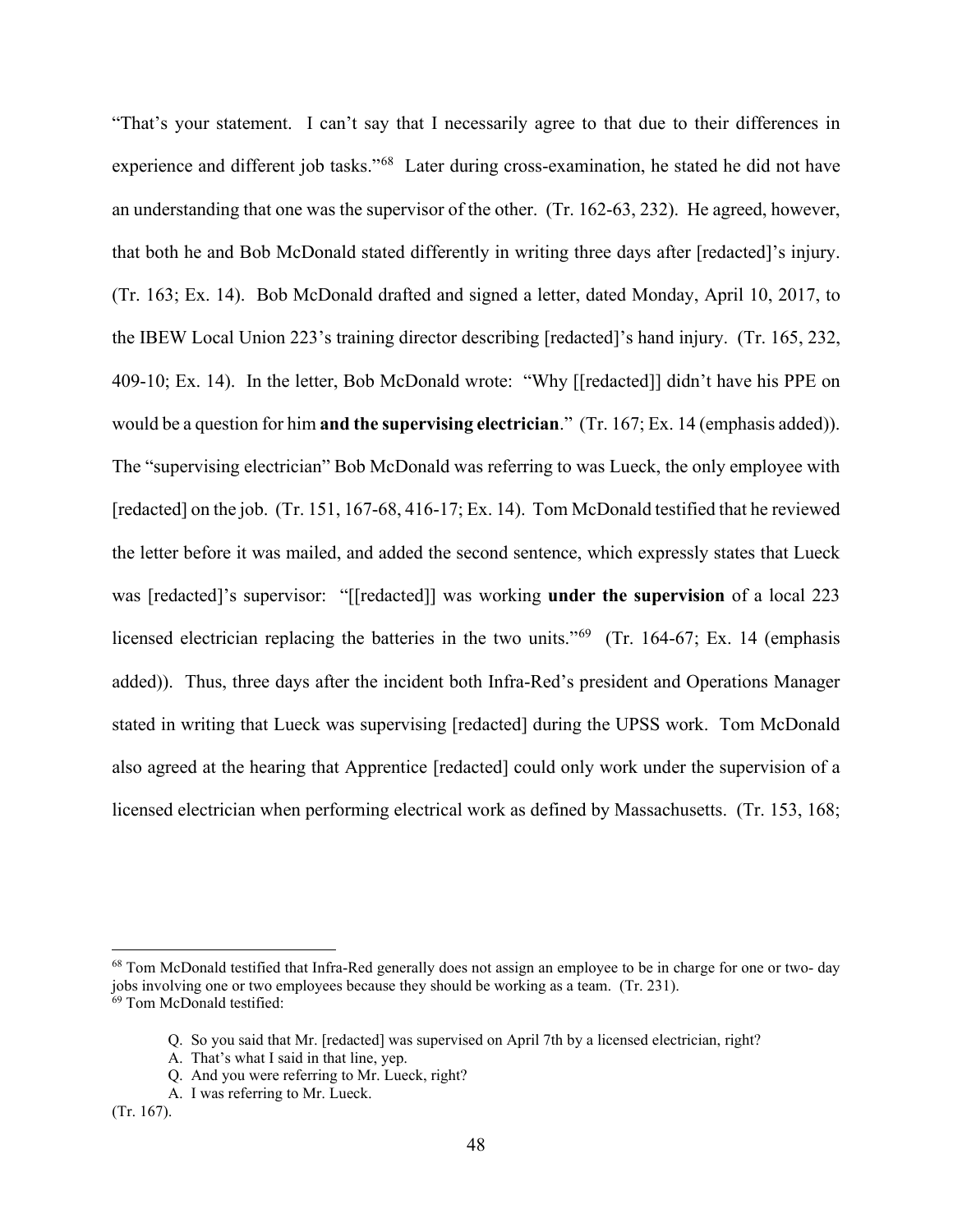Ex. 6). He also agreed that Infra-Red's safety program required the presence of a foreman on job sites.<sup>[70](#page-48-0)</sup> (Tr. 168).

Despite strong contemporaneous written evidence to the contrary, Infra-Red nevertheless contends that Lueck was not in fact [redacted]'s supervisor.<sup>[71](#page-48-1)</sup> (Resp't Reply, at 19; Ex. 14). The company's position, apparently, is that its two officials both either misrepresented the facts in their April 10, 2017 letter to the union or were somehow misinformed about the matter at that time. Infra-Red cites Lueck's testimony that he and [redacted] were working "together as a team," and that he was not [redacted]'s supervisor, and no one had told him he was [redacted]'s supervisor. (Tr. 121). Infra-Red also cites Tom McDonald's testimony, when asked if he had an "understanding" as to whether Lueck or [redacted] was supervising one or the other, that he "did not have an understanding that one was the supervisor of the other." (Tr. 160, 232). Tom McDonald stated that his contrary assertion in the union letter was "probably not an accurate statement," though when asked if he "assumed it to have been true at the time," confusingly replied, "Yeah – well, you know, [Lueck] was a licensed electrician, and was an apprentice." (Tr. 233; Ex. 14). Bob McDonald also agreed that he did not know whether the letter's assertion that Lueck was supervising [redacted] was true. (Tr. 410-11; Ex. 14).

The Court finds that Tom and Bob McDonald's testimony regarding Lueck's supervisory status lacks credibility. Their testimony, at times, was ambiguously worded, and they failed to persuasively explain why, if Lueck was not a supervisor or they had no knowledge about that issue, they purposefully inserted a sentence into their union letter expressly stating that Lueck *was*

<span id="page-48-0"></span> $70$  Infra-Red's safety program states that: "the foreman will monitor all safety activities on the site." (Tr. 168-69).

<span id="page-48-1"></span><sup>&</sup>lt;sup>71</sup> Vanasse's report referred to [redacted] as the "Employee in Charge." (Tr. 608, 662; J. Ex. XVIII, at 0246). The Court finds Vanasse's description of [redacted] as the Employee in Charge to be without adequate support; and beyond his areas of expertise. [redacted], about age 23, was an unlicensed apprentice electrician at the time. There is no evidence that Vanasse ever spoke to [redacted] about who was in charge at the job site. Lueck was a licensed journeyman electrician. His electrician credentials far outweigh those of [redacted]. *See* fn 43, herein.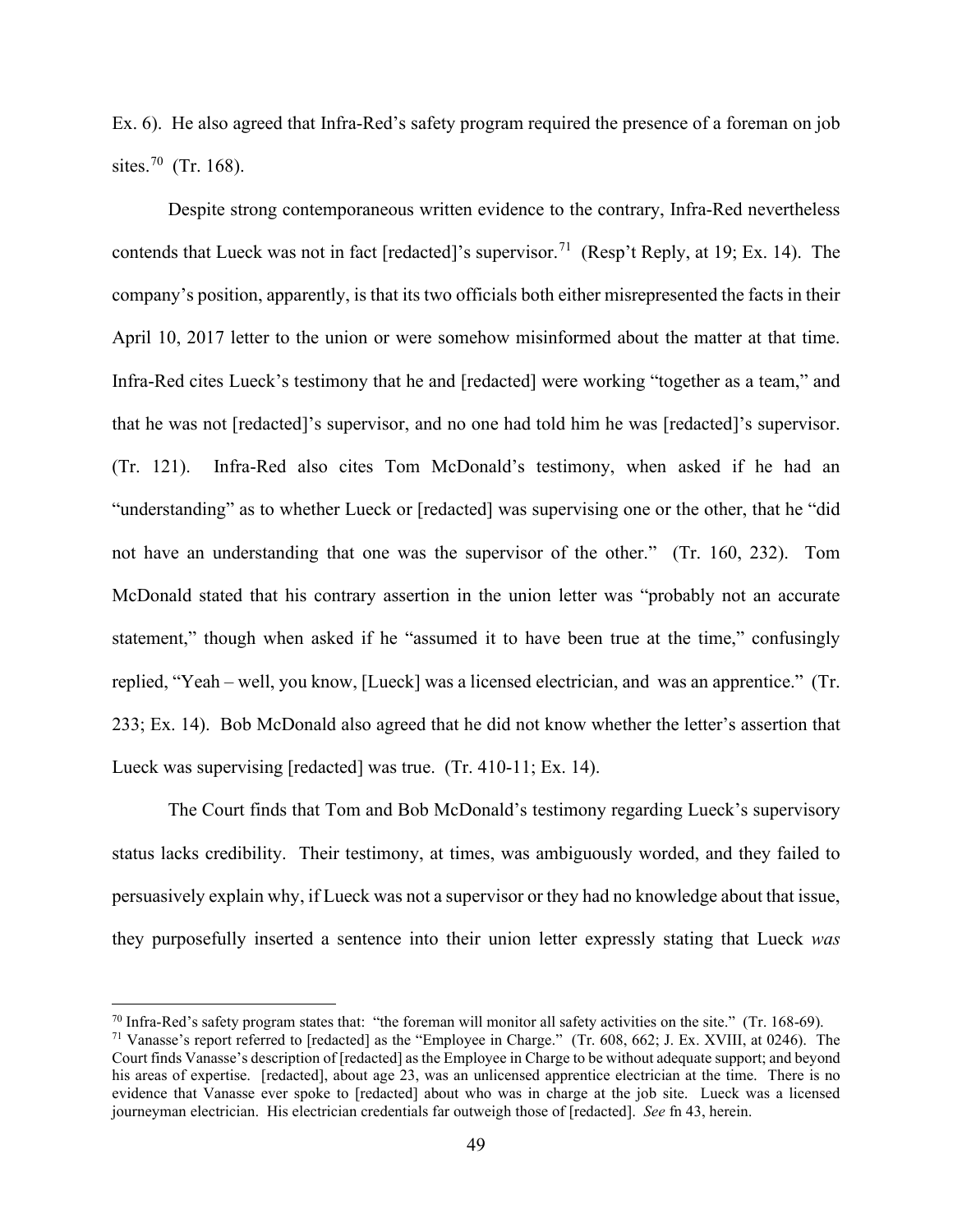supervising [redacted]. They were apparently either readily willing to misrepresent matters in writing to the union or were misrepresenting matters (or feigning to lack knowledge) during the hearing. Lueck also had the authority to require the use of PPE while he and [redacted] worked at the job site. Lueck testified:

Q. And from your understanding of the work assignments on April 7, 2017, was there anybody on-site who had the role such that could require the use of PPE?

A.  $I - I$  guess. (Tr. 47).

Based on the above, the Court finds that Lueck was acting as [redacted]'s supervisor while the work was being performed at the Nantucket Police Station on April 7, 2017. Accordingly, the Court finds that the Secretary has established actual knowledge through the imputation of Lueck's knowledge. *See Tampa Shipyards,* 15 BNA OSHC at 1537.

# **2. Whether Infra-Red Could Have Learned of the Violative Conditions with the Exercise of Reasonable Diligence**

 Whether an employer could have learned of a violative condition with reasonable diligence is determined "based on several factors, including an employer's obligation to inspect the work area, anticipate hazards, take measures to prevent violations from occurring, adequately supervise employees, and implement adequate work rules and training programs." *Jacobs Field Serv. N. Am.*, 25 BNA OSHC 1216, 1218 (No. 10-2659, 2015). The Secretary argues that if Lueck was not supervising [redacted], as Infra-Red maintains, then the company failed to exercise reasonable diligence because it allowed an unlicensed apprentice electrician to work on live equipment without supervision "in violation of Massachusetts law." (Sec'y Br., at 15, 17). The Secretary also argues that Infra-Red did not have a clear work rule regarding when PPE was required, and that this also reflects a lack of reasonable diligence. (Sec'y Br., at 17).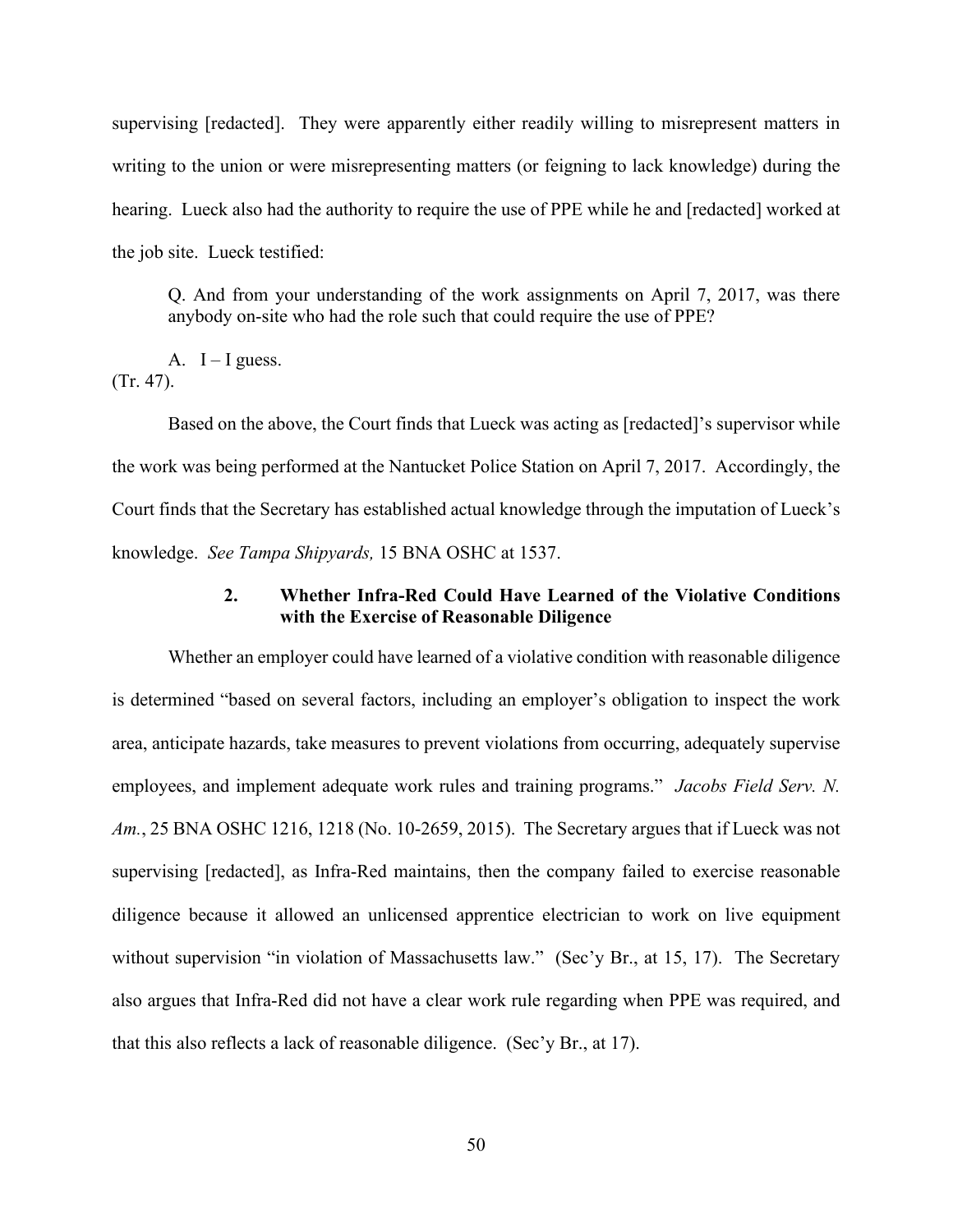The evidence supports the Secretary's claim that it would have been unreasonable for Infra-Red to allow an unlicensed electrician to perform the work without any supervision. As discussed above, the company's president, Tom McDonald, admitted that he took care to deliberately insert the following sentence in a letter to a union representative regarding [redacted]'s injury: "[[redacted]] was working under the supervision of a Local 223 licensed electrician . . . ." (Tr. 165; Ex. 14). Although McDonald claimed that this was "probably not an accurate statement," the fact that he felt the need to revise the letter to include this specific sentence despite its purported inaccuracy provides strong evidence that it would have been improper to allow an unlicensed electrician to perform the hazardous work unsupervised. (Tr. 233). The company's Operations Manager, Bob McDonald, similarly referred to Lueck as a supervisor in the letter, writing that "[w]hy he didn't have his PPE on would be a question for  $\dots$  the supervising electrician." He wrote this despite claiming at the hearing that he did not "have personal knowledge whether it was true" that Lueck was supervising [redacted], which further reinforces the natural inference that both he and Tom McDonald believed a failure to supervise [redacted] would have reflected poorly on it (or perhaps would have violated union rules). Tom McDonald initially testified that he believed that because [redacted] was an unlicensed apprentice electrician, under Massachusetts law he "could only work under the direct supervision of licensed electrician."<sup>72</sup> (Tr. 158-60; Exs. 6, 14). He later contradicted himself during cross-examination by saying that there was no requirement for [redacted] to be working under a journeyman electrician at the job site because the work did not involve installing electrical wiring, conduits, and appliances, or making such repairs

<span id="page-50-0"></span> $72$  Massachusetts law states that an "apprentice shall mean a person who, not having been licensed under the provisions of M.G.L. [Massachusetts General Law] c. [Chapter] 141, is learning to properly perform electrical and systems work under the direct supervision of an appropriately licensed person." (Tr. 157-58). The Massachusetts General Law further states: "Direct supervision means direct personal on-site supervision." (Tr. 298-99).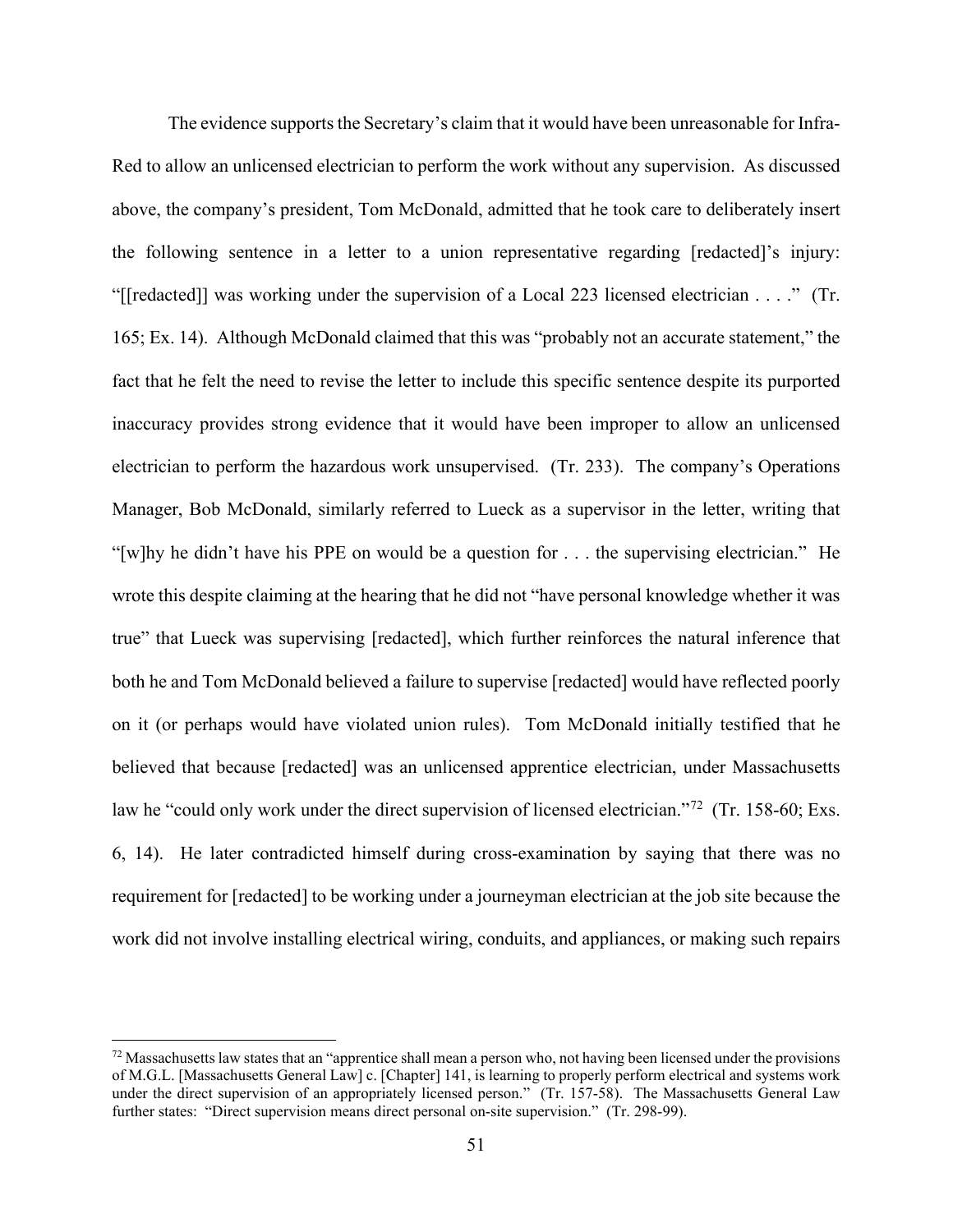as may be required only on the premises and property of persons, firms, or corporation.<sup>73</sup> The Court rejects this "after-the-fact" explanation and finds that the work performed by [redacted] needed to be performed under the supervision of a journeyman electrician. Infra-Red dispatched a journeyman electrician to the job site to accompany [redacted]. Infra-Red's April 10, 2017 letter to IBEW Local Union 223 asserted that [redacted] "was working under the supervision of a Local 223 licensed electrician replacing the batteries in two UPS units." It did not raise any argument that the work allowed [redacted] to not work under the supervision of a licensed journeyman electrician. (Tr. 212-14; Ex. 14). Additionally, if the Court were to accept Infra-Red's argument that Lueck was not [redacted]'s supervisor on April 7, 2017, and it does not, all of the above evidence indicates an Infra-Red decision to allow an unlicensed electrician to work on hazardous equipment with no supervision would show a lack of reasonable diligence. In that event, Infra-Red would have had no supervisor on site to observe or correct [redacted]'s failure to wear PPE, and he would have been injured as a result.

The evidence also supports the Secretary's claim that the company lacked a clear work rule regarding PPE use, which further exhibits a lack of reasonable diligence. Infra-Red contends that [redacted]'s failure to wear PPE violated its "well-established and extensive . . . work rules." (Resp't Br., at 22, 25). But the company never clearly states what those relevant PPE work rules were that it had in place to prevent the violation. *See* (Resp't Br., at 21-23, 66-67 (sections of principal brief presenting UEM defense); Resp't Reply, at 30-34 (section of reply brief discussing the UEM defense)). Infra-Red first states that its Employee Handbook mandates that field workers wear cotton clothing and work boots, and "perform a job risk analysis to determine what PPE should be worn." (Tr. 88; Resp't Br., at 11 (citing J. Ex. II, at 34)). The Employee Handbook

<span id="page-51-0"></span><sup>&</sup>lt;sup>73</sup> Tom McDonald said: "[I]t's not something I would normally classify as that, no." (Tr. 214).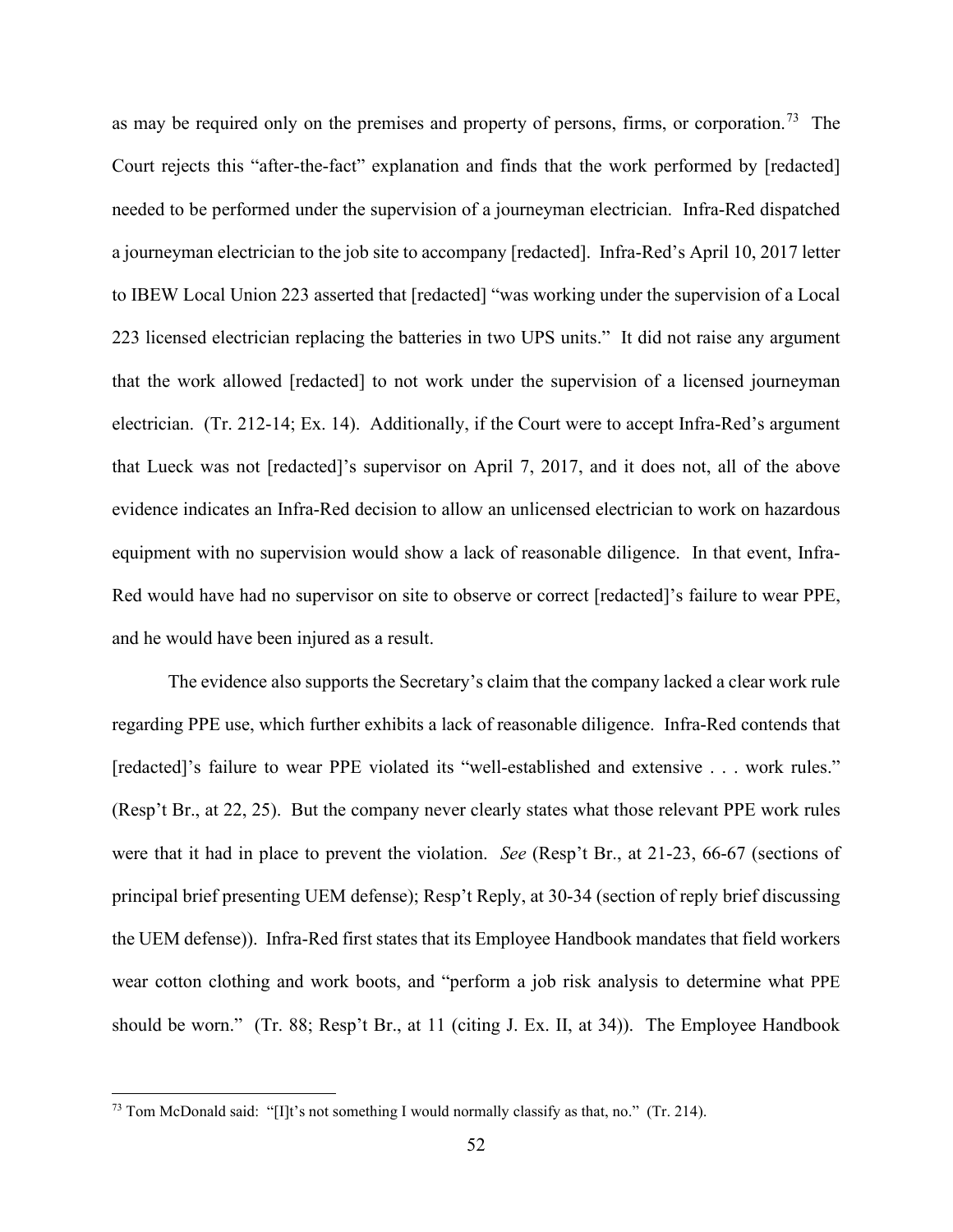further states that employees "are expected to use job risk/hazard analysis techniques to determine to [sic] correct PPE to meet OSHA and the NFPA standards."<sup>74</sup> (J. Ex. II, at 34). Infra-Red later describes its PPE rule differently, however, stating: "Infra-Red trained its employees to always wear their PPE whenever working with a potentially live energy source. Stated otherwise, Infra-Red employees were required to always wear their PPE in such situations, regardless of what an arc flash calculation might reflect." (Resp't Br., at 17-18). Lueck testified that it "was expected of us that we always wear our suit when performing any type of task related to energized equipment or checking to see if that equipment was energized or not." (Tr. 99). Tom McDonald testified that he "coaches" all employees to wear "more than the minimum PPE". (Tr. 283). Francis testified that the amount of PPE employees were required to wear "depends on what job you are doing".<sup>[75](#page-52-1)</sup> Vanasse testified that [redacted] was required to wear PPE regardless of what the calculation of the arc flash boundary was. (Tr. 657). Given these varying, conflicting and confusing company rules on PPE, Lueck understandably prevaricated when asked to identify a specific Infra-Red safety rule that articulated minimum PPE requirements for all jobs. He said he had not read any Infra-Red rule that said he should have told [redacted] to put PPE on for the job. He also did not recall Infra-Red having any rule that required him to call Infra-Red to report he saw another employee working without PPE. (Tr. 61-63). This evidence reflects that Infra-Red did not have a clear work rule regarding whether and what amount of PPE was required for the job at the police station.

<span id="page-52-0"></span><sup>&</sup>lt;sup>74</sup> This is consistent with the Company Safety Program, which states: "The appropriately rated arc flash protection equipment, as determined by the job hazard analysis shall be worn." (Tr. 354; J Ex. III, at  $0056$ )

<span id="page-52-1"></span><sup>&</sup>lt;sup>75</sup> Francis has worked at Infra-Red since about 2008 and is not an electrician. (Tr. 450). He is the employee responsible for maintaining equipment and distributing PPE suits to electricians. When working on batteries, Francis stated, at a minimum, employees were supposed to be wearing a "12-cal flash suit", along with rubber gloves inserted into a leather glove. (Tr. 450-53, 460; Ex. 4, at 1). No one testified that [redacted] wore a 12-Cal or 40-Cal suit when he worked on batteries in Infra-Red's shop. On the contrary, Bob McDonald said he saw [redacted] working in the shop wearing only gloves, and not a suit. (Tr. 363). Nothing in the record indicates [redacted] was disciplined for not using proper PPE when working on batteries at the Holbrook shop.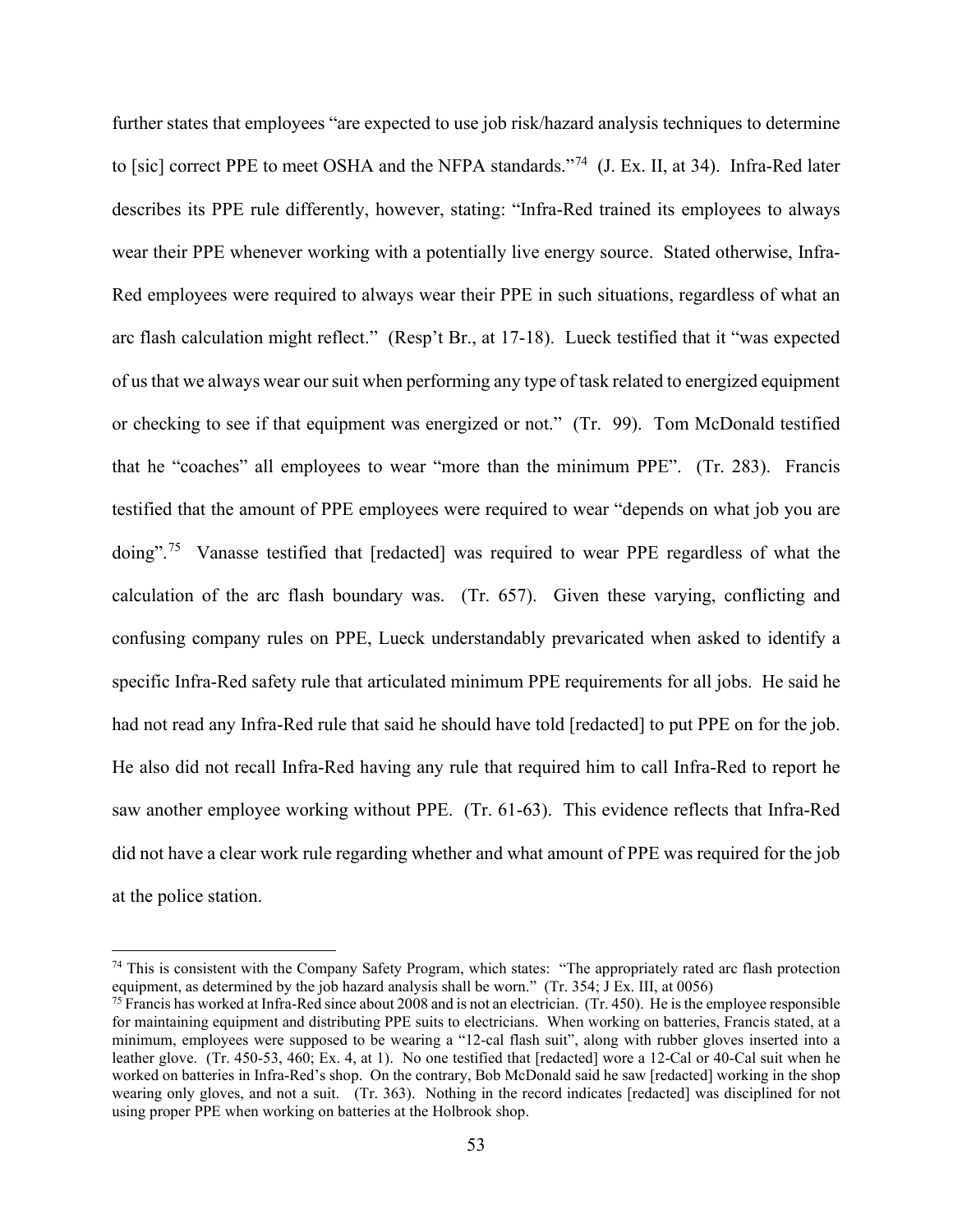In conclusion, the Court alternatively finds, assuming Lueck was not [redacted]'s on-site supervisor, that the Secretary has established Infra-Red's constructive knowledge of Lueck and [redacted]'s failure to wear adequate PPE due to Infra-Red's failure to exercise reasonable diligence by dispatching an unlicensed apprentice electrician to perform the UPSS work without any on-site supervision and the lack of a clear work rule regarding the use of PPE at the job site.

## **D. Access to the Cited Condition**

The Secretary must prove that one or more employees had access to the cited condition. *Astra Pharm. Prods*., 9 BNA OSHC at 2129. As is evident from the discussion above, the Secretary established that Lueck and [redacted] had access to the violative condition; they were exposed to an electrical hazard due to their failure to wear PPE while performing the UPSS battery work. The Court therefore finds that the Secretary established all of the prima facie elements of a section  $1910.335(a)(1)(i)$  violation.

### **E. Unpreventable Employee Misconduct Defense**

Infra-Red argues that the violation resulted from unpreventable employee misconduct (UEM) (Resp't Br., at 21-23, 66-67; Resp't Reply Br., at 30-34). UEM is an affirmative defense to a violation. *Manganas Painting Co.,* 21 BNA OSHC 1964, 1997 (No. 94-0588, 2007). To establish the UEM defense, an employer must prove that it: "(1) established work rules designed to prevent the violative conditions from occurring;  $^{76}$  (2) adequately communicated those rules to

<span id="page-53-0"></span><sup>&</sup>lt;sup>76</sup> Lueck initially testified that he did not recall Infra-Red having a safety rule that required him to inform Infra-Red that he saw another employee working without PPE. (Tr. 63). During cross-examination, he agreed that Infra-Red's Employee Handbook II states that employees have a responsibility to report any unsafe working condition. (Tr. 90- 91; J. Ex. II, at 44). Specifically, the Employee Handbook II states:

As an employee, you have a duty to comply with the safety rules of Infra-Red Building and Power Services, to assist in maintaining a hazard-free environment, to report any accidents or injuries, and to report any unsafe equipment, working condition, process, or procedure immediately to a supervisor.

<sup>(</sup>Tr. 200-01; J. Ex. II, at 44).

Tom McDonald testified that Lueck was required, but failed, to report [redacted]'s failure to wear any PPE to Lueck's supervisor. He also said Infra-Red's Employee Handbook II required Lueck to be disciplined for this failure. (Tr. 201-02, 253-54; J. Ex. II, at 27, 45).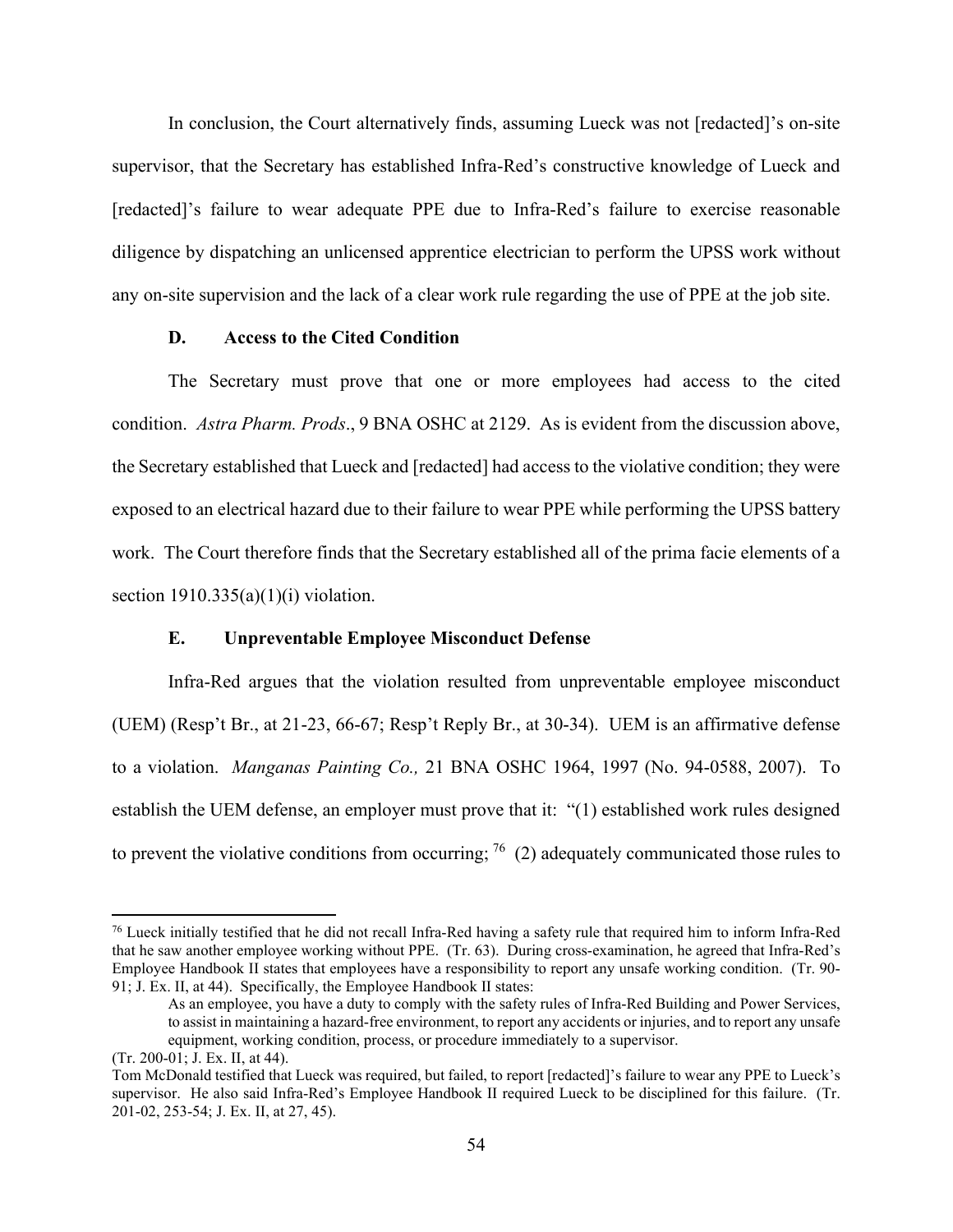its employees; (3) took steps to discover violations of those rules; and (4) effectively enforced the rules when violations were discovered."<sup>[77](#page-54-0)</sup> *(Id.)* The factors that the Commission considers when evaluating the UEM defense are the same as those it considers when evaluating whether the Secretary established constructive knowledge. *See Burford's Tree, Inc.*, 22 BNA OSHC 1948, 1951-52 (No. 07-1899, 2010) ("The Commission has considered these same factors in evaluating both an employer's constructive knowledge and the merits of an employer's unpreventable conduct affirmative defense."), *aff'd*, 413 F.App'x 222 (11<sup>th</sup> Cir. 2011) (unpublished); *S.J. Louis Constr. of Tex.*, 25 BNA OSHC 1892, 1898, n. 17 (No. 12-1045, 2016) (citing *Burford's Tree* for the proposition that the *"*factors for evaluating constructive knowledge are the same for evaluating unpreventable employee misconduct affirmative defense"); *Dana Container, Inc.*, 25 BNA OSHC 1776, 1780-82 (No. 09-1184, 2015) (finding violation foreseeable due to an inadequate safety program based on lack of UEM factors),  $aff'd$ , 847 F.3d 495 ( $7<sup>th</sup>$  Cir. 2017).

First, Infra-Red did not have a clear work rule on the use of PPE. As an essential element of the misconduct defense, the employer needs to establish that it has work rules designed to prevent the unsafe condition or violation of an OSHA standard. *Pride Oil Well Serv.*, 15 BNA OSHC 1809, 1816 (No. 87-692, 1992). A work rule is defined as "an employer directive that requires or proscribes certain conduct, and that is communicated to employees in such a manner that its mandatory nature is made explicit and its scope clearly understood." *J.K. Butler Builders, Inc.*, 5 BNA OSHC 1075, 1076 (No. 12354, 1977). As discussed above, the evidence establishes that Infra-Red lacked a clear work rule regarding PPE use.

<span id="page-54-0"></span><sup>77</sup> Lueck testified that Infra-Red's Employee Handbook II states that the creation of a hazard by an employee or disregard of safety rules would be dealt with through disciplinary action. (Tr. 91-92; J. Ex. II, at 37, 45). Infra-Red did not discipline Lueck or [redacted] for anything that they did working on the Nantucket Police Station project. (Tr. 63-64; 196-98, 419-20). Lueck testified that he considered a discussion he had with Chip McDonald about what he could have done better to be a form of discipline "in a sense", but he could not recall what he could have done better. (Tr. 139).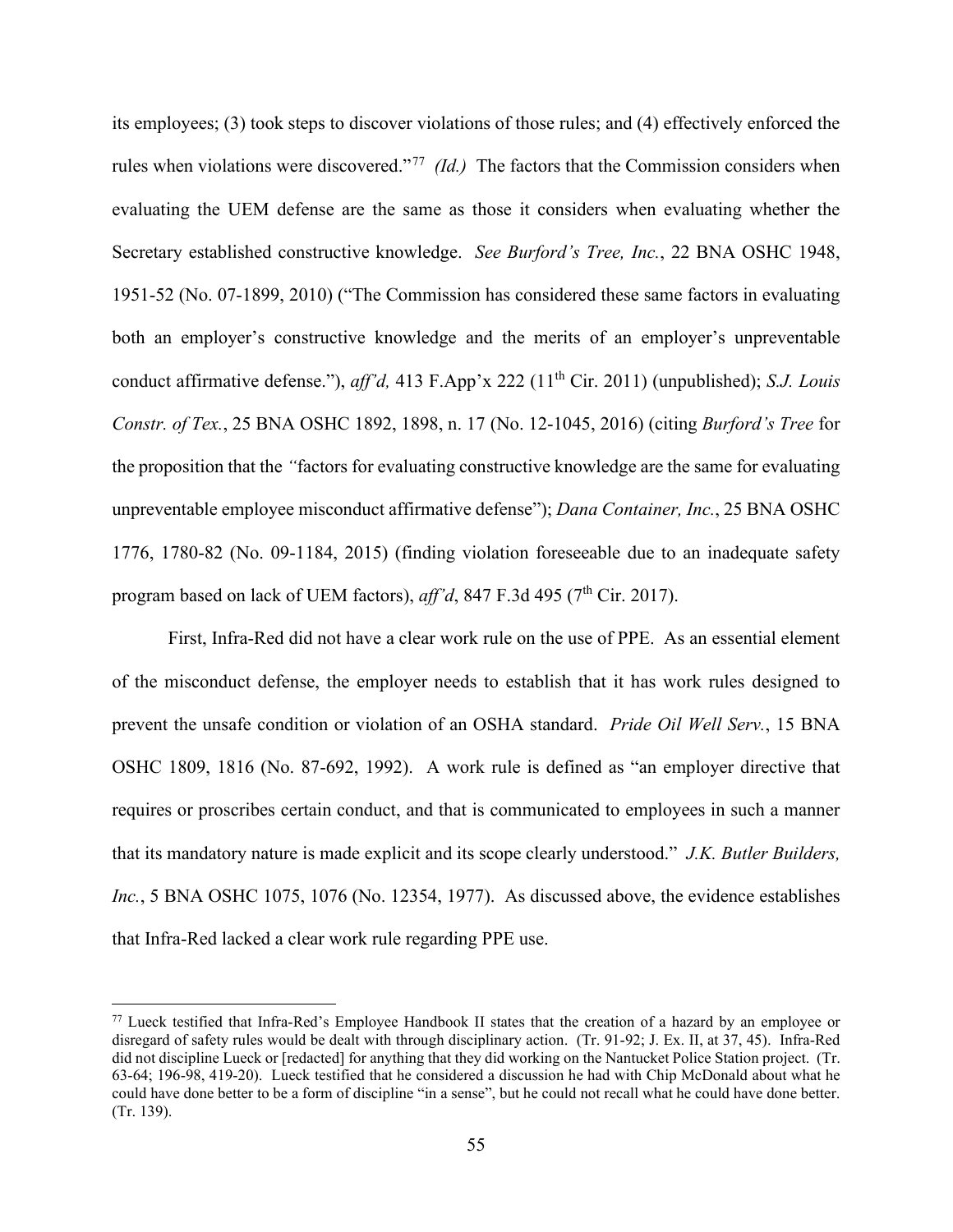Infra-Red also failed to prove that it: 1) effectively communicated a clear use of PPE work rule to its employees, 2) took adequate steps to discover violations of any such rule, and 3) effectively enforced any such rule when a violation was discovered. Given that Infra-Red lacked a clear work rule to communicate, monitor, and enforce, it cannot establish any of these additional requirements. In addition, Infra-Red does not point to any persuasive evidence that it monitored worksites or otherwise took steps to discover safety rule violations.

Although an employer is not required to provide constant surveillance, it is expected to take reasonable steps to monitor for unsafe conditions. *Ragnar Benson, Inc.*, 18 BNA OSHC 1937, 1940 (No. 97-1676, 1999); *see also Texas A.C.A., Inc.*, 17 BNA OSHC 1048, 1050 (No. 91-3467, 1995) (employer's duty is to take reasonably diligent measures to detect hazardous conditions through inspections of worksites; it is not obligated to detect or become aware of every instance of a hazard). Infra-Red states vaguely that its "work rules were actively monitored (by Tom McDonald and others)," but it cites to no supporting evidence.<sup>78</sup> (Resp't Br., at 22; Resp't Reply, at 31-32). Its stated position regarding Lueck's supervisory status, moreover, undermines this claim. According to Infra-Red, it sent an unlicensed apprentice electrician to perform highly hazardous work on an island reachable by ferry without any supervision or means for it to monitor his compliance with the company's safety rules. Tom McDonald admitted that he had no intention of visiting the Nantucket worksite. (Tr. 160). Although the Court finds the company's claim that Lueck was not a supervisor inconsistent with the evidence, the company's position that it would have been acceptable to allow him and [redacted] to work unsupervised contradicts its contention that it always actively monitors its worksites.

<span id="page-55-0"></span><sup>78</sup> Infra-Red cites Tom McDonald's testimony at Tr. 161, lines 1-4. (Resp't Br., at 36). In these lines, Tom McDonald was asked if he was the only member of management that visits worksites to check on employees, and he replied simply, "I cannot say that that's true." (Tr. 161). He did not testify that he and others "actively monitored" work rule compliance.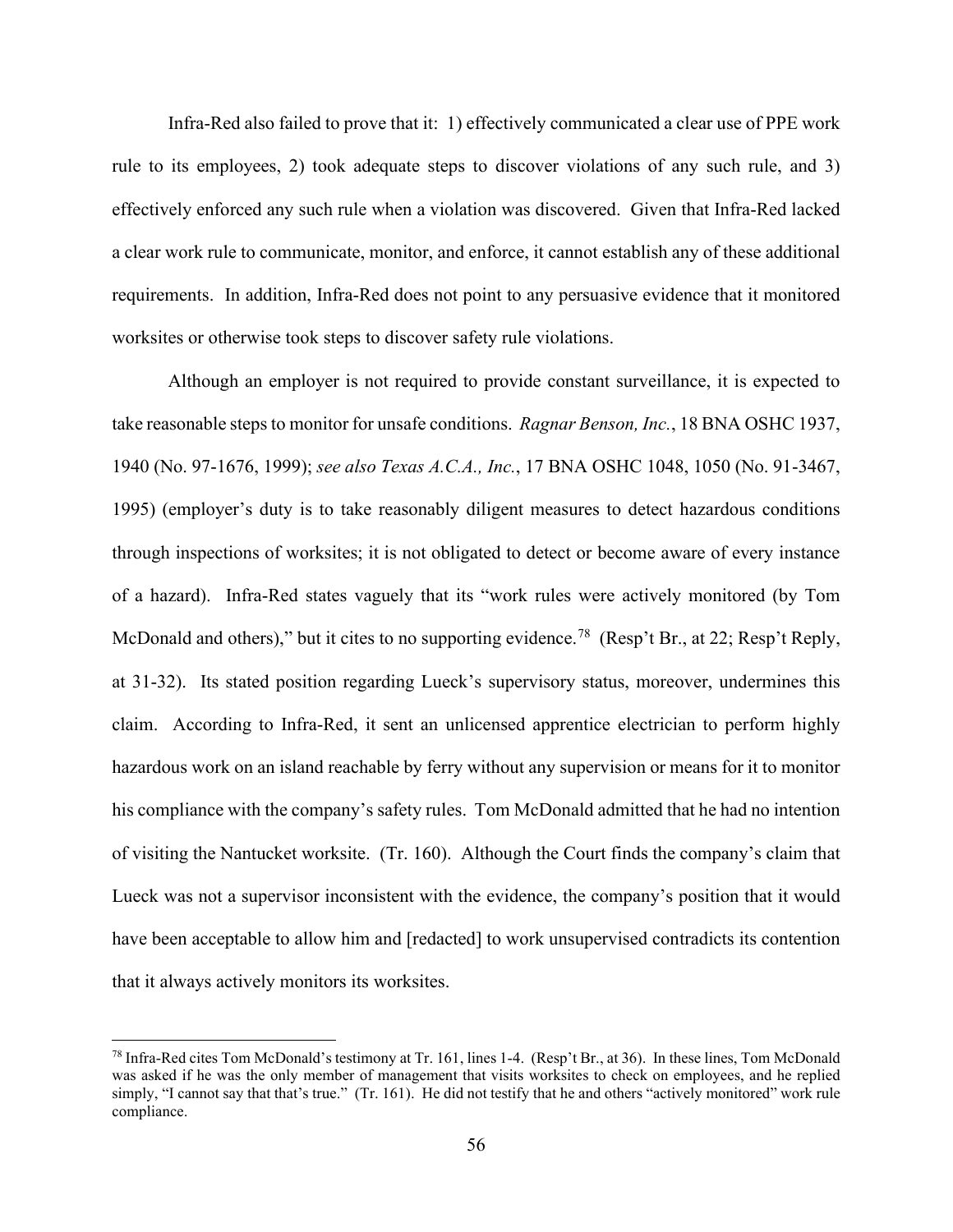Vanasse testified that Infra-Red provided Lueck and [redacted] with PPE that was specific to the work to be performed on April 7, 2017. His expert report states "appropriate PPE was available for the task …." (Tr. 575-76, 592-93). He concluded, however, that [redacted] "chose not to utilize it [PPE] resulting in his injuries." (J. Ex. XVIII, at 0252).

Infra-Red also failed to show that it effectively enforces its safety rules when it discovers violations. "To prove adequate enforcement of its safety rule, an employer must present evidence of having a disciplinary program that was effectively administered when work rule violations occurred." *Gem Indus., Inc*., 17 BNA OSHC 1861, 1865 (No. 92-1122, 1996), *aff'd*, 149 F.3d 1183 ( $6<sup>th</sup>$  Cir. 1998). In an effort to demonstrate an effective discipline enforcement program, Infra-Red points to an example where, in November 2010, Tom McDonald issued a written warning to an employee, Jamie Miranda, for performing switching operations without wearing proper PPE. (Tr. 261-62; Ex. 13; J. Ex. IV). A lone example of a written warning issued nearly six and a half years before the violation at issue does not by itself demonstrate an effective enforcement of company rules when violations were discovered.<sup>79</sup> Additionally, the Nantucket UPSS incident was not the first time Infra-Red learned [redacted] failed to bring his required PPE to a job site. Tom McDonald testified that in about September 2016, [redacted] went to an emergency job at a warehouse in Readville without any PPE. Although at the hearing, Tom McDonald testified that he did not know whether this was a violation of Infra-Red's work rules, during his pre-hearing deposition he admitted that he had stated [redacted]'s act was a PPE violation. This "bigger error" caused Tom McDonald to get into his car and go over to the

<span id="page-56-0"></span> $79$  Vanasse's testimony emphasized the importance of supervising employees working in the field. He said: "And if you find through your supervision or operations that they are not working safely, you have an obligation to ensure that you're correcting that." The Court, however, rejects Vanasse's opinion that the lone instance where Infra-Red took disciplinary action against an employee demonstrated that Infra-Red had an effective enforcement of company rules as of April 2017. (Tr. 603-04).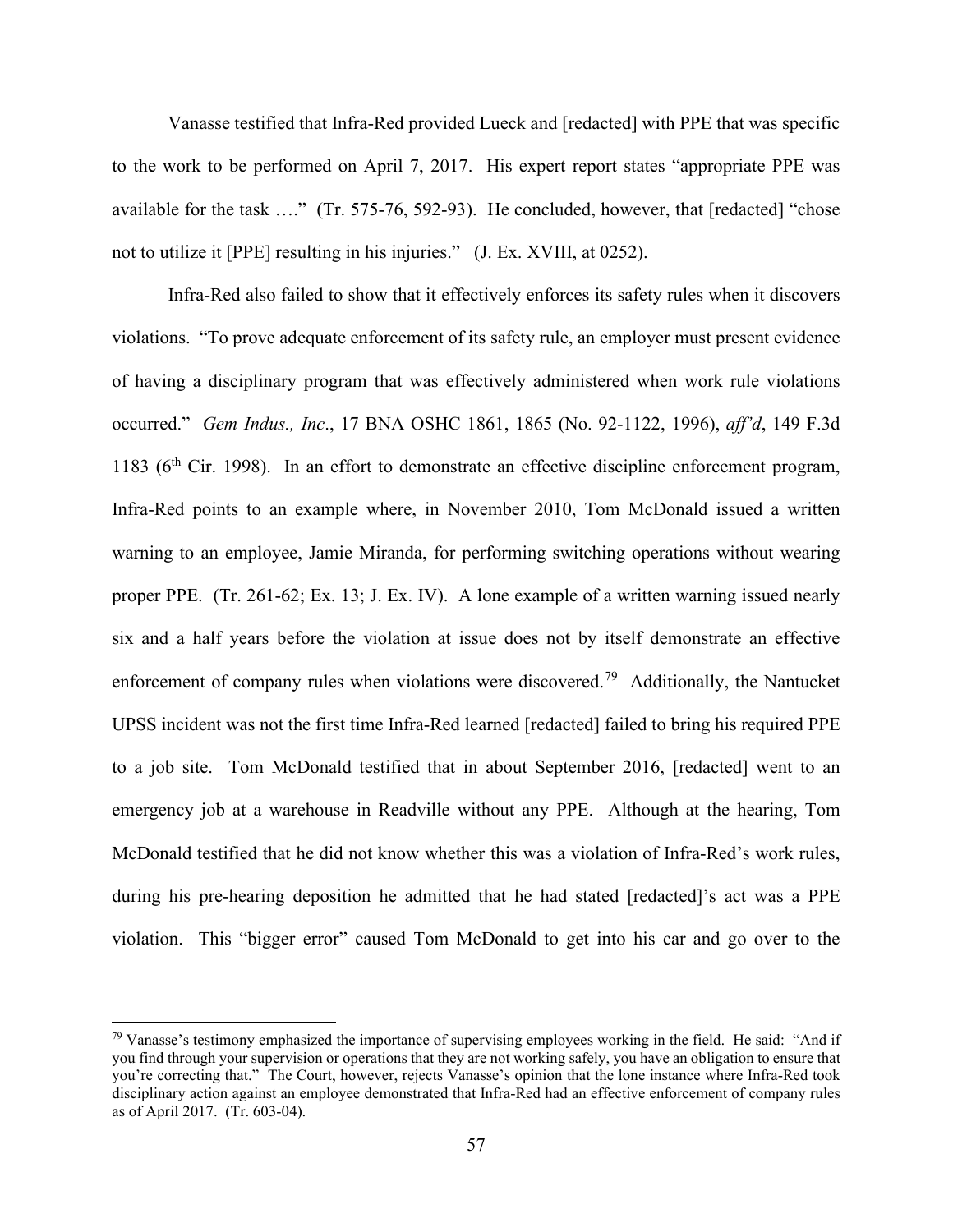warehouse and perform the switching work himself. Tom McDonald wore his own PPE because switching work required PPE be worn. Other than receiving an apology and a promise "to never – never do that again and to always make sure he had his stuff [PPE] with him," no disciplinary action was taken against [redacted]. (Tr. 263-67, 294, 299-304, 420). This ineffective communication did not motivate and cause [redacted] to comply with Infra-Red's PPE rules six months later at the Nantucket job site. Bob McDonald also testified that he observed [redacted] wearing only his insulated gloves, and not his PPE suit, when assembling battery packs containing 12-volt batteries for UPSS in Infra-Red's Holbrook shop.<sup>80</sup> (Tr. 361-70; Ex. D). Infra-Red has not shown that it effectively enforced company PPE rules when violations were discovered.<sup>[81](#page-57-1)</sup> For these reasons, Infra-Red's UEM defense fails.

# **F. Characterization**

The Secretary characterized the PPE violation as "serious." Under section 17(k) of the Act, a violation is serious if "there is substantial probability that death or serious physical harm could result . . . ." 29 U.S.C. § 666(k); *see also Pete Miller Inc.,* 19 BNA OSHC 1257, 1258 (No. 99-0947, 2000) (a violation is serious if "a serious injury is the likely result should an accident occur."). Vanasse described the severe injuries that can occur as a result of an arc flash and these included "thermal burns, potential cardiac arrest, potential blindness, hearing loss," as well as nerve damage and "a concussion to your head or potentially collapsed lungs." (Tr. 559; J. Ex. X, at 0114). The record establishes that Lueck and [redacted]'s failure to wear appropriate PPE at the

<span id="page-57-0"></span><sup>80</sup> Bob McDonald said he has not observed [redacted] working outside Infra-Red's Holbrook facility. He further stated that the work [redacted] performed at Infra-Red's Holbrook shop and elsewhere between about January 4, 2016 through March 13, 2017 was similar in nature to the work [redacted] performed at the job site on April 7, 2017. Infra-Red had a contract with Verizon to replace batteries in 911 systems in all of the police stations in Massachusetts. (Tr. 366-67, 390-400, 413-14; Ex. D). Rega assigned [redacted] to all of these jobs. (Tr. 440-42).

<span id="page-57-1"></span> $81$  Infra-Red also took ineffective steps to discover violations of its PPE rules. It regularly dispatched teams comprised of one or two electricians to work sites without designating anyone in-charge as foreman or supervisor. (Tr. 231).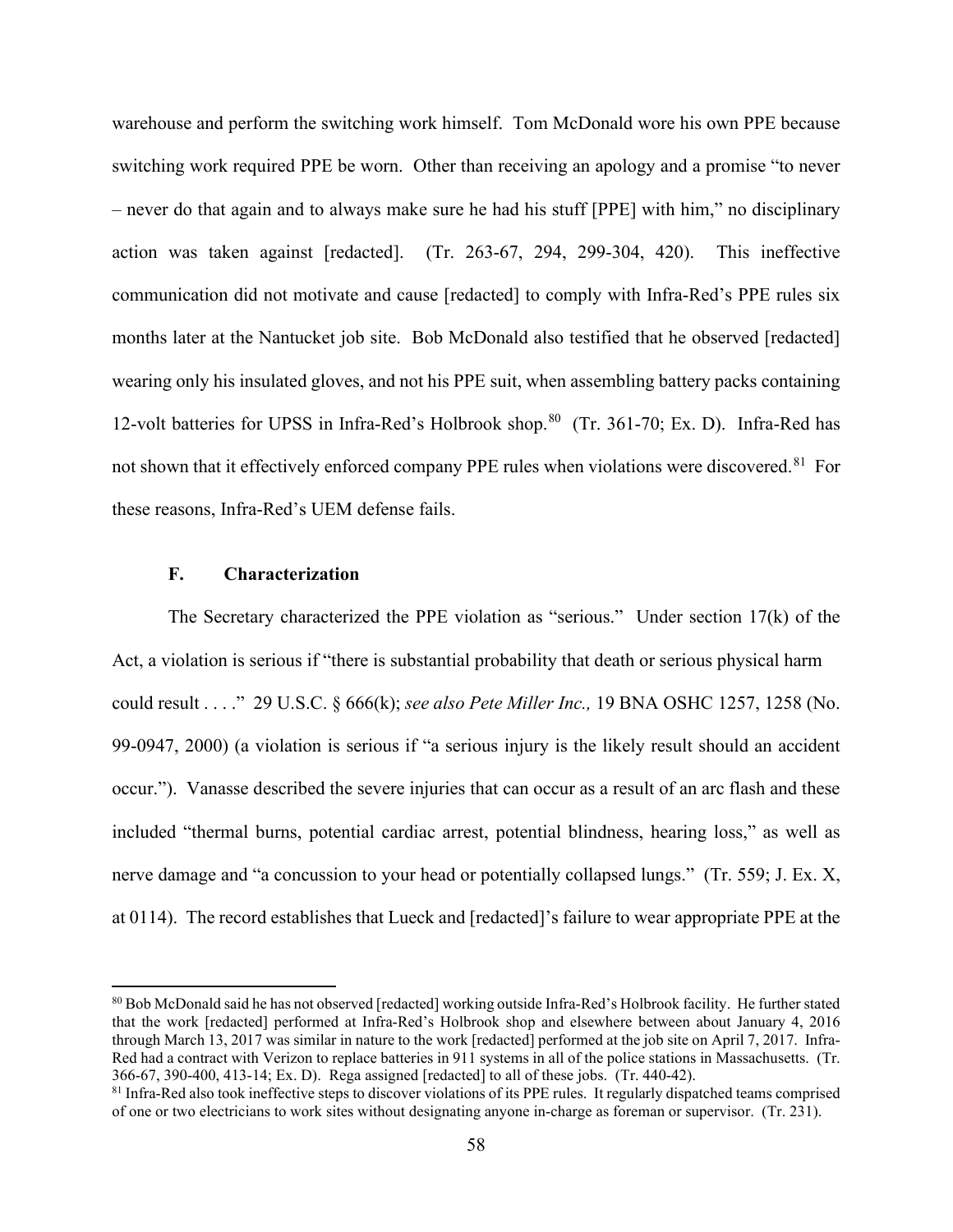job site exposed them to a risk of serious electrical injury, and that [redacted] in fact suffered a serious hand burn requiring that he be taken to a hospital. The Court finds that the violation was serious.

#### **G. Penalty**

Section 17(j) of the Act requires that the Commission consider four factors when assessing a penalty: (1) the employer's size; (2) the gravity of the violation; (3) the employer's good faith; and (4) the employer's prior history of violations. 29 U.S.C. § 666(j); *Compass Envtl., Inc.*, 23 BNA OSHC at 1137. The gravity of the violation is generally accorded greater weight than the other factors. *See J. A. Jones Constr. Co.*, 15 BNA OSHC 2201, 2213-14 (No. 87-2059, 1993). The gravity of a violation "depends upon such matters as the number of employees exposed, the duration of the exposure, the precautions taken against injury, and the likelihood that any injury would result." (*Id.)* The statutory maximum penalty for a serious violation at the time the citation was issued in July 2017 was \$12,675. 29 U.S.C. § 666(b); 83 Fed. Reg. 7-01, 15 (Jan. 2, 2018).

The Secretary argues that Infra-Red should receive the maximum penalty in effect in 2018, which was \$12,934. 83 Fed. Reg. at 15. In the citation, however, the Secretary proposed a much lower penalty of \$8,873. The Secretary does not explain (or mention) this discrepancy. In support for the most recently proposed penalty, the Secretary emphasizes that Infra-Red's employees were exposed to potentially lethal levels of electricity, and that [redacted] suffered a severe hand injury as a result of his failure to wear PPE. (Sec'y Br., at 22). Infra-Red argues that any penalty should be "substantially discounted" due to its "small size, its good faith at all times, and its stellar safety record." (Resp't Reply, at 34).

59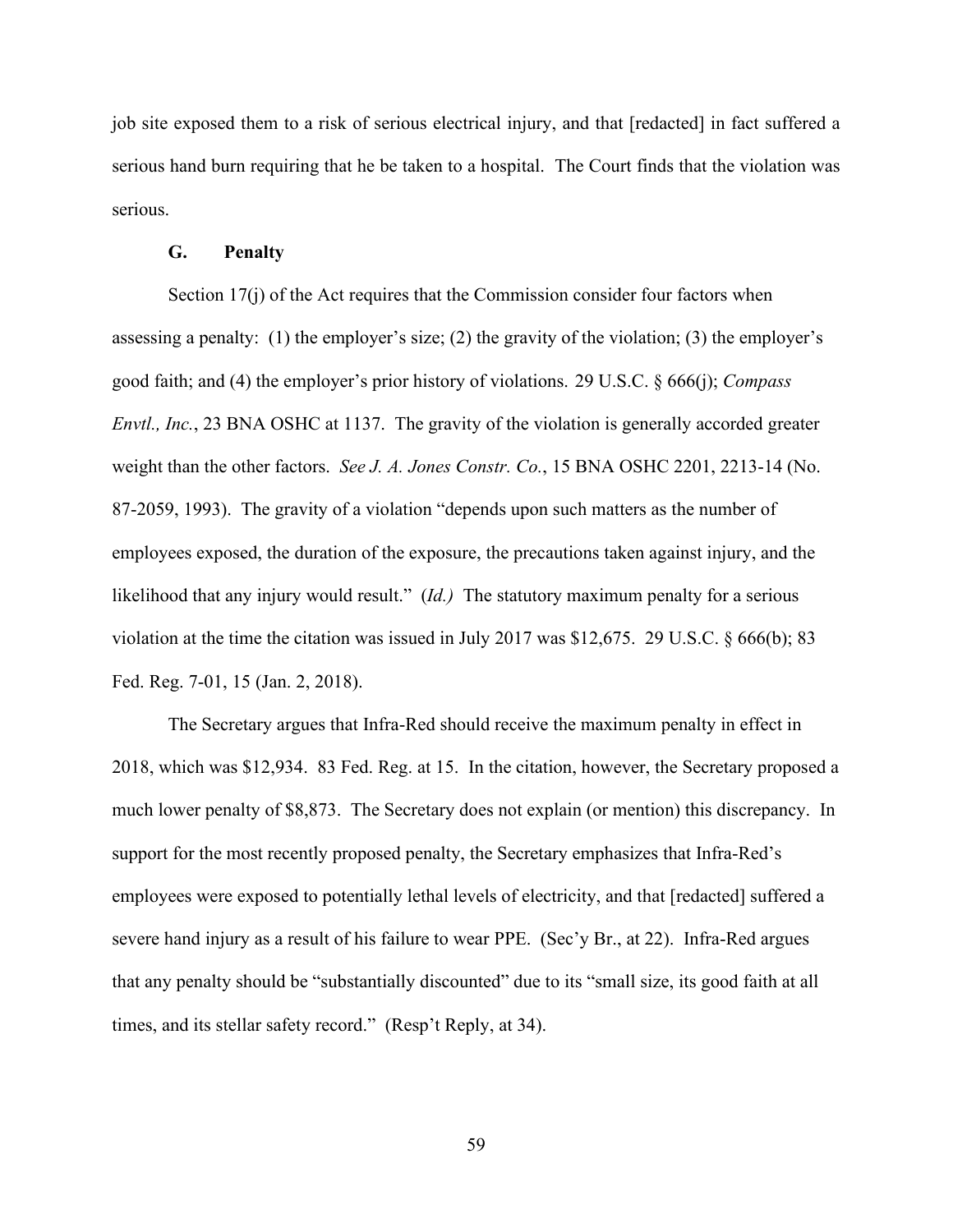The Court finds that the gravity of the violation was very high as Lueck and [redacted] were exposed to potentially lethal levels of electricity. (Tr. 143, 628; Ex. E, at 0011). Infra-Red is a moderately sized company with about 40 employees; a discount is warranted for its size. (Tr. 149). As the company's president and Operations Manager failed to straightforwardly explain why they described Lueck as a supervisor in their union letter if he was not in fact a supervisor, and gave confusing, ambiguous responses when asked about it, a discount for good faith is not warranted. The Court agrees with Infra-Red, however, that some discount from the statutory maximum penalty is warranted due to its lack of prior violations and excellent safety record. CO Amara acknowledged that Infra-Red told him that the company had no prior workplace injuries in at least the five years prior to the hearing, and that this was a "very good" safety record. (Tr. 516). Based on these considerations, as well as the Secretary's failure to justify significantly increasing the penalty above what was originally proposed in the citation, the Court assesses the original penalty amount proposed: \$8,873.

## **IV. Item 4 (insulated tool)**

The Secretary alleges that Infra-Red violated 29 C.F.R. § 1910.335(a)(2)(i) because [redacted] failed to use a properly insulated tool when connecting the replacement batteries. (Sec'y Br., at 18). Section 1910.335(a)(2)(i) requires employees working near exposed energized conductors or circuit parts to use insulated tools if the tools might make contact with the conductors or parts. Photographs of the tool at issue as it appeared on June 26, 2018 are at exhibits F and G. (Tr. 112-116; Exs. F-G).

# **A. Applicability**

The Secretary states that the standard applies because [redacted] and Lueck were working on exposed energized conductors. (Sec'y Br., at 18). Infra-Red does not dispute that they were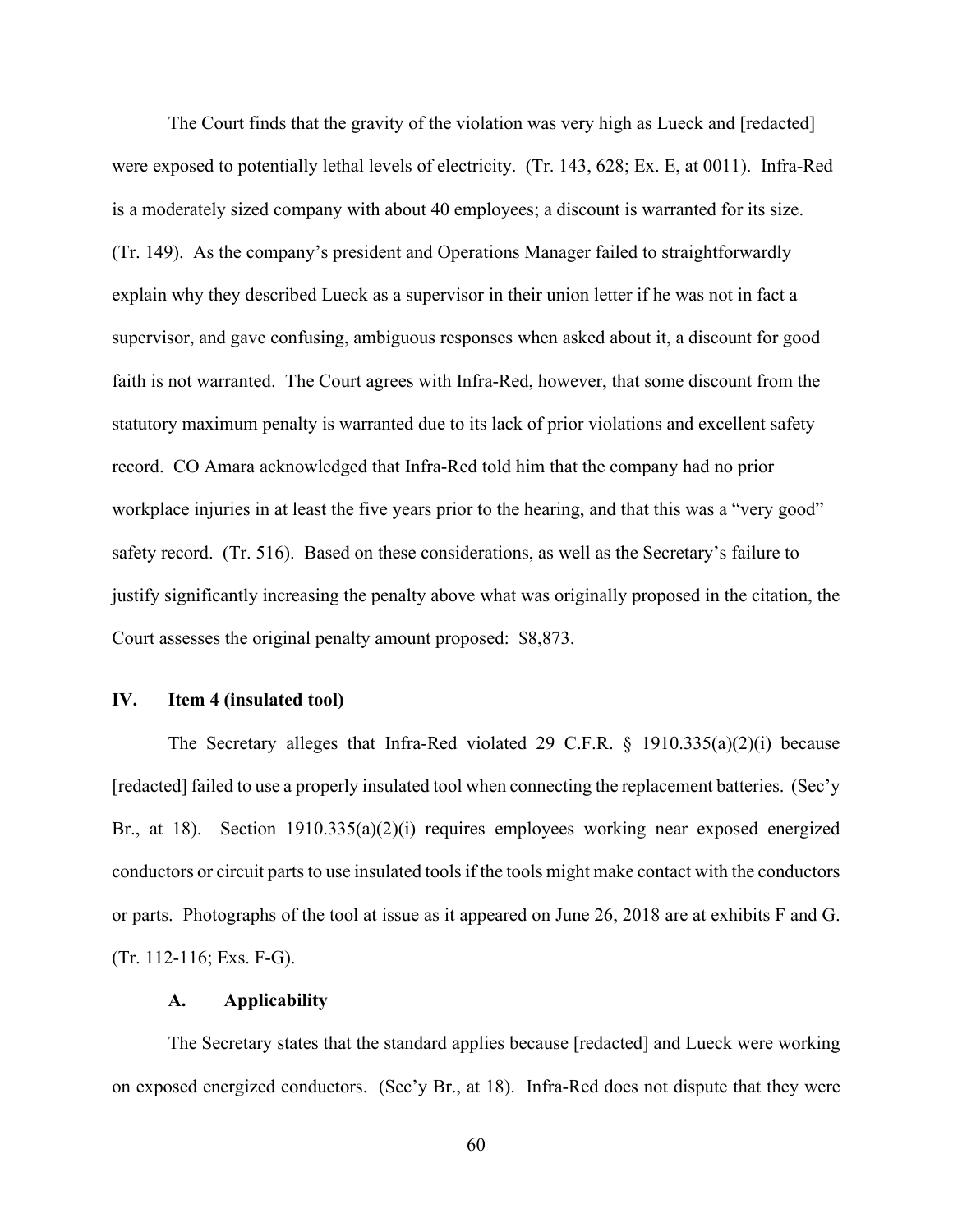working on or near energized conductors, and that the requirement to use insulated tools applies. (Resp't Br., at 64; Resp't Reply, at 26-30). As discussed above, the record establishes that both employees worked near energized conductors and circuit parts. The Court finds that the standard applies.

## **B. Whether Terms of Standard Were Violated**

The Secretary alleges that Infra-Red violated the terms of the standard because [redacted] used slip joint pliers that were "not properly insulated" when connecting the new batteries. (Sec'y Br., at 18). Infra-Red contends that the tool [redacted] used had insulated handles that were appropriate for the work and therefore it complied with the standard. (Resp't Br., at 64).

Although the Secretary does not dispute that [redacted]'s tool had insulated handles, he contends that it was not "properly insulated" because it had a "dangerous amount of uninsulated, exposed metal." (Ex. 12, at 1-2; Sec'y Br., at 18). The cited provision states only that employees "shall use insulated tools," and does not spell out what qualifies as an insulated tool or indicate whether a tool with insulated handles would qualify.<sup>82</sup> 29 C.F.R. § 1910.335(a)(2)(i). Neither party has cited any Commission precedent applying the provision. Implicit in the provision's requirement to use insulated tools, however, is a requirement that the insulation be sufficient to reasonably protect the employee during the work being performed. A tool with insulation only covering the handles would therefore comply with the provision if such insulation were sufficient to reasonably protect the employee. This interpretation is consistent with OSHA's statement in an interpretation letter, in response to a question regarding how "insulated tools" is defined, that

<span id="page-60-0"></span> $82$  The term "insulated" is defined separately in Subpart S as follows: "Separated from other conducting surfaces by a dielectric (including air space) offering a high resistance to the passage of current." 29 C.F.R. § 1910.399. Although this definition indicates that the material covering a tool must present a high resistance to the passage of current to qualify as insulation, it does not indicate whether such material must cover all parts of the tool in order to comply with section 1910.335(a)(2)(i).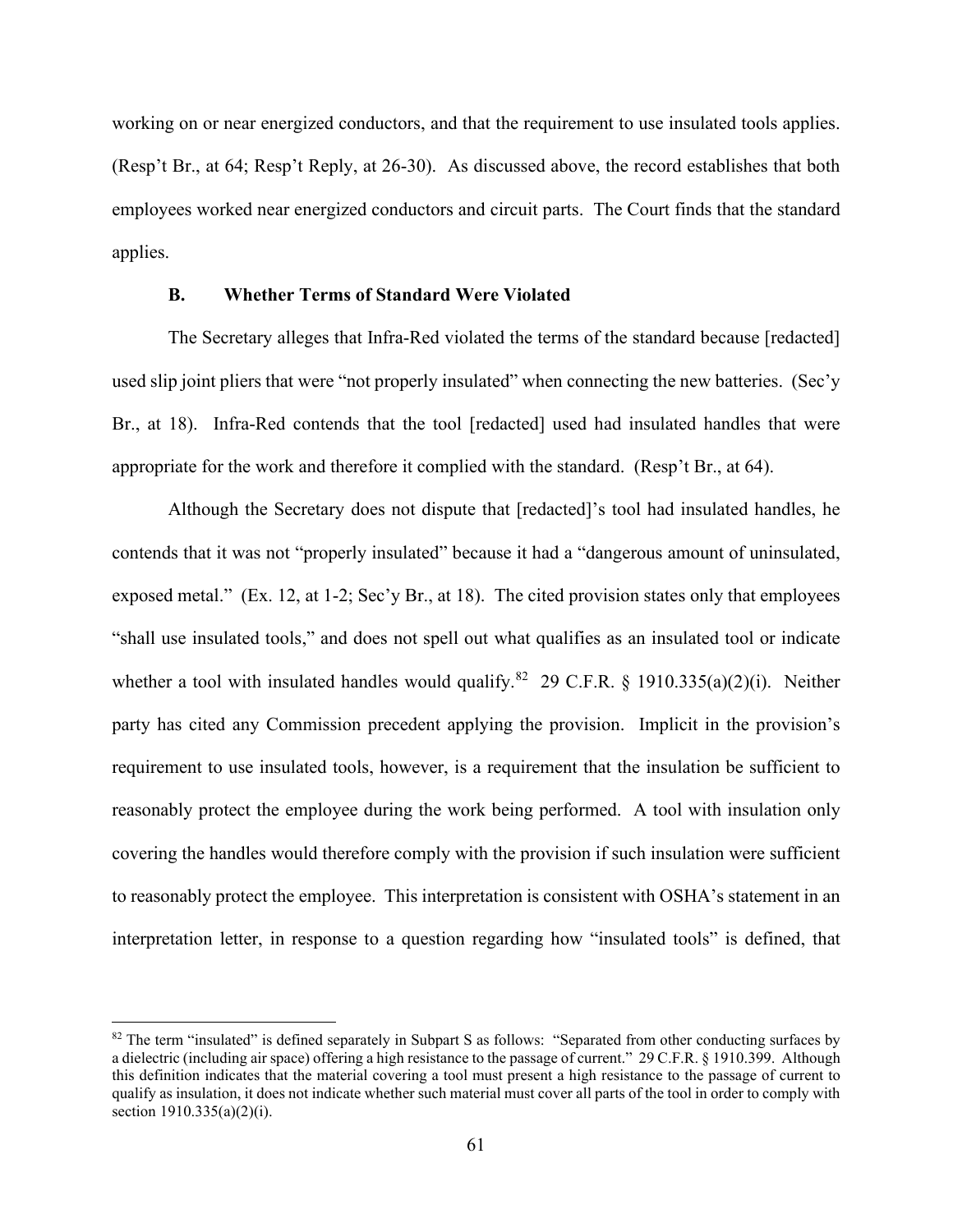"[w]hen any tool or handling equipment is said to be insulated, it is understood to be insulated in a manner suitable for the conditions to which it is subjected." OSHA Std. Interp. 1910.137 (Dec. 27, 1991).

The strongest evidence supporting the Secretary's position that [redacted]'s tool was insufficiently insulated to protect [redacted] is the expert written report of Dean Vanasse, which was admitted into evidence as a joint exhibit.<sup>[83](#page-61-0)</sup> (J. Ex. VIII; Tr. 26, 573). In his report, Vanasse stated that [redacted]'s tool was inappropriate for the work because it had too much exposed metal, and that he should have instead used an insulated socket wrench:

When [[redacted]] began the disassembly, he apparently determined that he did not have the **insulated socket required** and asked Dan [Lueck] if he had any tools he could use, Dan had the insulated slip joint pliers and provided them to . should have been aware that **there was too much exposed metal on this tool** which could short any battery terminals to each other or to the rack and not used it. The work should have stopped until the correct tools were obtained, but unfortunately the work continued and the incident occurred.

(Tr. 645-47; J. Ex. XVIII, at 0246 (emphasis added)). Vanasse added that [redacted]'s decision to "use the wrong tool for the job caus[ed] the incident . . . ." (*Id*.). Vanasse later reiterated that the "most appropriate tool to be utilized for the task . . . was an insulated socket / insulated driver rated 1000V," and explained that the "incident apparently occurred as a result of utilizing an insulated slip joint pump plier which has exposed uninsulated parts of sufficient dimensions to either bridge the air gap or make contact of one energized cell terminal to another cell terminal . . . ."[84](#page-61-1) (*Id.,* at 0253). He concluded his discussion of Item 4 by stating: "The employees' choice to use the pliers resulted in the incident." (*Id.*). Vanasse further stated in his expert report that: [redacted] "should have known the tool he was using was inadequate for the task and was putting himself at risk in

<span id="page-61-0"></span><sup>83</sup> The Court finds Vanasse's courtroom testimony that was contrary to his written expert report to be unpersuasive and not credible. (Tr. 645-46, 664).

<span id="page-61-1"></span><sup>&</sup>lt;sup>84</sup> Vanasse did testify that the tool [redacted] used was rated greater, at 1,000 volts, than the potential exposure in the UPSS, 360 volts. (Tr. 594-95).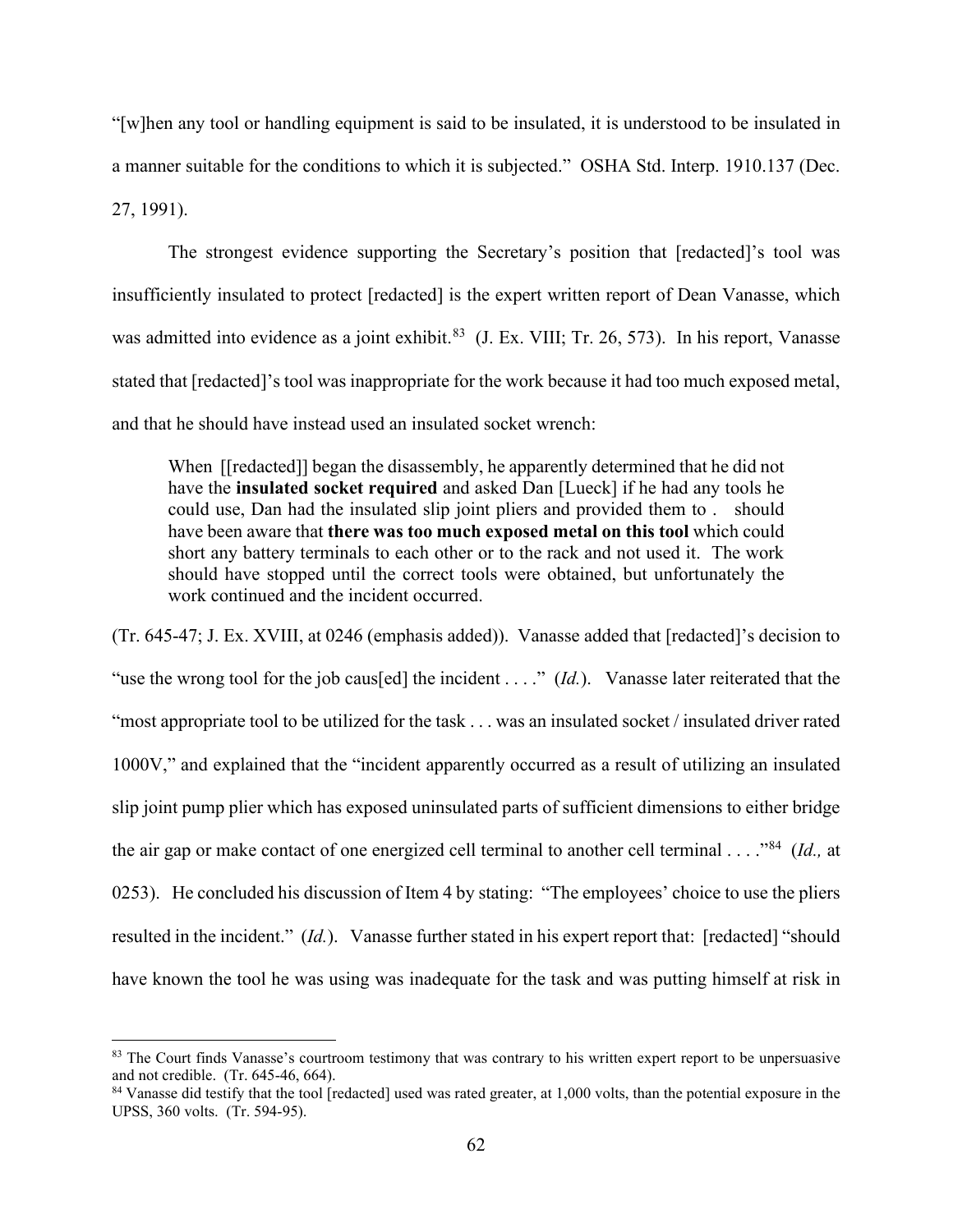utilizing the slip joint pliers for the task." Vanasse's expert report also stated: "It is my opinion based on the task and equipment construction, the incident could have been prevented with the use of the appropriate insulated tool (insulated socket and insulated driver)." (Tr. 649-50; J. Ex. XVIII, at 0251).

Vanasse's opinion that [redacted] could have and should have used an insulated socket is consistent with the toolkits that Infra-Red maintains in its shop. Photographs of these Infra-Red toolkits show that they include sockets of various sizes that are fully covered by red (also described as "orange") reinsulating material, in contrast to the slip joint pliers [redacted] used.<sup>[85](#page-62-0)</sup> (Tr. 52, 57-58, 191-92, 456, 461; Ex. 3; J. Exs. VI, XV (photographs of the slip joint pliers [redacted] used, showing the tool had a significant amount of exposed metal beyond the insulated handles). Tom McDonald testified that employees are required to bring these toolkits to jobs and that [redacted] and Lueck should have brought one to the Nantucket UPSS job.<sup>86</sup> Tom McDonald would have brought the insulated toolkit to the job site. (Tr. 256). He said Infra-Red wanted to ensure that its employees were using insulated tools. (Tr. 189-92; Ex. 3). He also testified that Infra-Red's policy manual states: "Infra-Red Building and Power Services, Inc. will provide you with all the tools and equipment necessary to complete your job." Tom McDonald said that [redacted] and Lueck were required to use the tools in Infra-Red's toolkit on April 7, 2017 at the job site. (Tr. 188-90; Ex. 3; J. Ex. II, at 0040). Infra-Red does so because the insulated tools in its toolkits are safe to use and their condition was monitored by Infra-Red. $87$  (Tr. 192).

<span id="page-62-0"></span><sup>&</sup>lt;sup>85</sup> Francis said that the "orange" material on the tools in Infra-Red's toolkits is the insulating material for the tool. (Tr. 461-62). When shown the pair of slip pliers actually used by [redacted] on April 7, 2017, Francis agreed that the plier's jaws had no insulating material on them. He also said that he was unaware of any slip pliers that are completely insulated. (Tr. 462-63; Exs. F-G).

<span id="page-62-1"></span><sup>&</sup>lt;sup>86</sup> Neither Lueck nor [redacted] brought one of these Infra-Red toolkits containing insulated tools to the job site on April 7, 2017. (Tr. 57-59).

<span id="page-62-2"></span><sup>&</sup>lt;sup>87</sup> Tom McDonald testified that Infra-Red did not know what tools its employees were using on a job. He also said that Infra-Red did not inspect or monitor the condition of hand tools owned by its employees that might be used during a job. (Tr. 192-96).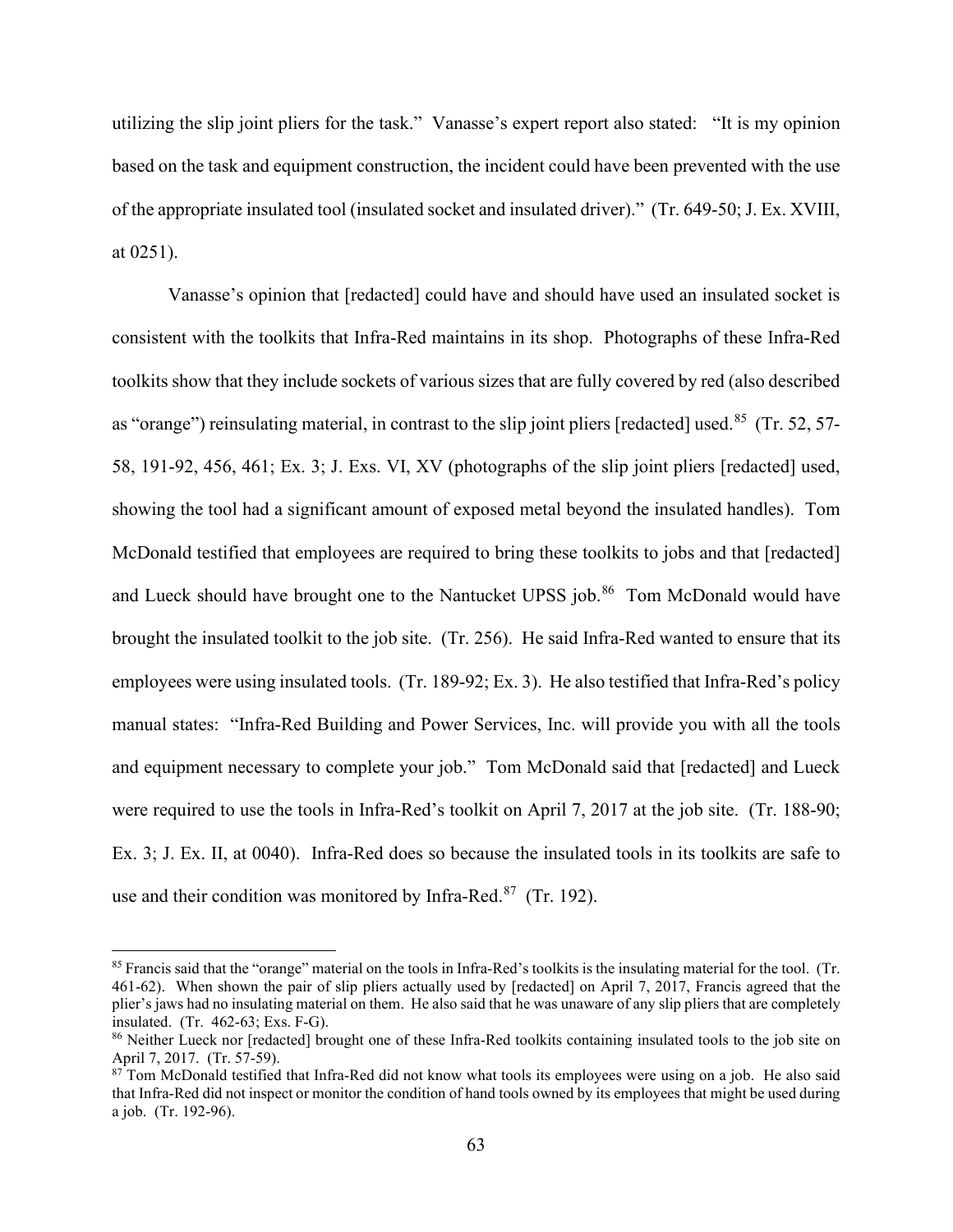In support for its position that [redacted]'s tool was sufficiently insulated, Infra-Red cites the UPSS Manual and the DataSafe HX Top Terminated Batteries, 6 and 12 Volt Battery, Installation, Operation and Maintenance Instructions (Battery Instructions). The UPSS Manual includes instructions for installing and servicing the batteries, and states: "Use tools with insulated handles." (Tr. 279; Ex. E, at 0035). The Battery Instructions provide an identical instruction: "Use tools with insulated handles." (Tr. 225-28; J. Ex. XIV, at 228). [redacted]'s tool had insulated handles in accord with these manufacturer instructions, and its insulation was rated to a voltage amount greater than what was required for the battery work. Lueck testified that the tool, which he had lent to [redacted], was rated to 1000 volts and had "stops" to prevent one's hand from sliding past the insulation. (Tr. 49, 58, 109-10). He said that he reviewed the UPSS Manual prior to the work, and had determined that it was an appropriate tool for the work based on the instruction to use a tool with insulated handles. (Tr. 102-04, 112; Ex. E, at 0035). Lueck agreed that the maximum voltage of the 30 batteries in each UPSS set connected together, at 13.7 volts each, was substantially less than 1000 volts, so the handles were "overrated" for the task.<sup>88</sup> Lueck testified that the channellock tool handles were "overrated" for a 480-volt or 600-volt piece of equipment. (Tr. 49, 111-12). Tom McDonald similarly testified that the tool was insulated "sufficiently" and "sufficiently rated" for the UPSS work. (Tr. 257, 279; Exs. F and G).

Infra-Red also cites Vanasse's testimony at the hearing, in which he qualified some of the opinions in his written expert report. On direct examination, Vanasse agreed that [redacted] "used a proper insulated tool." (Tr. 594). Vanasse said that he looked up the tool's model number, and determined that it was "1,000 volt rated," which was "greater than the potential exposure in [the UPSS] system." (Tr. 595). He explained, "The maximum voltage that [[redacted]] would have

<span id="page-63-0"></span><sup>88</sup> 30 batteries X 13.7 volts equals a 411-volt piece of equipment. (Tr. 112).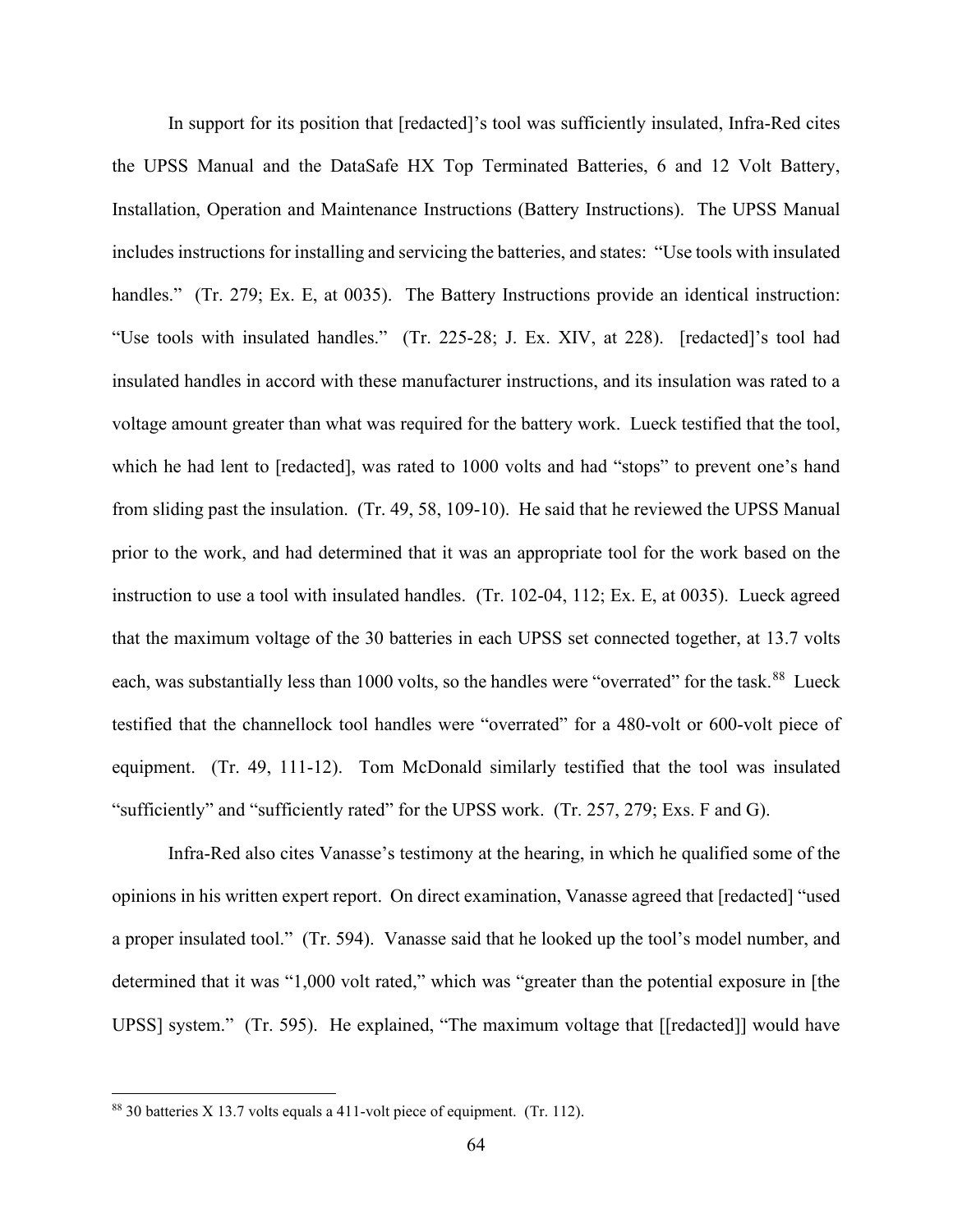been exposed to was 360 volts." (Tr. 595). On cross-examination, Vanasse was asked whether he knew that [redacted]'s tool was the "wrong tool for the job," and he replied, "No, I don't." (Tr. 644). He testified that his opinion was that [redacted] should not have used that tool because it had exposed metal and a better tool was available, but then said that it nevertheless may have been adequate:

That is something that I don't know based on me not going to the site and seeing the specific equipment, nor understanding fully the dimensions of what was in place at the time. It may have been [adequate for the task]. There was a more appropriate tool to use.

(Tr. 648-49). Vanasse agreed that in his expert report he stated that [redacted] "did not have the insulated socket [tool] required," and that the tool he used was inadequate because "there was too much exposed metal . . . which could short any battery terminals to each other or to the rack and [he should] not [have] used it." (Tr. 645, 647). But after subsequently getting "more information about the event and circumstance," which he believed included seeing "more detailed photos" and the "manufacturer's information," he stated that his opinion changed and he could not "state that an insulated socket set was necessarily the required or appropriate tool . . . ." (Tr. 645-46). He added that the "manufacturer recommended insulated handle tool," that the tool [redacted] used was an "insulated handle tool," and that his revised opinion was that an insulated socket was "not definitely a more appropriate tool . . . ."[89](#page-64-0) (Tr. 650). He later appeared to contradict himself, however, stating that "there was a better tool to be utilized, in my opinion . . . ." (Tr. 664).

Although Vanasse's testimony is confusing and at times contradictory, the Court interprets it to mean that while his opinion in his report that a safer tool was available did not change, after reviewing the UPSS and battery manufacturers' recommendations as well as photographs of the

<span id="page-64-0"></span><sup>89</sup> The CO who inspected Infra-Red, Amara, agreed that neither he nor anyone else at OSHA has "determined what the appropriate tool" would have been. (Tr. 500).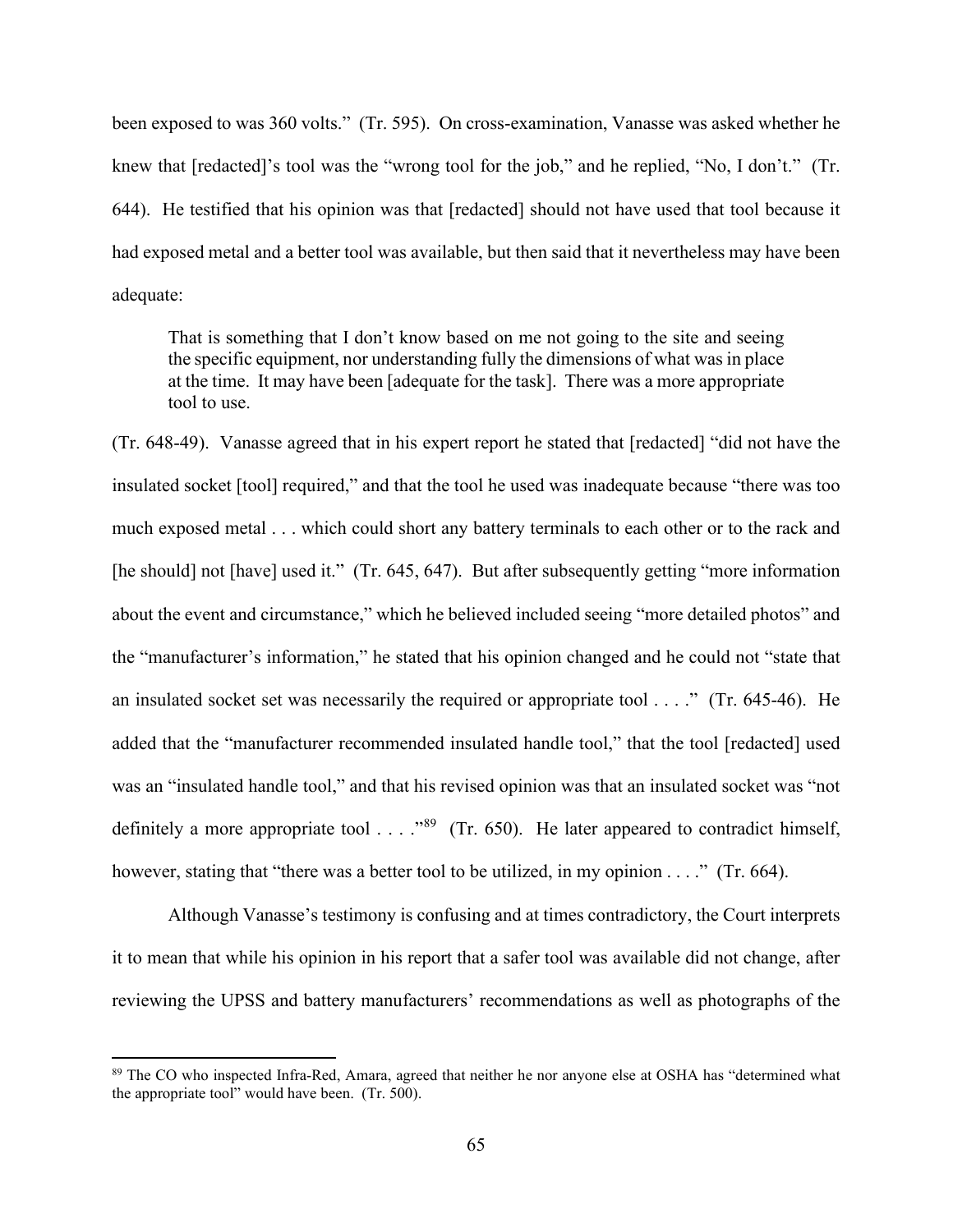batteries, he could not *definitively* assert that [redacted]'s tool was insufficiently insulated. This interpretation is supported by his testimony that it "[c]ould have been a judgment based on the qualifications of the employee at the time." (Tr. 650). It is also consistent with his agreement, on redirect-examination, that in his report he was making a distinction between "minimum requirements and best practices." (Tr. 663-64; Resp't Br., at 59, ¶¶ 349-50). The "distinction," he testified, "was [that] there was a better tool to be utilized, in my opinion," but the tool [redacted] used was "an insulated tool which can be utilized at that voltage [of the batteries [redacted] was working on]." (Tr. 664).

While the record is mixed, the preponderance of the evidence supports the Secretary's contention that the tool [redacted] used was insufficiently insulated. Although the UPSS Manual and the Battery Instructions direct technicians to use tools with insulated handles, they do not specify how much exposed metal on any given tool is permissible. Vanasse's written expert report clearly indicates that the particular tool that [redacted] used had too much exposed metal to perform the job safely. The fact that [redacted] in fact burned his hand while using the tool due to its exposed metal further supports this conclusion. Although Vanasse stated at the hearing that he could not definitively say that the tool could not have been used safely, he did not change his opinion that it had too much exposed metal and it would have been safer for [redacted] to use a fully insulated socket tool. The Court therefore finds that the Secretary has established that Infra-Red violated the terms of the standard.

### **C. Access**

[redacted]'s failure to use a properly insulated tool exposed him to an electrical hazard, and he severely injured his hand as a result. The Secretary therefore established that an employee had access to the cited condition.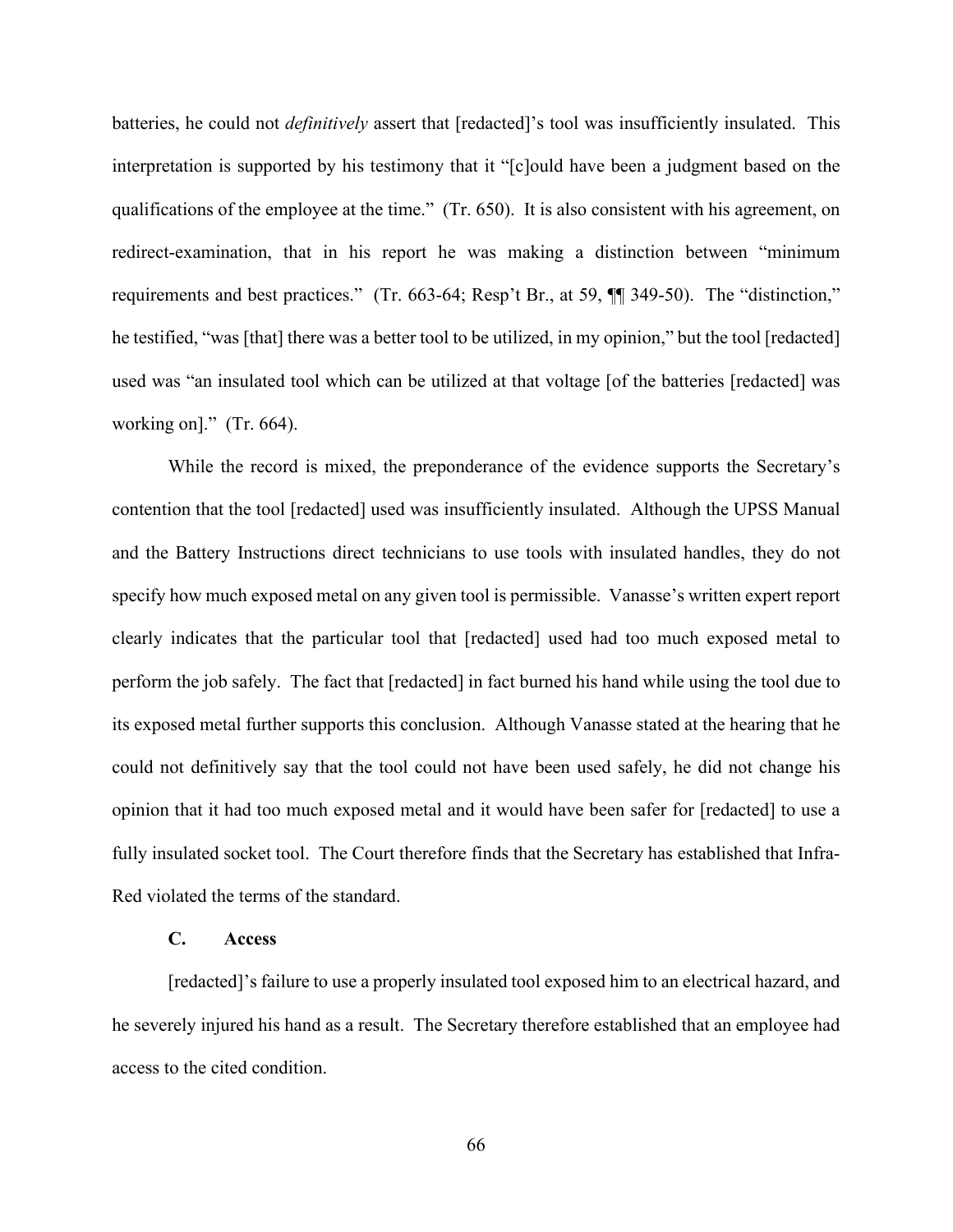### **D. Knowledge/Unpreventable Employee Misconduct**

As discussed above, the Secretary established that Infra-Red knew, or with the exercise of reasonable diligence, could have known, of Item 3's violative condition, and its UEM defense to Item 3 fails. A similar analysis and outcome apply to Infra-Red's knowledge of Item 4's violative condition and its UEM defense to Item 4. Lueck knew [redacted] was using a tool that was not fully insulated and that was not an Infra-Red tool. It was one of Lueck's own personal tools, and he lent it to [redacted] to perform the work. When asked how he decided that his channellock tool was appropriate for use at the job site, he stated: "Just seemed like they were a practical tool to use at the time." (Tr. 60). It was "practical" for [redacted] to use the channellock tool because that's all they had with them. They had not brought one of Infra-Red's insulated tool kits that contained fully insulated tools that would have been better suited for the work at the job site. Lueck knew [redacted] would be working near exposed energized conductors with a tool that might make contact with such conductors. Just as Vanasse stated in his expert report that [redacted] "should have known the tool he was using was inadequate for the task and was putting himself at risk in utilizing the slip joint pliers for the task," Lueck should have known the same. (Tr. 649-50; J. Exs. VI, XVIII, at 0251). He was in a position to know that the channellock split joint pliers were not sufficiently insulated to perform the work safely. Both Lueck and [redacted] could readily see that there was too much uninsulated, exposed metal beyond the insulated handles on the channellock tool. This would have been readily apparent to both of them at the job site. (Tr. 645, 647; J. Ex. 18, at 4; Exs. F-G).

Since Lueck was a supervisor, his knowledge of [redacted]'s failure to use a sufficiently insulated tool is imputed to Infra-Red. In the alternative, if Lueck was not a supervisor, then the Secretary established constructive knowledge because the company failed to exercise reasonable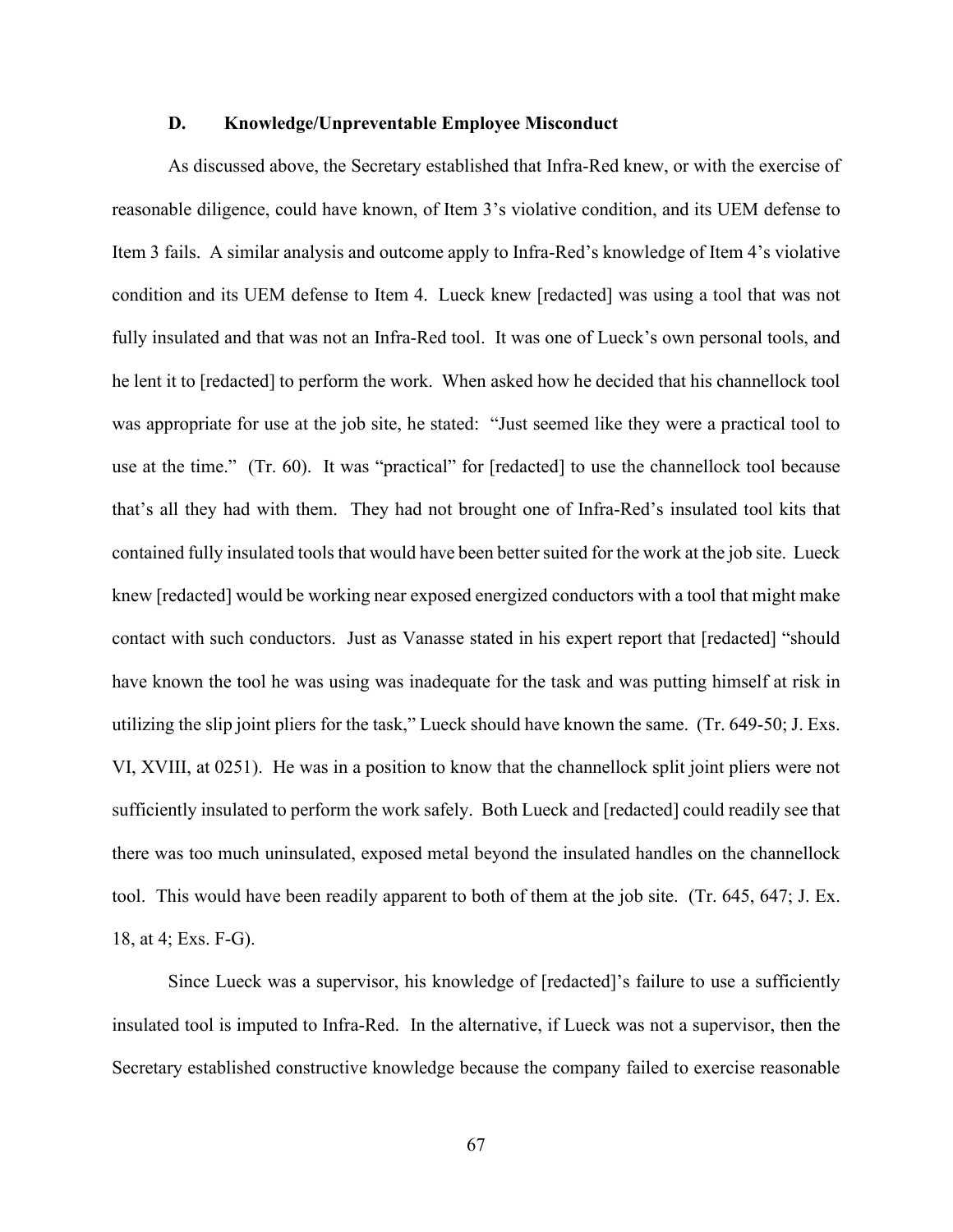diligence in allowing an unlicensed electrician to work unsupervised and lacked a clear work rule regarding insulated tools.

Infra-Red neither had, nor communicated, a clear work rule on the use of safe, insulated tools. Lueck thought he was allowed to use personal tools on Infra-Red's jobs. (Tr. 59-60). Infra-Red's Employee Handbook states that Infra-Red will provide all tools and equipment necessary to complete the job. (Ex. 11, at 15). Tom McDonald was unable to provide any clear rule regarding the use of tools, and prevaricated and gave confusing responses when asked what the company's rules were. Initially, he testified that Infra-Red employees were required to use Infra-Red's insulated tool kits, which contain fully insulated tools. (Tr. 190.) When asked if employees were required to use the insulated tools in the company tool kits, he replied: "Okay. Yes, I would say." (Tr. 190). A few questions later, however, he said that using the insulated tool kits was "not necessarily required." (Tr. 191). But he then agreed that in his deposition he had said that employees *were* required to use the insulated took kits. (Tr. 192). At another point, he testified that employees were allowed to use their personal tools. (Tr. 195). All of this testimony establishes that the company lacked a clear work rule that could have prevented the violation.

Infra-Red also failed to take steps to adequately discover safety violations relating to the use of unsafe tools, and to discipline employees for using improperly insulated tools. Tom McDonald was the only identified person who visited sites to discover safety violations and he admitted that he had no intention of visiting the Nantucket site. (Tr. 160-62). Infra-Red regularly dispatched teams comprised of one or two electricians to work sites without designating anyone in-charge as foreman or supervisor. (Tr. 231). Infra-Red also did not enforce any rules regarding the use of fully insulated, safe tools when any such rules were violated, as evidenced by its failure to discipline Lueck for lending [redacted] the improper tool. Tom McDonald admitted that he did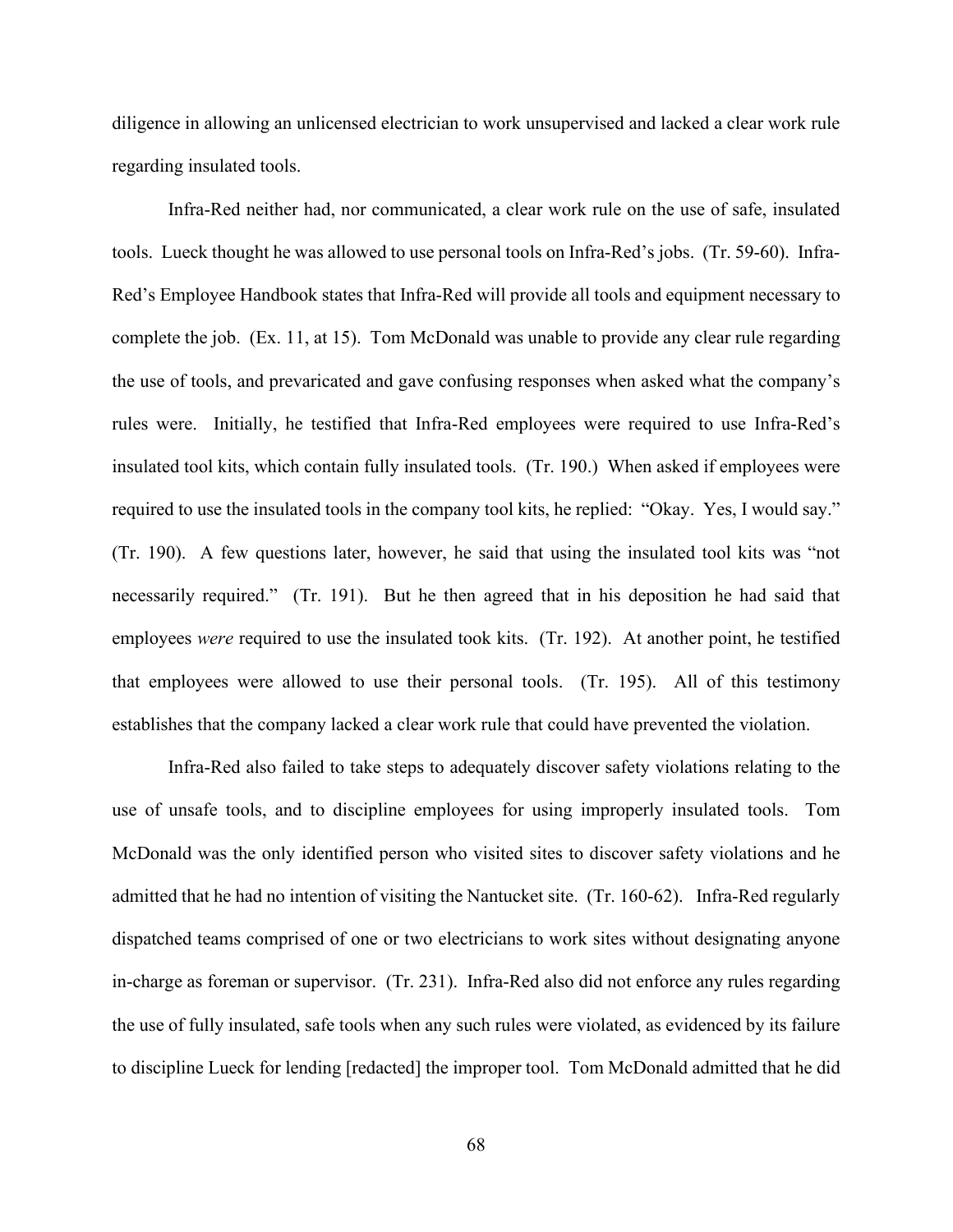not discipline Lueck for his actions, and that in his deposition he also admitted that no one else at Infra-Red had either. (Tr. 196). [redacted] was not disciplined for using an improperly insulated tool at the Nantucket job site. (Tr. 196). [redacted]'s use of the improper tool thus was foreseeable because Infra-Red's owner allowed its employees to use personal tools despite an unenforced company policy to the contrary.

Since Infra-Red lacked a clear work rule regarding insulated tool use, and failed to effectively communicate, monitor compliance with, and enforce violations of the safety rules that it did have, its argument that Item 4's violation resulted from UEM fails. (Answer, at 4-5; Resp't Br., at 67, ¶ 49).

### **E. Characterization**

The Secretary characterized the violation as "serious." Under section 17(k) of the Act, a violation is serious if "there is substantial probability that death or serious physical harm could result . . . ." 29 U.S.C. § 666(k); *see also Pete Miller Inc.,* 19 BNA OSHC 1257, 1258 (No. 99- 0947, 2000) (a violation is serious if "a serious injury is the likely result should an accident occur."). The record establishes that [redacted]'s failure to use a sufficiently insulated tool exposed him to a risk of serious electrical injury, and that he in fact suffered a serious hand burn requiring that he be taken to a hospital. The Court finds that the violation was serious.

### **F. Penalty**

As stated above, section 17(j) of the Act requires that the Commission consider the gravity of the violation when determining the penalty, as well as the employer's size, good faith, and prior history of violations, with gravity being the most important factor. 29 U.S.C. § 666(j); *Compass Envtl.*, 23 BNA OSHC at 1137; *J. A. Jones*, 15 BNA OSHC at 2213-14. The Secretary requests that Infra-Red receive the statutory maximum penalty for a serious violation in effect in 2018,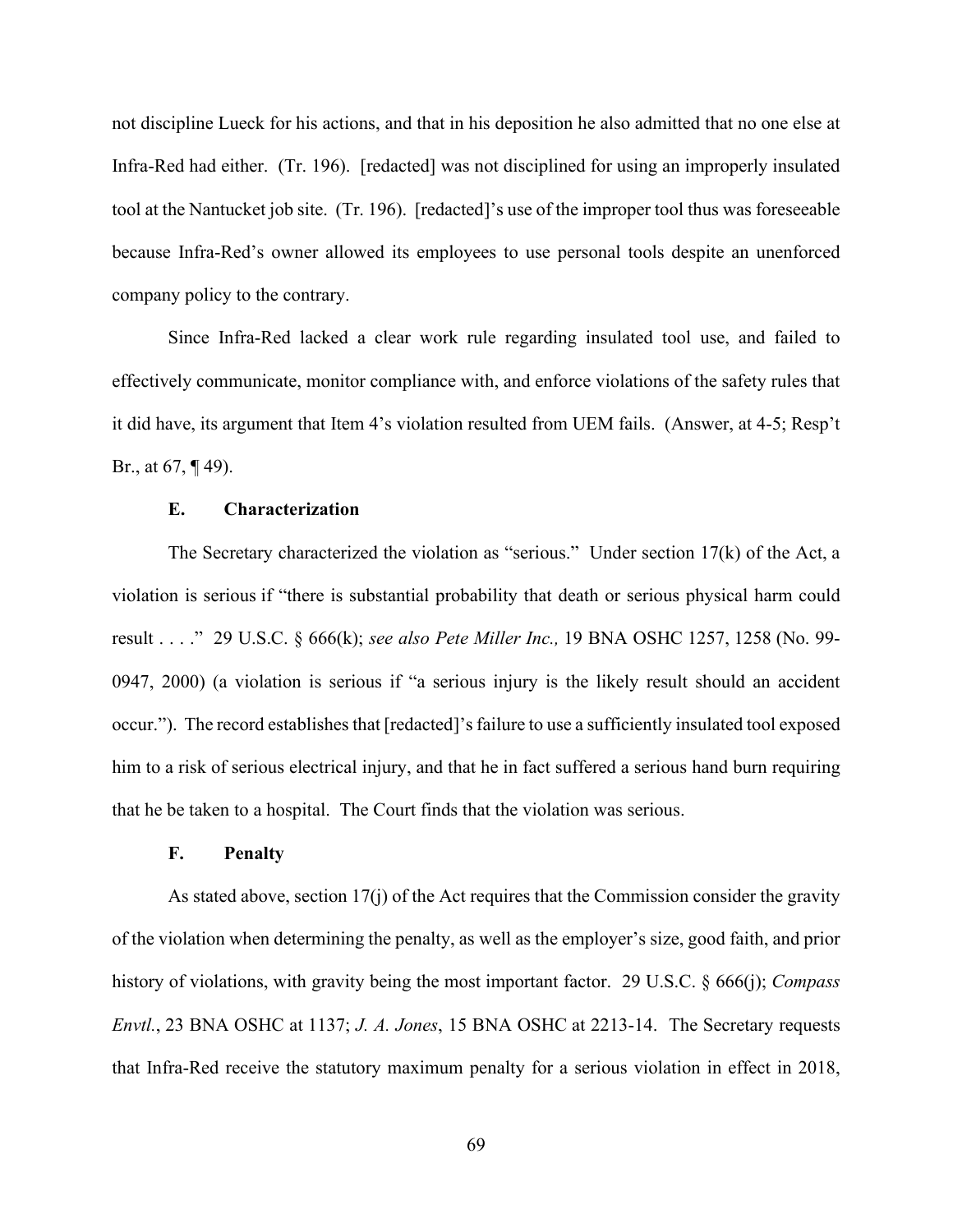\$12,934. *See* 29 U.S.C. § 666(b); 83 Fed. Reg. 7-01, 15 (Jan. 2, 2018). As with the other Items, the citation proposed a much lower penalty of \$8,873, and the Secretary has not explained the basis for this discrepancy. The Secretary presents essentially the same arguments regarding the penalty for all the Items; the Secretary emphasizes that the work was very dangerous, and that [redacted] suffered a severe injury. (Sec'y Br., at 22). Infra-Red also presents the same arguments regarding the penalty for all the Items: that the penalty should be "substantially discounted" due to its "small size, its good faith at all times, and its stellar safety record." (Resp't Reply, at 34).

The Court agrees that the gravity of the violation was high, as [redacted] was exposed to potentially lethal levels of electricity, and he in fact suffered a severe hand injury as a result. (Tr. 143, 628; Ex E, at 0011). However, the gravity was somewhat mitigated by his use of a tool that, at least, had insulated handles, although the tool was, nevertheless, still unsafe for the job. *See J.A. Jones*, 15 BNA OSHC at 2213-14 (the gravity of a violation depends in part on whether any precautions were taken against injury). As the parties' arguments regarding the effect of the employer's size, good faith, and prior history on the penalty amount are the same as those they presented regarding the PPE violation, the Court takes those factors into account in the same manner as discussed above regarding the PPE violation. Based on the gravity and those other considerations, as well as the Secretary's failure to justify significantly increasing the penalty above what was originally proposed in the citation, the Court assesses a penalty of \$7,000.

#### **FINDINGS OF FACT AND CONCLUSIONS OF LAW**

All findings of fact and conclusions of law relevant and necessary to a determination of the contested issues have been made above. *See* Fed. R. Civ. P. 52(a). All proposed findings of fact and conclusions of law inconsistent with this decision are denied.